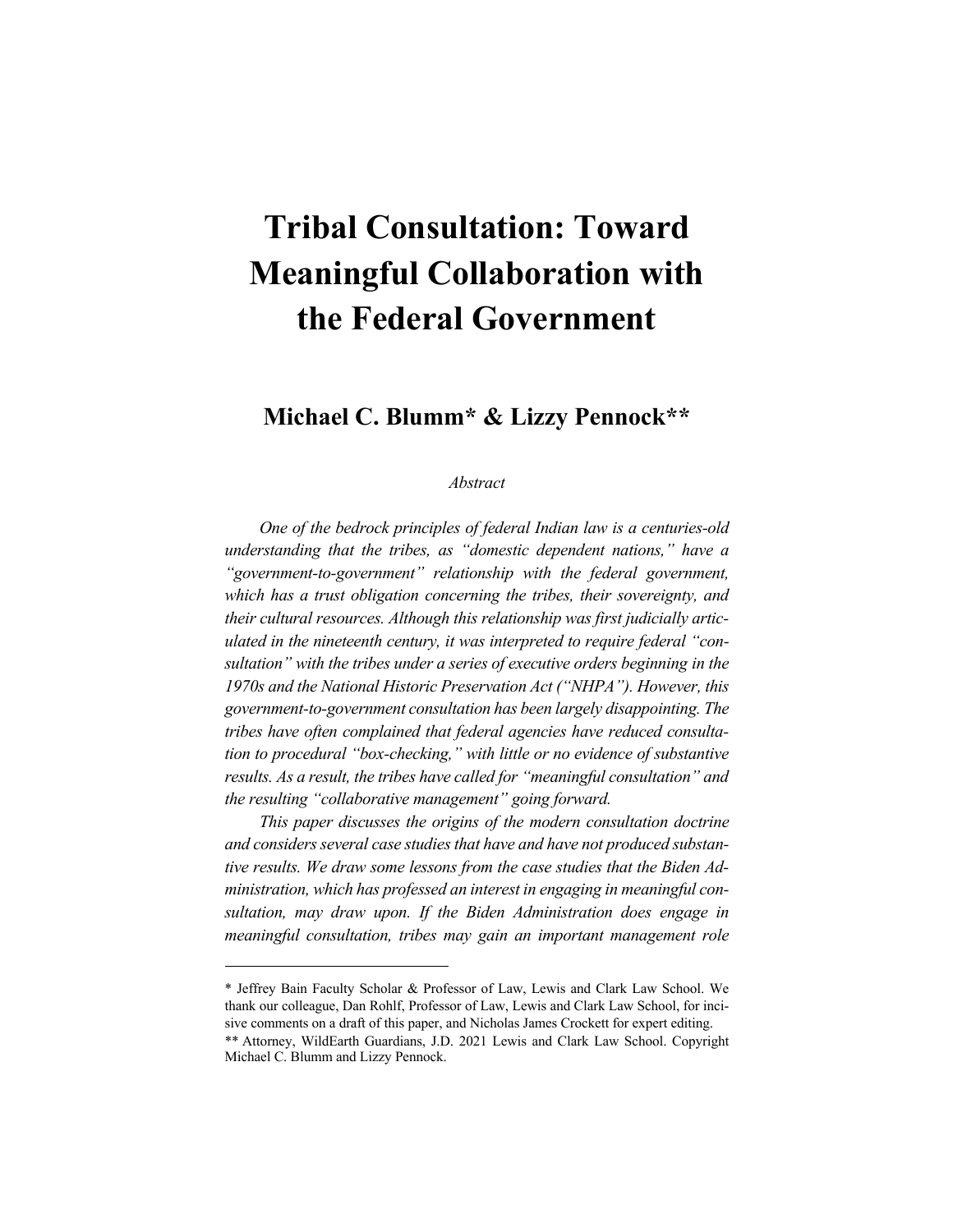*concerning off-reservation resources that are significant to their history and culture.*

## *Table of Contents*

| I. THE NIXON ANNOUNCEMENT OF A GOVERNMENT-TO-GOVERNMENT      |  |
|--------------------------------------------------------------|--|
| RELATIONSHIP BETWEEN TRIBES AND THE FEDERAL                  |  |
|                                                              |  |
| II. CONSULTATION UNDER THE EXECUTIVE ORDERS AND THE NATIONAL |  |
|                                                              |  |
| A. Section 106 of the National Historic Preservation Act 13  |  |
|                                                              |  |
| 2. Section 106 and Meaningful Tribal Consultation  17        |  |
|                                                              |  |
|                                                              |  |
| 2. Regular and Meaningful Consultation 21                    |  |
|                                                              |  |
| A. The Joint Secretarial Order on Tribal Rights and the      |  |
|                                                              |  |
|                                                              |  |
|                                                              |  |
| 2. The "Collaborative Management" Proposal of the Bears      |  |
|                                                              |  |
|                                                              |  |
| 4. Trump, Biden, and the Future of Bears Ears37              |  |
|                                                              |  |
| 1. Chaco Canyon's Resource Management Plan  40               |  |
| 2. Consultation on the Management Plan Amendment40           |  |
|                                                              |  |
|                                                              |  |
|                                                              |  |
|                                                              |  |
|                                                              |  |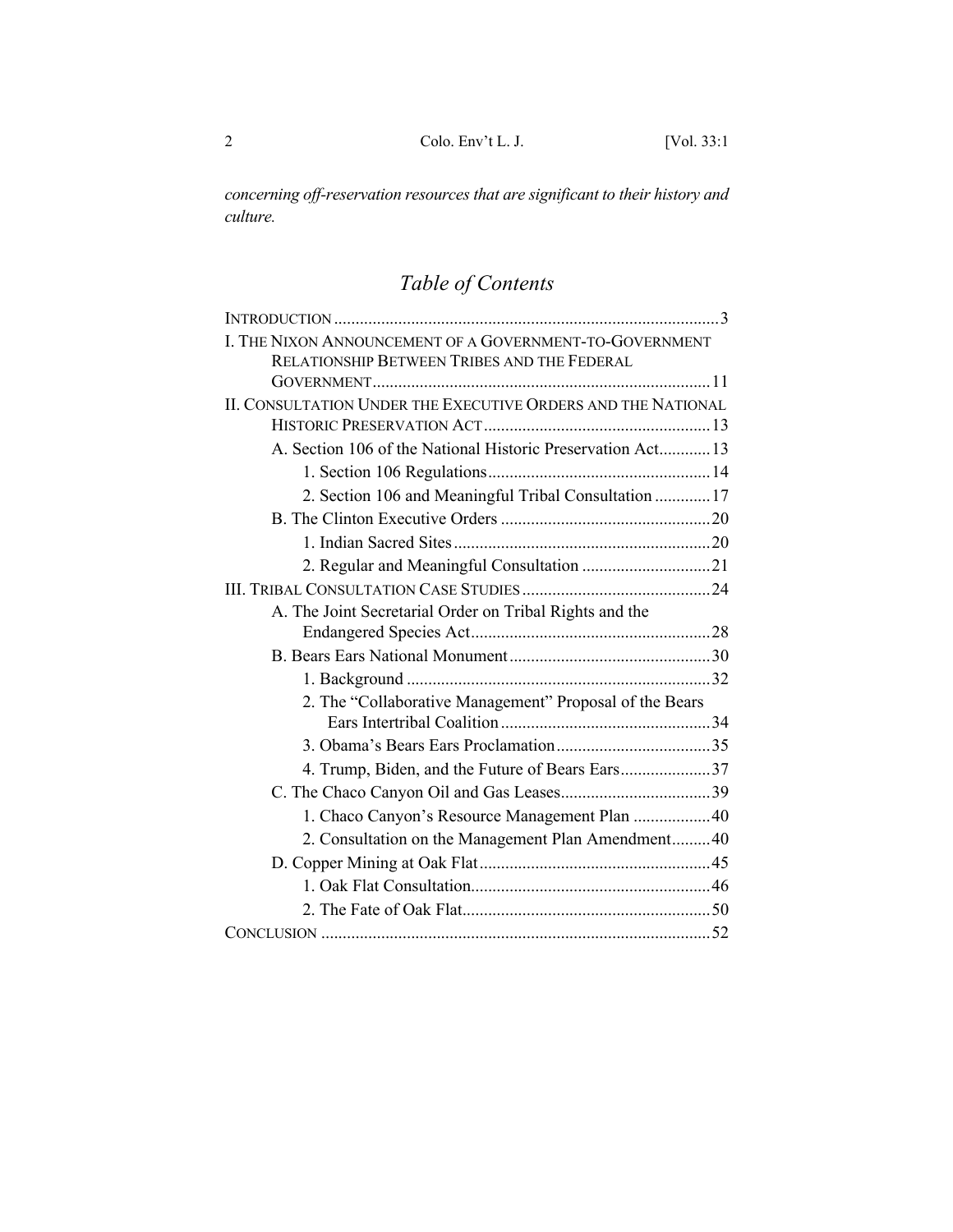**INTRODUCTION** 

Tribal knowledge of the environment is vast<sup>1</sup> but often untapped or ignored by federal natural resource managers when making decisions that affect tribal land and natural resources of cultural significance.<sup>2</sup> Although the federal government has long had a government-to-government relationship with governments of federally recognized tribes,<sup>3</sup> it has often

<sup>3</sup> Tribal governments are distinct from state and local governments. Some county governments, for example, are "quietly passing ordinances that assert a government-togovernment role in managing public lands alongside federal agencies." Michael C. Blumm & James A. Fraser, *"Coordinating" with the Federal Government: Assessing County Efforts to Control Decisionmaking on Public Lands*, 38 PUB. LAND & RES. L. REV. 1, 3 (2017). These counties rely on statutory provisions directing federal agencies to *coordinate* with state and local governments in public land planning, but the ordinances attempt to usurp federal authority. *Id.* at 4. The federal Supremacy Clause preempts most of these ordinances. *Id.* Similarly, the Supremacy Clause applies to state governments. *See, e.g.*, Cipollone v. Liggett Grp., 505 U.S. 504, 516 (1992) (explaining that based on the U.S. Constitution's Supremacy Clause, it "has been settled that state law that conflicts with federal law is 'without effect' ") (citation omitted). A federal law is the "supreme law of the land," U.S. CONST. art. VI, cl. 2, and tribes are generally shielded from the application of state or local laws. *See, e.g.*, New Mexico v. Mescalero Apache Tribe, 462 U.S. 324, 325 (1983), in which the Supreme Court unanimously ruled that federally approved tribal hunting and fishing regulations preempted state regulations on-reservation. The Court stated that the tribe's comprehensive management of on-reservation fish and wildlife resources displaced state regulation because state regulation could "effectively nullify the Tribe's unquestioned authority to regulate the use of its resources by members and nonmembers . . . and threaten Congress' firm commitment to the encouragement of tribal self-sufficiency and economic development." *Id.* at 344.

<sup>1</sup> *See, e.g.*, Charles Wilkinson, *The Role of Bilateralism in Fulfilling the Federal-Tribal Relationship: The Tribal Rights-Endangered Species Secretarial Order,* 72 WASH. L. REV. 1063, 1067–68 (1997) (describing the "quality of language . . . typical of Indian gatherings," emphasizing "how we are all connected to nature," and sending a "reminder of how much knowledge exists in Indian country.").

<sup>2</sup> *See, e.g.*, Letter from Mark Ingersoll, Chairman of the Confederated Tribes of Coos, Lower Umpqua, and Siuslaw Indians, to Larry Roberts, Acting Assistant Secretary of Indian Affairs (Nov. 30, 2016), https://www.bia.gov/sites/bia.gov/files/assets/asia/raca/pdf/idc2-055648.pdf [hereinafter Mark Ingersoll Letter] ("Agencies seem either reluctant or ill-suited to properly evaluate cumulative and regional environmental impacts on Indian lands, treaty rights (on and off-reservation), sacred places, and Tribal community health and environment."); *see also* Wilkinson, *supra* note 1, at 1064 ("[M]any a federal official has eschewed government-to-government dealings because of a busy schedule, inadequate knowledge of complex subject matter, or indifference that can border on racism."); Hannah Northey, *About-face: Army Corps to consult with tribes on WOTUS*, E&E NEWS (Apr. 21, 2021), https://www.eenews.net/stories/1063730549 (explaining the Biden Administration's plan to rescind "guidance issued in January that directed the [Army Corps] Los Angeles District not to consult with tribes regarding the proposed Rosemont Copper Mine," a ban that "was being implemented across the nation.").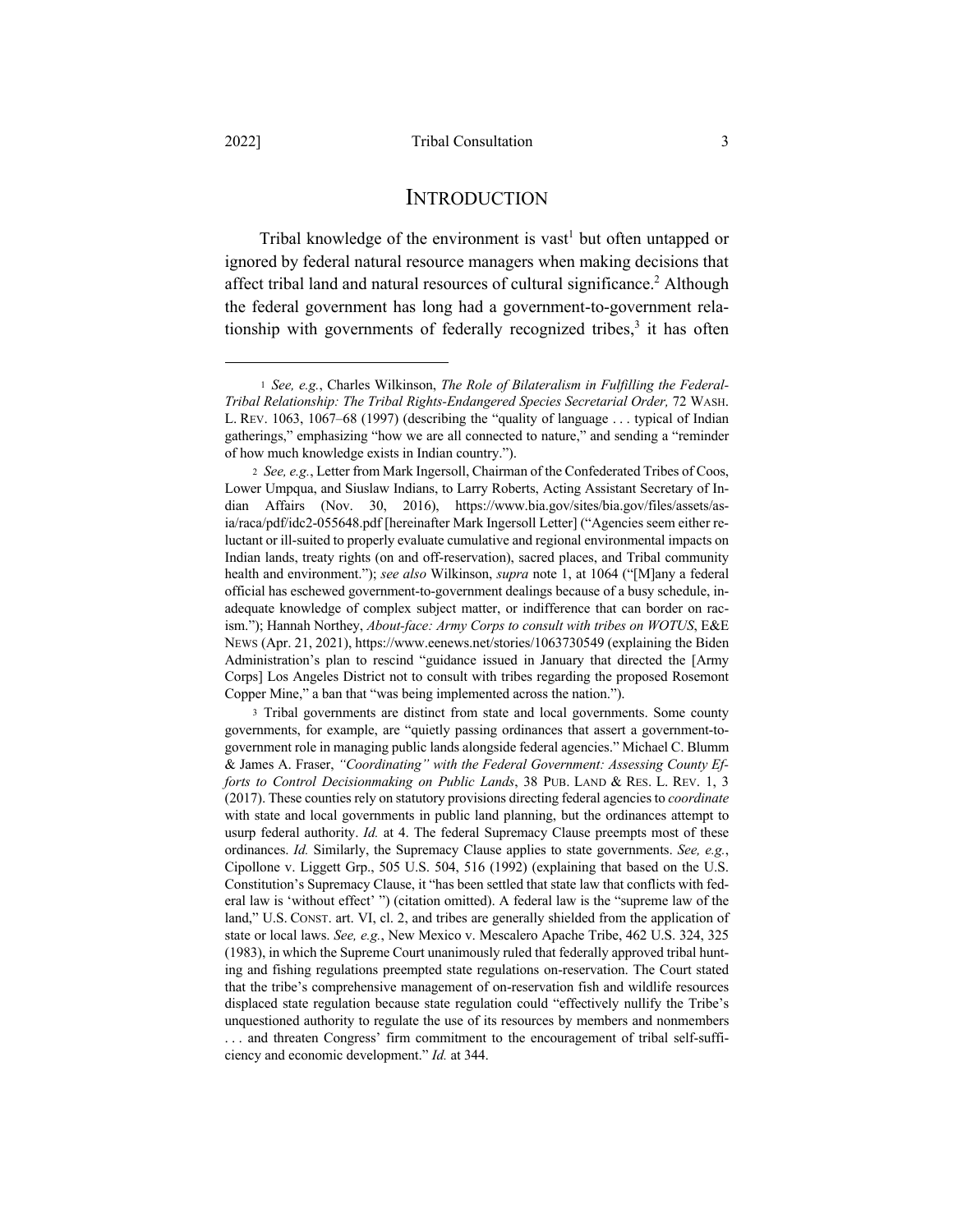failed to live up to its end of the bargain—tribal calls for meaningful consultation, or any consultation at all, have often gone unheeded.<sup>4</sup>

Nixon first called for a government-to-government relationship in 1970, envisioning a mutual "partnership," wherein both federal and tribal sovereignty are respected. $5$  Since then, the federal government has consistently failed to achieve Nixon's vision. The Chairman of the Confederated Tribes of Coos, Lower Umpqua, and Siuslaw Indians describes federal consultation efforts as "too little, too late" in most cases.<sup>6</sup> As a result, tribal leaders today are calling on the Biden Administration and Secretary of the Interior Deb Haaland to quickly remedy the dissatisfactory consultation doctrine by establishing a rigorous, collaborative consultation process that consistently includes tribes in environmental and natural resource-related decision making and respects tribal sovereignty.<sup>7</sup>

<sup>4</sup> *See, e.g.*, NAT'L CONG. OF AM.INDIANS, Res. #SAC-12-036, SUPPORT FOR A STRONG NATION-TO-NATION RELATIONSHIP AND EFFECTIVE, MEANINGFUL CONSULTATION 2 (Oct. 2012) ("[N]ot all of the agencies under the control of the President have yet developed the government-to-government consultation policies required of them under" President Clinton's Exec. Order 13,175 on consultation); *see also* Rheagan Alexander, *Tribal Consultation for Large-Scale Projects: The National Historic Preservation Act and Regulatory Review*, 32 PACE L. REV. 895, 904 (2012) (describing how tribal consultation is "at the heart of the procedural requirements of the NHPA" but that "in practice, tribal consultation under the NHPA has not always been carried out efficiently or to the mutual benefit of tribes and federal agencies"); U.S. DEP'T. OF THE INTERIOR ET AL., *Improving Tribal Consultation and Tribal Involvement in Federal Infrastructure Decisions* 2 (Jan. 2017), https://www.bia.gov/sites/bia.gov/files/assets/as-ia/pdf/idc2-060030.pdf [hereinafter Departments' Consultation Report] ("With regard to infrastructure projects, historically Federal agencies have not, as a matter of policy, sought out Tribal input or consistently worked to integrate Tribal concerns into the project approval process.").While this chapter was in press, Monte Mills and Martin Nie published an important report on tribal co-management, which assessed the history, law, and politics of tribal co-management for consideration of tribes, the federal government, and Congress, to which we will cite in these notes. *See*  Monte Mills & Martin Nie, *Bridges to a New Era: A Report on the Past, Present, and Potential Future of Tribal Co-Management on Federal Public Lands*, 44 PUB. L. & RES. L. REV. 49 (2021) [hereinafter *Bridges to a New Era*].

<sup>5</sup> *See* Rudolph C. Ryser, *Between Indigenous Nations and the State: Self-Determination in the Balance*, 7 TULSA J. COMP. & INT'L L. 129, 138 (1999) (describing the "government-to-government" policy between the federal government and tribes, first "encouraged by Nixon," as a "partnership . . . within a mutually defined framework that respected tribal sovereignty and U.S. sovereignty. . . .").

<sup>6</sup> Mark Ingersoll Letter, *supra* note 2, at 7 ("Whether intentional or inadvertent, government-to-government consultations between agencies and Tribes are usually a case of 'too little, too late.' ").

<sup>7</sup> *See* Biden-Harris Campaign, *Biden-Harris Plan for Tribal Nations*, https://joebiden.com/tribalnations/ (last visited Apr. 17, 2021) ("Throughout [American]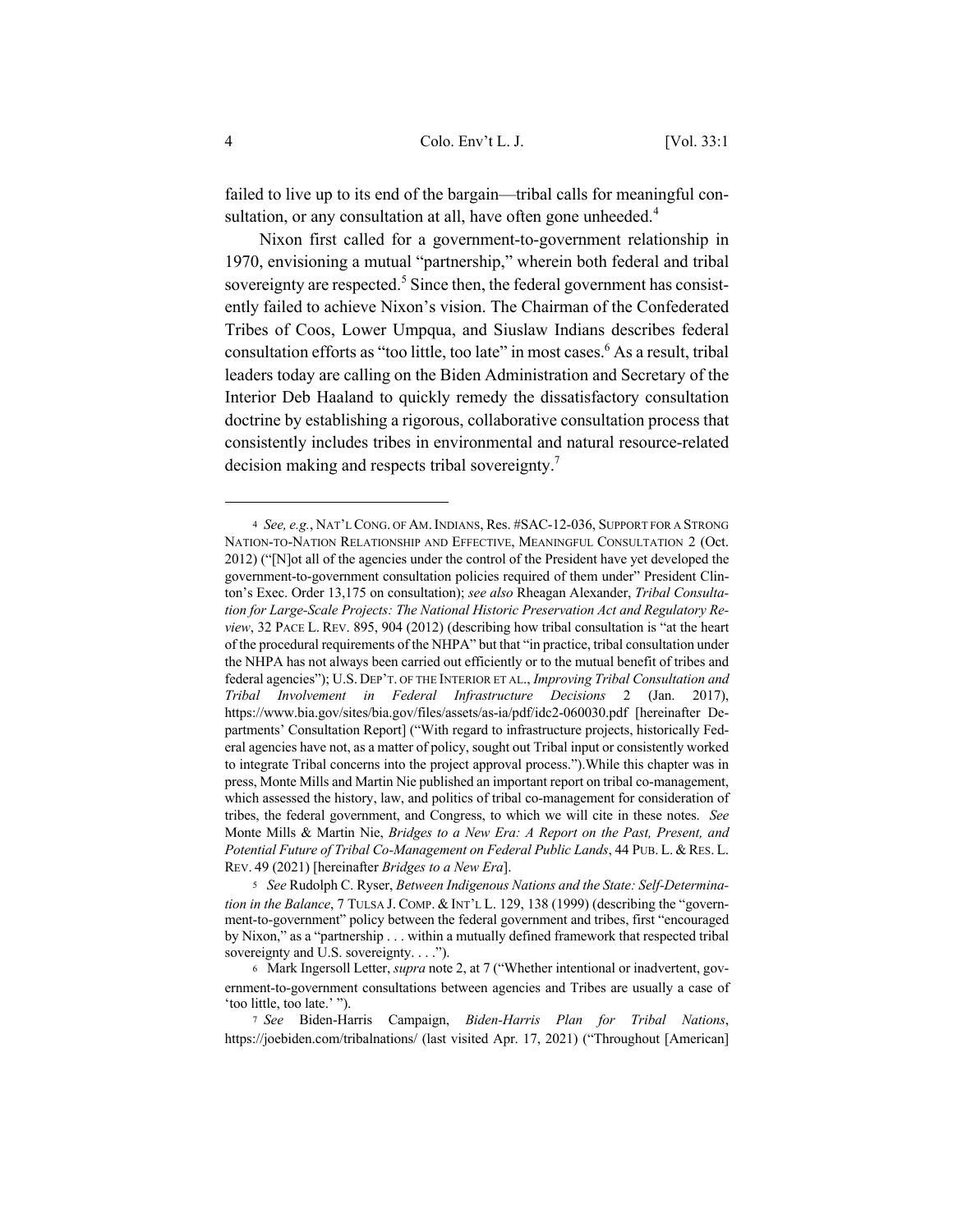#### 2022] Tribal Consultation 5

Consultation is significant to tribes for several reasons. Tribes frequently have a land management approach distinct from that of other governments and entities, which non-tribal officials do not adequately understand.<sup>8</sup> Policies and regulations formed without tribal consultation, or any consideration of tribal values or rights at all, can consequently force a management scheme on tribes inconsistent with their needs, historical resource management programs, and legal rights.<sup>9</sup> Tribes also place considerable cultural, religious, and historical significance on places and resources that other land managers often do not recognize or protect.<sup>10</sup> Moreover, when tribes must defend their rights and resources after being left out of federal decision making, the result is often significant expenditures of funding, time, and legal resources<sup>11</sup> that otherwise would be unnecessary.

The government-to-government relationship between tribes and the

history, th[e] promise [of equality for all] has been denied to Native Americans who have lived on this land since time immemorial."); *see also* Jennifer Yachnin & Jeremy P. Jacobs, *Tribes expect a voice on land and waters under Haaland,* GREENWIRE (Feb. 4, 2021), https://www.eenews.net/stories/1063724399 (last visited May 2, 2021) ("Tribal leaders and experts have identified common issues they expect [Secretary of the Interior Deb Haaland] to act on quickly . . . including an overarching need for better consultation and recognition of tribal sovereignty across Interior's wide authority over lands and waters."); *see also id.* ("Consultation with federal agencies is honored and at the highest level, and it's not just a check-the-box process[.]") (quoting Shannon Wheeler, chairman of the Nez Perce Tribe).

<sup>8</sup> Wilkinson, *supra* note 1, at 1068 (explaining how some tribes thought the Endangered Species Act was "too narrow" because it focuses on single species as opposed to the tribes' "holistic management approach," which focuses on "whole natural systems"); *see also* Yachnin & Jacobs, *supra* note 7 ("Many tribal nations want more influence because they have long histories of being good stewards of their lands.") (quoting Sarah Krakoff, University of Colorado Law Professor).

<sup>9</sup> Wilkinson, *supra* note 1, at 1080 ("[W]hen the ramifications of treaty rights and the trust relationship had been fully explored [in consultation meetings], it became apparent that the ESA should be applied differently, and in a more limited manner, with respect to consultations under Section 7 and takings under Section 9 than is the case with any other entities or persons.").

<sup>10</sup> *See, e.g.*, Dean B. Suagee, *Consulting with Tribes for Off-Reservation Projects*, 25 NAT. RES. AND ENV'T 54, 56 (Summer 2010) (describing the "special expertise [of tribes] regarding impacts on places that have religious and cultural significance"); Charles Wilkinson, *At Bears Ears We Can Hear the Voices of Our Ancestors in Every Canyon and on Every Mesa Top: The Creation of the First Native National Monument*, 50 ARIZ. ST. L. J. 317, 318 (2018) (explaining that "Bears Ears holds profound significance" for multiple tribes, and that "Native people come to Bears Ears for many reasons, including holding ceremonies, hunting, celebrating family occasions, and gathering medicines, roots, nuts, berries, and weaving materials.").

<sup>11</sup> Mark Ingersoll Letter, *supra* note 2, at 3 ("[W]e have been forced to devote extraordinary amounts of staff time, legal resources, and scarce funding over the past decade in an effort to compel the Federal Energy Regulatory Commission (FERC) to simply do what is required of them by [the NHPA], and by FERC's federal trust responsibility.").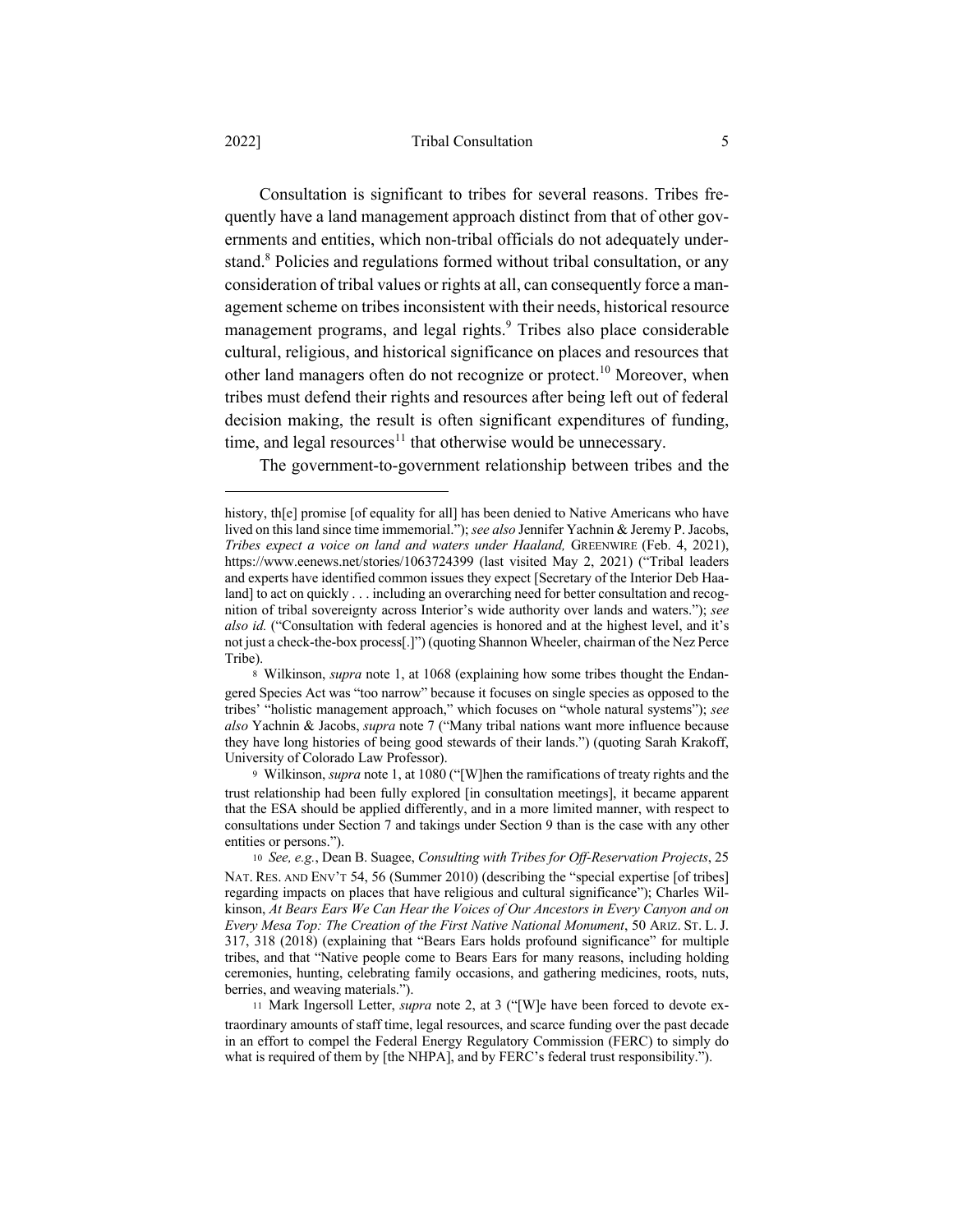federal government arises out of the trust doctrine; government-to-government consultation is a substantial aspect of this relationship.<sup>12</sup> The federal government's trust responsibility toward Indian tribes emerged from early federal-tribal treaties, executive orders, statutes, the U.S. Constitution, and various Supreme Court opinions.<sup>13</sup> In his 1831 *Cherokee Nation v. Georgia* decision, Chief Justice John Marshall declared that Indian tribes were "domestic dependent nations" that "look[ed] to [the federal] government for [their] protection."<sup>14</sup> Felix Cohen's *Handbook of Federal Indian Law* considers *Cherokee Nation* to have laid the foundation for the governmentto-government relationship as a trust relationship with an accompanying "federal duty to protect tribal rights to exist as self-governing entities."15 In the nineteenth and twentieth centuries, the federal government's interpretation of its trust responsibility skewed toward "a nearly absolute and unreviewable congressional plenary power, $"16$  but the modern trust

<sup>12</sup> *See, e.g.*, U.S. DEP'T OF THE INTERIOR, SECRETARIAL ORDER NO. 3335, REAFFIRMATION OF THE FEDERAL TRUST RESPONSIBILITY TO FEDERALLY RECOGNIZED TRIBES AND INDIVIDUAL INDIAN BENEFICIARIES 4 (Aug. 20, 2014), https://www.doi.gov/sites/doi.gov/files/migrated/news/pressreleases/upload/Signed-SO-3335.pdf [hereinafter SECRETARIAL ORDER NO. 3335] ("The Department [of the Interior] has . . . sought to build a strong government-to-government relationship with Indian tribes. The Department of the Interior Policy on Consultation with Indian Tribes, which was adopted in December 2011, sets forth standards for engaging with Indian tribes on a government-to-government basis to ensure that the decisions of the Department consider the impacts on affected Indian tribes and their members.").

<sup>13</sup> *See* COHEN'S HANDBOOK ON FEDERAL INDIAN LAW § 5.04[3](a) (Nell Jessup Newton ed., 2012) [hereinafter COHEN TREATISE] ("The concept of a federal trust responsibility to Indians evolved from early treaties with tribes; statutes, particularly the Trade and Intercourse Acts; and opinions of the Supreme Court. Today, the trust doctrine is one of the cornerstones of Indian law."). The Supreme Court cases which had a considerable role in defining the trust relationship are *Johnson v. M'Intosh*, 21 U.S. 543 (1823), *Cherokee Nation v. Georgia*, 30 U.S. 1 (1831), and *Worcester v. Georgia*, 31 U.S. 515 (1832). *See also Bridges to a New Era, supra* note 4, at 64–83 (discussing "first principles" of Federal Indian Law).

<sup>14</sup> Cherokee Nation, 30 U.S. at 17. *See also* COHEN TREATISE, *supra* note 13, § 5.04[3](a) (describing *Cherokee Nation v. Georgia* as the case that "provided the basis for analogizing the government-to-government relationship between tribes and the federal government as a trust relationship with a concomitant federal duty to protect tribal rights to exist as self-governing entities").

<sup>15</sup> COHEN TREATISE, *supra* note 13, § 5.04[3](a) ("*Cherokee Nation v. Georgia* provided the basis for analogizing the government-to-government relationship between tribes and the federal government as a trust relationship with a concomitant federal duty to protect tribal rights to exist as self-governing entities.").

<sup>&</sup>lt;sup>16</sup> *Id.* ("In the late  $19<sup>th</sup>$  and early  $20<sup>th</sup>$  centuries, courts relied on [early Supreme Court decisions] to justify broad exercises of power to dispose of tribal property and alter the relationships of tribes to the federal government, even without tribal consent. . . . The trust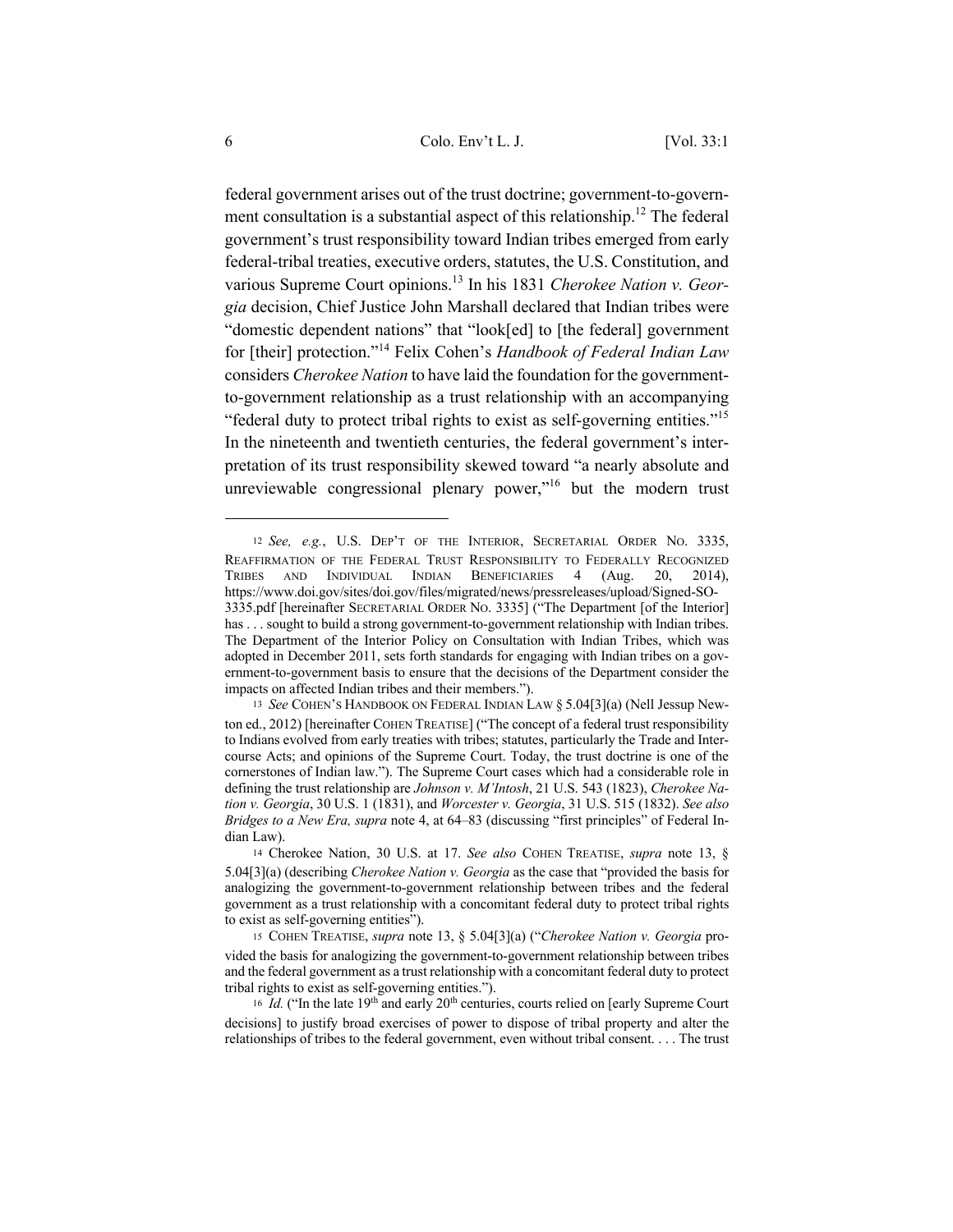doctrine purports to recognize tribal self-determination and sovereignty.<sup>17</sup>

The consultation requirement arises out of the trust duty as well as in other contexts, like that prescribed by the NHPA.<sup>18</sup> If consultation in any context is to be meaningful, however, federal agencies must treat tribes as distinct from members of the public or stakeholders commenting on proposed actions.19 To adequately address tribal concerns and perspectives, federal officials must understand tribal culture, history, and legal rights. $20$ Tribes are sovereign nations with unique expertise and sovereignty—not merely interest groups.<sup>21</sup> In order to truly treat tribes as sovereigns, federal officials must understand Indian law and the unique status of tribal governments in U.S. law, including the government-to-government relationship under the federal trust obligation.<sup>22</sup>

relationship thus formed the linchpin for the excesses of the late  $19<sup>th</sup>$  and early  $20<sup>th</sup>$  century invocations of a nearly absolute and unreviewable congressional plenary power.").

<sup>17</sup> *Id.* (discussing an order by the Secretary of the Interior "reaffirming the federal trust responsibility's application to all Interior agencies and bureaus" and a subsequent order "promot[ing] cooperative management and partnerships with Indian tribes in managing federal lands and resources."); *see also* SECRETARIAL ORDER NO. 3335, *supra* note 12, at 4 ("During the last few decades, the trust relationship has evolved" into today's "Era of Tribal Self-Determination[.]").

<sup>18</sup> National Historic Preservation Act, 54 U.S.C. § 300101 *et seq.*; *see infra* Part II.A.

<sup>19</sup> *See Bridges to a New Era*, *supra* note 4, at 88–105 (including recommendations for consultation reform); *see also infra* notes 47–79 and accompanying text.

<sup>20</sup> Federal agencies that lack a basic understanding about how individual tribes function cannot consult adequately. *See, e.g.*, Quechan Tribe of the Fort Yuma Indian Reservation v. U.S. Dep't of Interior, 755 F. Supp. 2d 1104, 1112 (S.D. Cal. 2010) (enjoining a solar development project for the Bureau of Land Management's ("BLM") failure to adequately consult the Quechan Tribe, noting that the BLM grouped "tribes" together on the theory that consulting with one satisfied consulting with all, prompting the court to explain that "Indian Tribes aren't interchangeable"); *see also* Departments' Consultation Report, *supra* note 4, at 2–3 ("Federal staff need better training prior to working with Tribes.").

<sup>21</sup> Presidential Memorandum on Tribal Consultation and Strengthening Nation-to-Nation Relationships, 86 Fed. Reg. 7491 (Jan. 26, 2021) [hereinafter Biden's Consultation Memo] (recognizing that "American Indian and Alaska Native Tribal Nations are sovereign governments recognized under the Constitution of the United States, treaties, statutes, Executive Orders, and court decisions[,]" and that "[t]he Federal Government has much to learn from Tribal Nations").

<sup>22</sup> Letter from Brian Cladoosby, President of the Nat'l Cong. of Am. Indians, to Ryan Zinke, Sec'y of the Dep't of Interior, at  $1$  (July 14, 2017), https://www.bia.gov/sites/bia.gov/files/assets/as-ia/raca/pdf/19-NCAI.pdf (explaining that the "federal trust responsibility to Indian tribes . . . is rooted in the land cessions that formed the United States[,]" and that this responsibility "is one of the most fundamental aspects of the federal government's relationship to Indian tribes and all federal departments and agencies play a vital role in upholding the federal trust responsibility"). *See also* Martin Nie, *The Use of Co-Management and Protected Land-Use Designations to Protect Tribal Cultural Resources and Reserved Treaty Rights on Federal Lands*, 48 NAT. RES. J. 585, 594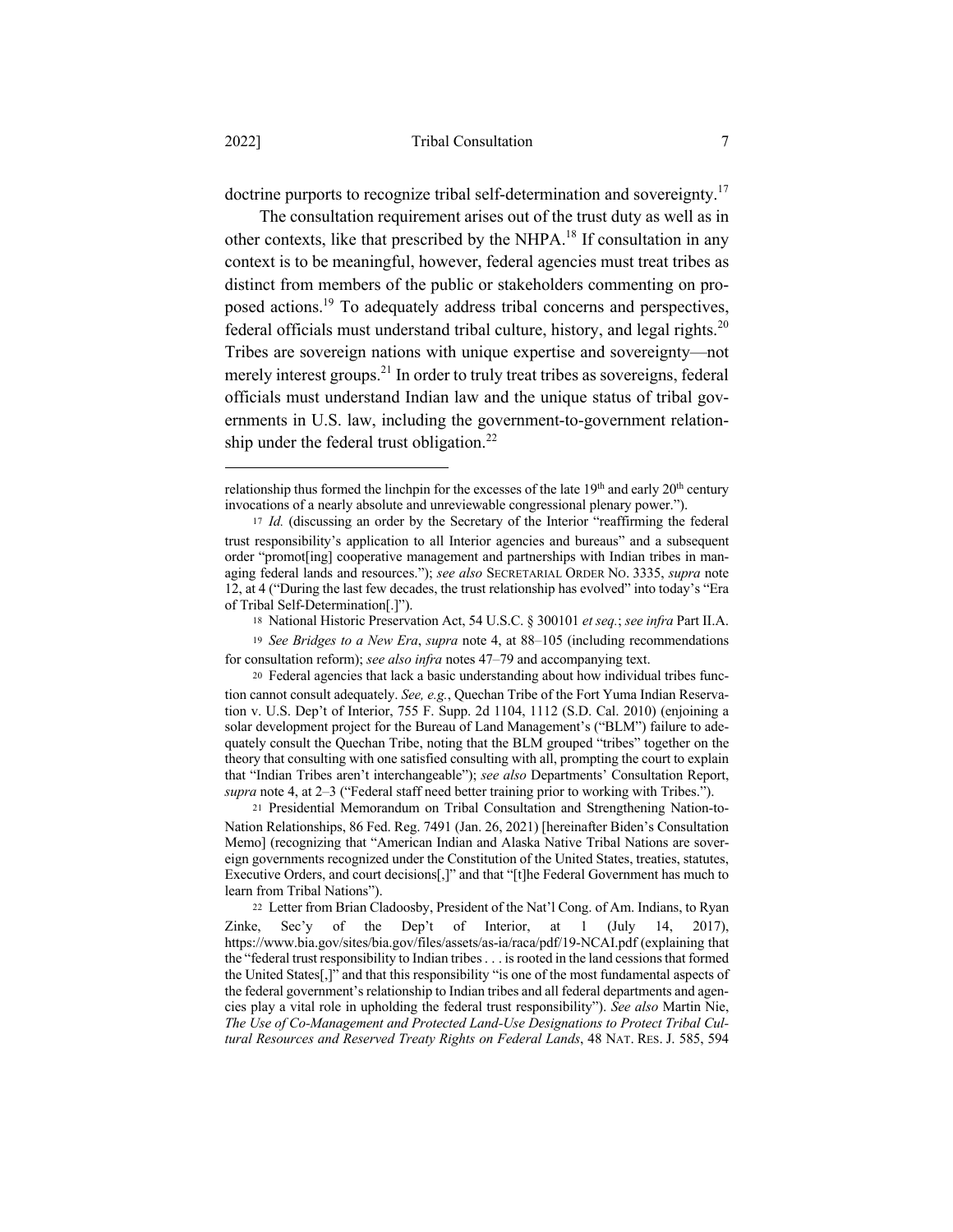## 8 Colo. Env't L. J. [Vol. 33:1

Meaningful consultation requires that federal government officials regard tribal governments and tribal officials neither as members of the general public, nor as adversaries nor obstacles, but instead as management partners*.* <sup>23</sup> A government-to-government relationship between sovereigns cannot exist if the federal government systematically fails to recognize tribal governments as collaborative managers of lands and resources of cultural significance. Achieving this relationship requires a commitment by the federal government to eschew a tradition of paternalism toward tribes. $24$ 

Meaningful tribal consultation can prevent federal agencies from making uninformed decisions affecting culturally significant tribal lands and resources and may come in various forms.<sup>25</sup> For example, the intertribal coalition that successfully petitioned President Barack Obama to proclaim Bears Ears a National Monument described the desired relationship as one of ongoing "collaborative management."<sup>26</sup> According to the coalition, collaborative management harmonizes Western science with traditional knowledge founded on native cultural values and should engage tribes from the beginning to the end of the consultation process.<sup>27</sup> Another

<sup>(2008) (</sup>providing "some foundational principles of Indian law" that must be understood to effectuate "tribal co-management," which "differs from other types of collaborative management for federal lands[,]" including tribal sovereignty, "inherent powers of self-government[,]" and the trust relationship); Biden's Consultation Memo, *supra* note 21, at 7491 ("The United States has made solemn promises to Tribal Nations for more than two centuries.").

<sup>23</sup> Mark Ingersoll Letter, *supra* note 2, at 4 ("Agencies like the Federal Energy Regulatory Commission and the U.S. Army Corp of Engineers ("USACE") often seem to view applicants and other government entities as allies, and Indian Tribes as adversaries.").

<sup>24</sup> Signaling a renewed federal commitment to the government-to-government relationship and elevating tribal government status, Secretary of the Interior Deb Haaland recently "touted the Biden administration's focus on Indigenous representation across all levels of government." Heather Richards, *Haaland promises bold thinking on Indigenous issues*, E&E NEWS (Apr. 23, 2021) ("Every federal agency needs to be thinking boldly about our obligations to Indigenous peoples[.]") (quoting Haaland).

<sup>25</sup> *See* Presidential Memorandum on Tribal Consultation, 2009 DAILY COMP. PRES. DOC. (Nov. 5, 2009), https://obamawhitehouse.archives.gov/the-press-office/memorandum-tribal-consultation-signed-president [hereinafter Obama's Consultation Memo] ("Consultation is a critical ingredient of a sound and productive Federal-tribal relationship.").

<sup>26</sup> Wilkinson, *supra* note 10, at 326 (describing "collaborative management" as a "deeper tribal-federal relationship" than merely "co-management," not limited to the role of "advisors" and "consultants"; instead, one which provides "true joint responsibility" where tribes are involved in the entire land management decision-making process).

<sup>27</sup> BEARS EARS TRIBAL COAL., PROPOSAL FROM THE BEARS EARS INTER-TRIBAL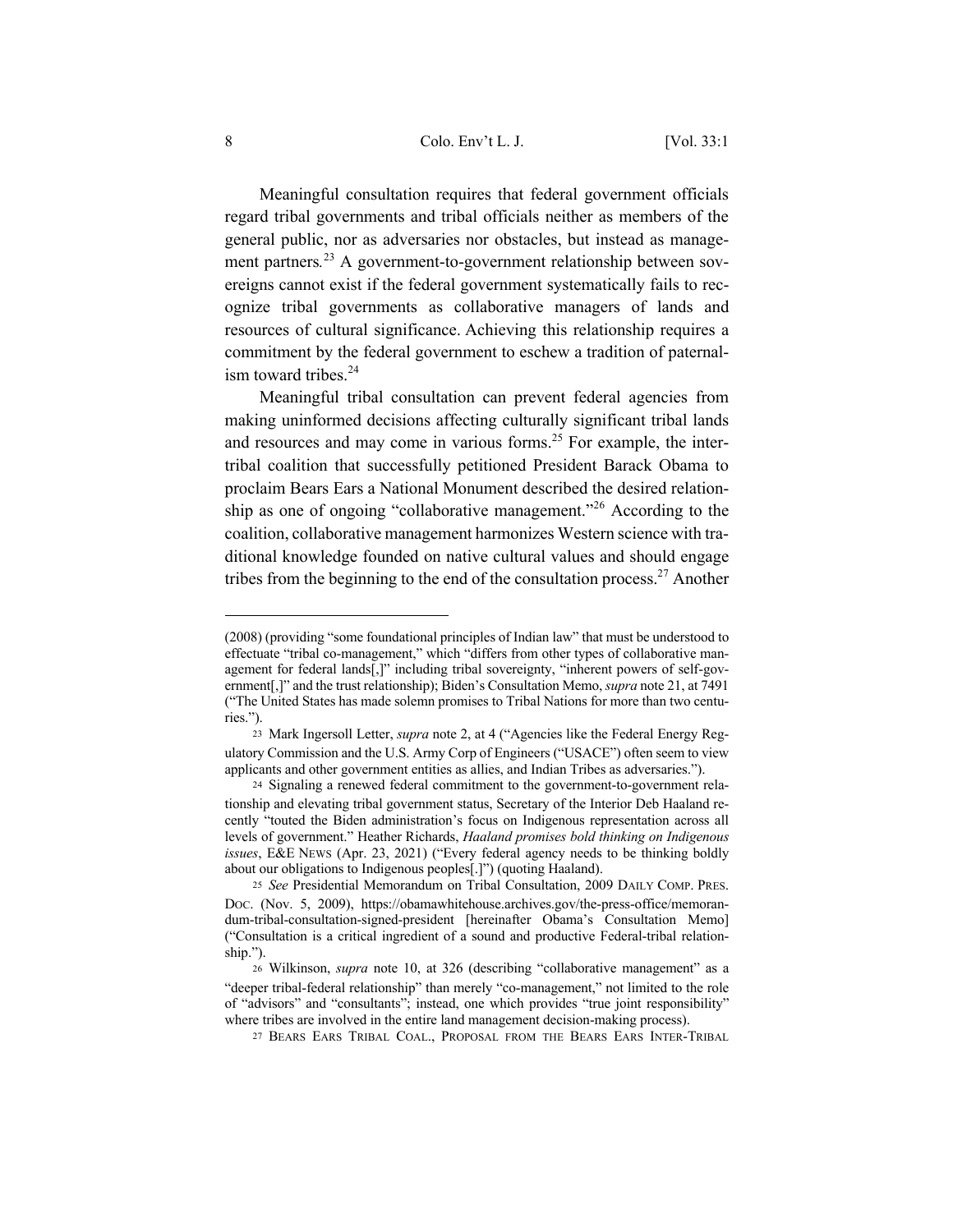successful consultation resulted in the 1997 Joint Secretarial Order on American Indian Tribal Rights, Federal-Tribal Trust Responsibilities, and the Endangered Species Act.<sup>28</sup> The order's consultation called for highlevel government officials and tribal representatives to engage in highly structured negotiations that made time for presentations on, and an accurate understanding of, the relevant cultural, historical, and legal issues. This process was meant to enable federal negotiators to understand tribal experiences and backgrounds.<sup>29</sup>

This Article contends that the current practice of tribal consultation in land and resource management for culturally significant tribal lands is often "too little, too late."30 But federal agencies can remedy this injustice by incorporating the essential elements of meaningful consultation. We analyze various consultation arrangements, some of which have achieved successful consultation, and others that have been failures, both of which provide lessons for the future.

Part I of this paper provides a brief background on the dawn of the modern era of federal Indian policy, originating with President Richard Nixon's landmark announcement on tribal self-determination in 1970. Part II describes the executive orders requiring federal agencies to engage in meaningful consultation under the government-to-government relationship, as well as the statutorily prescribed consultation under the NHPA.

COALITION TO PRESIDENT BARACK OBAMA 28 (Oct. 15, 2015), http://www.bearsearscoalition.org/wp-content/uploads/2015/10/Bears-Ears-Inter-Tribal-Coalition-Proposal-10-15- 15.pdf [hereinafter Bears Ears Proposal] (presenting the "formulation" of "Collaborative Management" "as an effective, workable way to bring the Traditional Knowledge, scientific expertise, management experience, and commitment of the Tribes to the Bears Ears National Monument in concert with Federal agencies."). *See also* Wilkinson, *supra* note 10, at 332 ("Traditional knowledge is derived from the sturdy foundation of data derived from keen observation carried out and passed down over hundreds, even thousands, of years[,]" as well as "traditional stories about events, people and the land.").

<sup>28</sup> U.S. DEP'TS OF COMMERCE & INTERIOR, SECRETARIAL ORDER NO. 3206, JOINT SECRETARIAL ORDER ON AMERICAN INDIAN TRIBAL RIGHTS, FEDERAL-TRIBAL TRUST RESPONSIBILITIES, AND THE ENDANGERED SPECIES ACT, (June 5, 1997), https://www.fws.gov/leavenworthfisheriescomplex/secretarial\_order.pdf [hereinafter Joint Secretarial Order].

<sup>29</sup> Wilkinson, *supra* note 1, at 1077–79 ("[C]ritically, the negotiators recognized that the subject was thick with context, especially on the tribal side, and the negotiators would have to allow ample time for presentations on, and understanding of, the cultural, historical and legal background[,]" and the meetings "were designed to allow the tribal side to explain some of the many unique and varied circumstances that apply when federal laws are sought to be extended into Indian country.").

<sup>30</sup> Mark Ingersoll Letter, *supra* note 2, at 7 ("[G]overnment-to-government consultations between agencies and Tribes are usually a case of 'too little, too late.' ").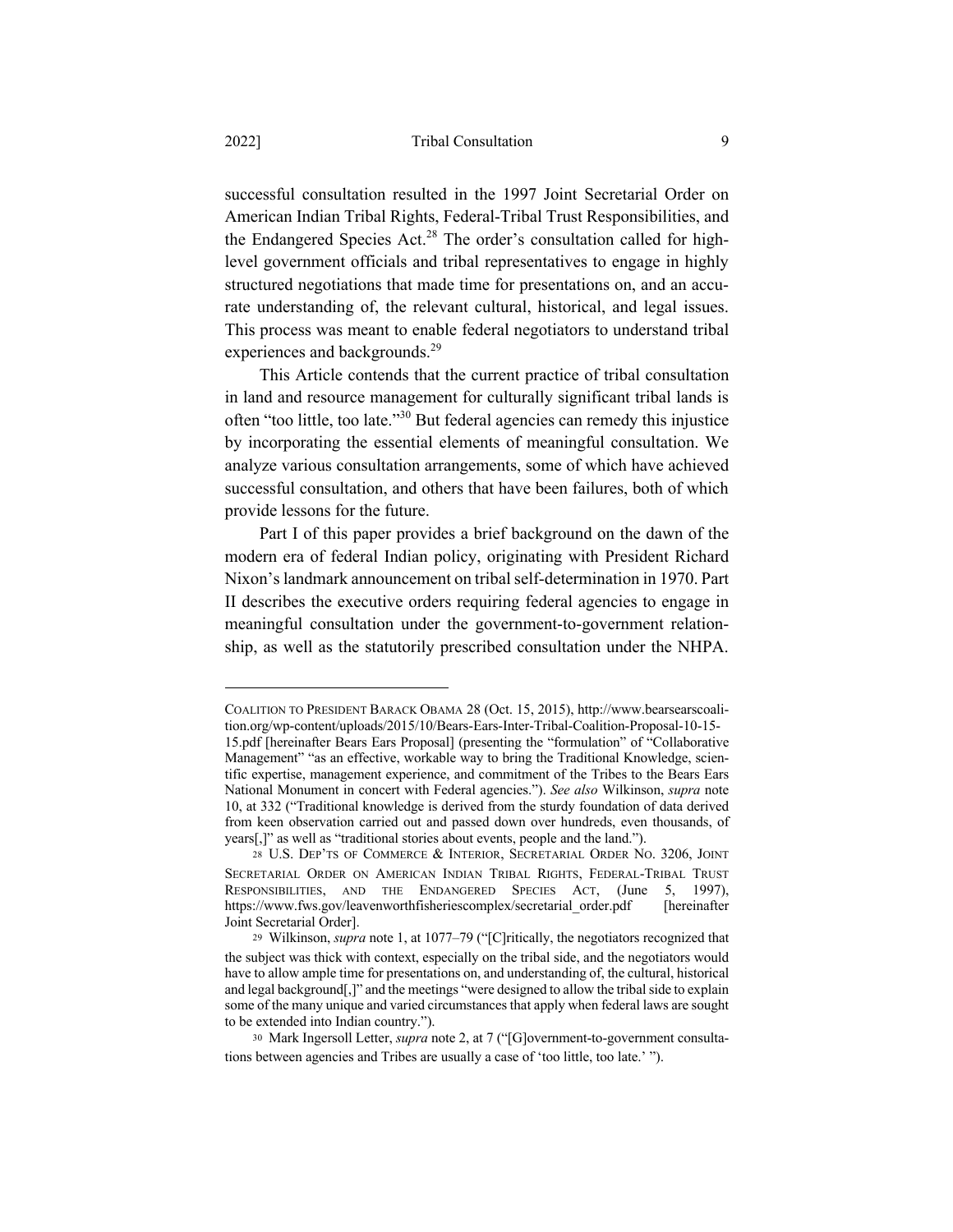Part III analyzes several examples of tribal consultation, highlighting processes that have led to meaningful consultation and those that failed to do so and discussing how the lessons learned can inform the meaning of consultation going forward. We suggest three essential elements for meaningful consultation: (1) early and consistent tribal engagement; (2) face-toface interactions; and (3) a deep understanding by federal officials of tribal cultures and land management practices.<sup>31</sup> These elements will lead to meaningful consultation by assuring robust tribal participation in land and resource management, which makes it more likely that tribes will substantively influence management decisions. We conclude that meaningful consultation requires face-to-face negotiations from the beginning to the end of decision-making processes, thus incorporating tribal perspectives, knowledge, and rights into these interactions.<sup>32</sup> Through meaningful consultation, the federal government can begin to fulfill its trust obligation to honor the government-to-government relations with tribes.<sup>33</sup> Decision making that incorporates tribal perspectives and knowledge of land, as well as resource management for culturally significant lands, will result in better federal land management.

<sup>31</sup> In 2021, Bryan Newland, the acting assistant secretary of Indian affairs for the Department of the Interior, highlighted his takeaways from meetings with tribal leaders, who "mentioned the need to begin consultation long before decisions are made or documents are generated, and in doing so, take into account tribal ceremonial times to make sure that there's adequate time for tribes to respond[.]" Newland added that leaders spoke of "the need to ensure that there's a consistent application of the consultation requirement among agency field offices." *See* Michael Doyle, *Biden's Indian Affairs nominee listens hard,* E&E NEWS (Apr. 26, 2021) (quoting Newland).

<sup>32</sup> Departments' Consultation Report, *supra* note 4, at 2–3 ("Even where such rights and responsibilities are explicit in law, regulation, or policy, Tribes asserted that Federal agencies often fail to fully implement them. Along these lines, Tribes further remarked that even the best-written agency Tribal consultation policies are often poorly implemented."). <sup>33</sup> *See* Michael Doyle, *Problems, opportunities aplenty await Haaland at Interior,*

E&E NEWS (Feb. 22, 2021) ("Honoring our nation-to-nation relationship with Tribes and upholding the trust and treaty responsibilities to them are paramount to fulfilling [the Department of the] Interior's mission[.]") (quoting Ann Marie Bledsoe Downes, "Interior's designated tribal governance officer and deputy solicitor for American Indian affairs"); *see* COHEN TREATISE, *supra* note 13, at §§ 5.04[3], 5.05 (outlining the federal trust obligation); *see also* Mary Christina Wood, *Indian Land and the Promise of Native Sovereignty: The Trust Doctrine Revisited*, 1994 UTAH L. REV. 1471, 1505–06 (1994) ("[T]he trust doctrine is an important legal tool to protect native rights against adverse agency action. . . . The trust doctrine transcends specific treaty promises and embodies a clear duty to protect the native land base and the ability of tribes to continue their ways of life.").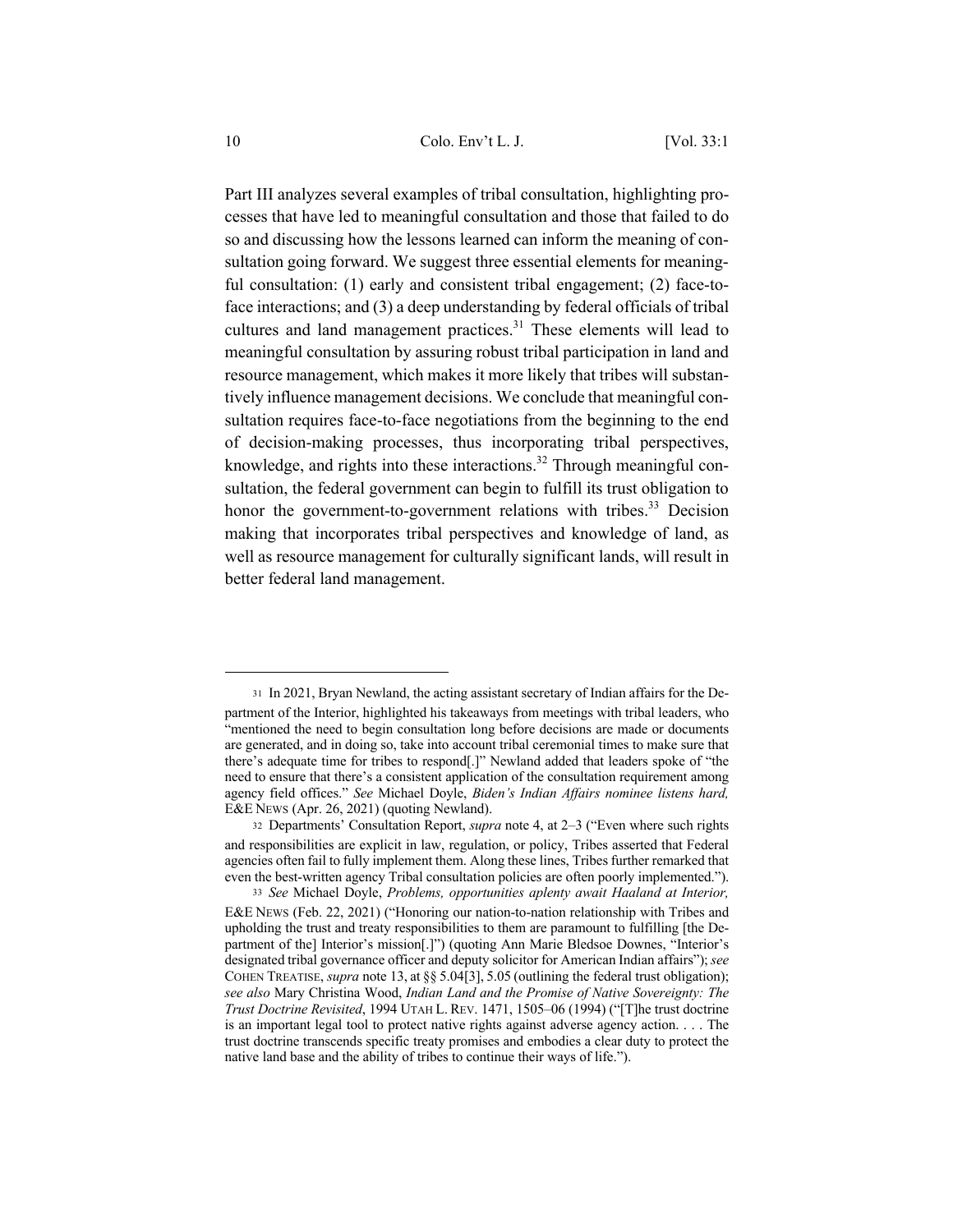## I. THE NIXON ANNOUNCEMENT OF A GOVERNMENT-TO-GOVERNMENT RELATIONSHIP BETWEEN TRIBES AND THE FEDERAL GOVERNMENT

In 1970, after two centuries of turbulent tribal policy,  $34$  President Nixon announced the federal government's commitment to encouraging tribal self-determination and to fostering a government-to-government relationship with tribes.<sup>35</sup> The announcement was a landmark policy shift, officially ending the termination era<sup>36</sup> and declaring a "new direction of Indian policy aimed at Indian self-determination."37

The announcement moved the federal government away from both

<sup>34</sup> Since 1778, federal Indian policy has moved through many phases. *See generally*  COHEN TREATISE,*supra* note 13. The "treaty era" started in 1778 and was marked by treaties made between Congress and Native Americans primarily for land cession. Congress has often "reneged [on] the promises" made in these treaties after securing land, or later unilaterally altered treaties to the detriment of tribal signatories. The "removal era" followed, in which the federal government sought to displace Native Americans from Indian country and move them west of the Mississippi River, including the infamous Trail of Tears. Removal preceded the "reservation era," in which tribes were consigned to government-selected land regulations, often with other tribes with which they had no prior relationship. The reservation era was followed by the "allotment and assimilation era," which sought to control and alter the customs and practices of Native Americans so that they might more closely resemble those of white Americans. The "reorganization era" followed under the New Deal, marking the first time that the federal policies toward Native Americans sought to help tribes govern themselves and returned some land taken in the allotment era. Unfortunately, the tide shifted again in 1953 with the beginning of the "termination era," which reversed policies geared toward Indian self-government, and in which the federal government sought to terminate its trust relationship with tribes by terminating the special trustee relationship tribes held with the United States. Around 1970, the "self-determination era" began (the Cohen treatise, cited above places the beginning of the era at 1961), which continues today. This now half-century-old era is notable for its push to protect Native American civil rights and "forc[ing] the United States to reckon with its history of mistreatment toward Native Americans." Howard Univ. Sch. of L., *Indigenous Peoples' Civil Rights,* https://library.law.howard.edu/civilrightshistory/indigenous/selfdetermination (last visited Apr. 17, 2021).

<sup>35</sup> Special Message to the Congress on Indian Affairs, 1 PUB. PAPERS 564 (July 8, 1970) [hereinafter Nixon Announcement].

<sup>36</sup> The termination era saw a "harsh attack on tribal sovereignty and cultures," where the federal government's goal was "pro-assimilation and anti-special rights for Indians." The government "abrogated express treaty rights" and "unilaterally ended the governmentto-government relationships" that the United States had with over one hundred tribes. Carole Goldberg, *President Nixon's Indian Law Legacy: A Counterstory*, 63 UCLA L. REV. 1506, 1510 (2016).

<sup>37</sup> Nixon's announcement condemned forced termination because it terminated the trustee relationship between the Indian people and the federal government, resulting in the tribes' loss of "any special standing they had under federal law" and dismantl[ing] the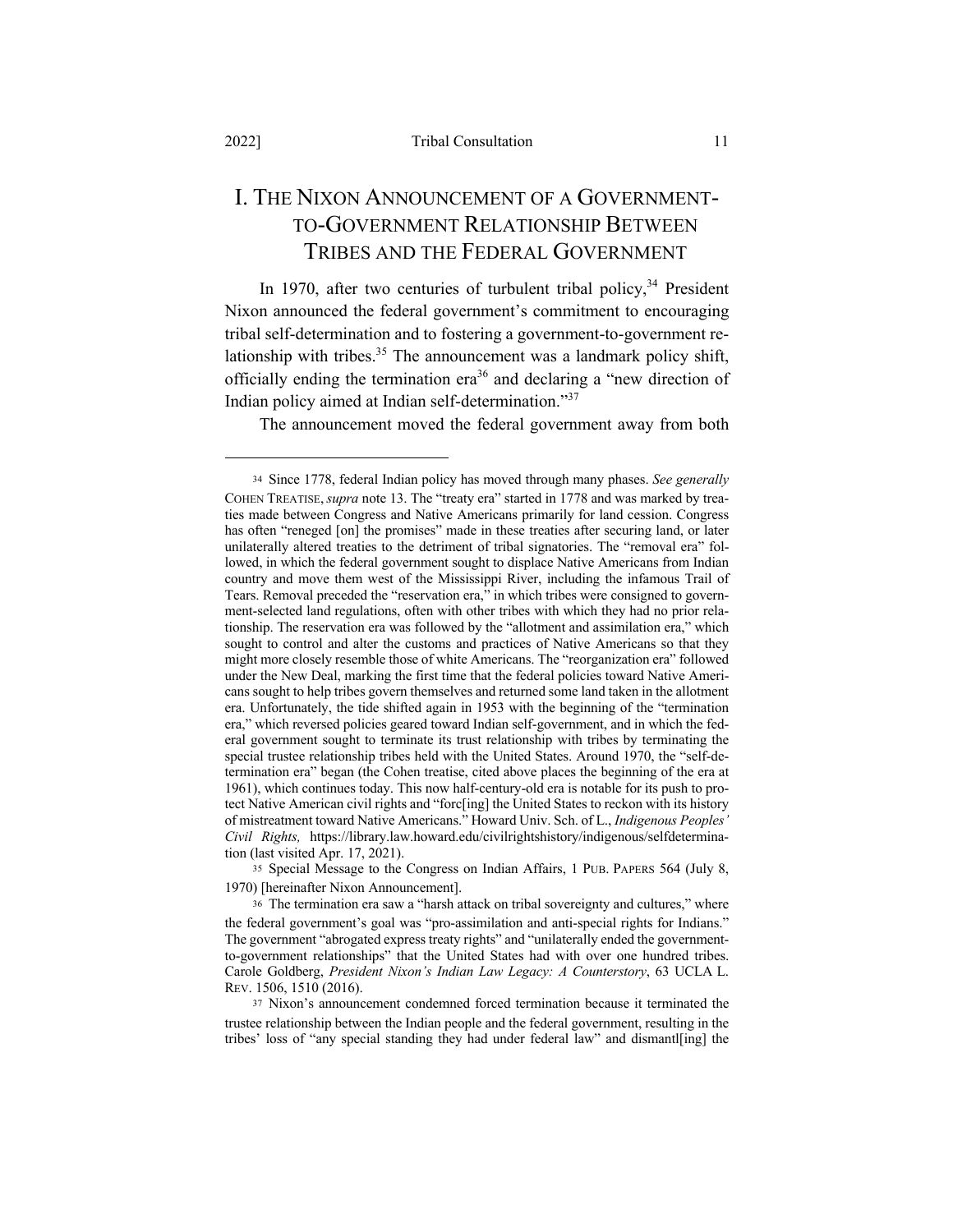termination and paternalism,  $38$  creating a policy in which the federal government instead put Indian people at the helm of decision making related to them.39 Nixon suggested that achieving the "new and balanced" federaltribal government-to-government relationship meant that both governments must "play complementary roles" when it came to "Indian problems."40 The self-determination policy ushered in a new era of relations between the federal government and tribal governments concerning decision making affecting tribal people and resources.

Nixon's announcement seemingly quashed the notion that the federal government might not have a responsibility to consult with tribes as sovereigns; for it made it clear that the only question for the federal government to consider was *how* to carry out its responsibility and how to make Indian self-determination an enduring national policy.<sup>41</sup> If the federal government does not consult meaningfully with tribes in environmental decision making regarding culturally significant tribal lands and resources, the vision for a balanced relationship in which the federal and tribal governments have complementary roles cannot exist.

However, as this paper shows, the federal government has consistently failed to provide this complementary role for tribal governments in environmental decision making. Only in some instances, tribal and federal governments have achieved the goal of co-management. These examples, discussed in Section III, can help build a foundation to support a longlasting and meaningful government-to-government relationship.

tribes by fractionating tribal property and divvying it to individual tribal members in an attempt to assimilate them into society at large. Nixon Announcement, *supra* note 35, at 1; *see also* Goldberg, *supra* note 36, at 1508–10 (explaining that Nixon's announcement was a "landmark" statement and that it "substantially amplif[ied]" previous efforts to shift federal Indian policy in favor of tribal interests).

<sup>38</sup> Nixon Announcement, *supra* note 35, at 2 (explaining that federal termination and federal paternalism are "policy extremes," which are both wrong and must be rejected if the federal government was to best serve the interests of tribal people).

<sup>39</sup> *Id.* at 1 ("The time has come to break decisively with the past and to create the conditions for a new era in which the Indian future is determined by Indian acts and Indian decisions.").

<sup>40</sup> *Id.* at 2.

<sup>41</sup> *Id.* ("[M]ost importantly, we have turned from the question of *whether* the Federal government has a responsibility to Indians to the question of *how* that responsibility can best be furthered.").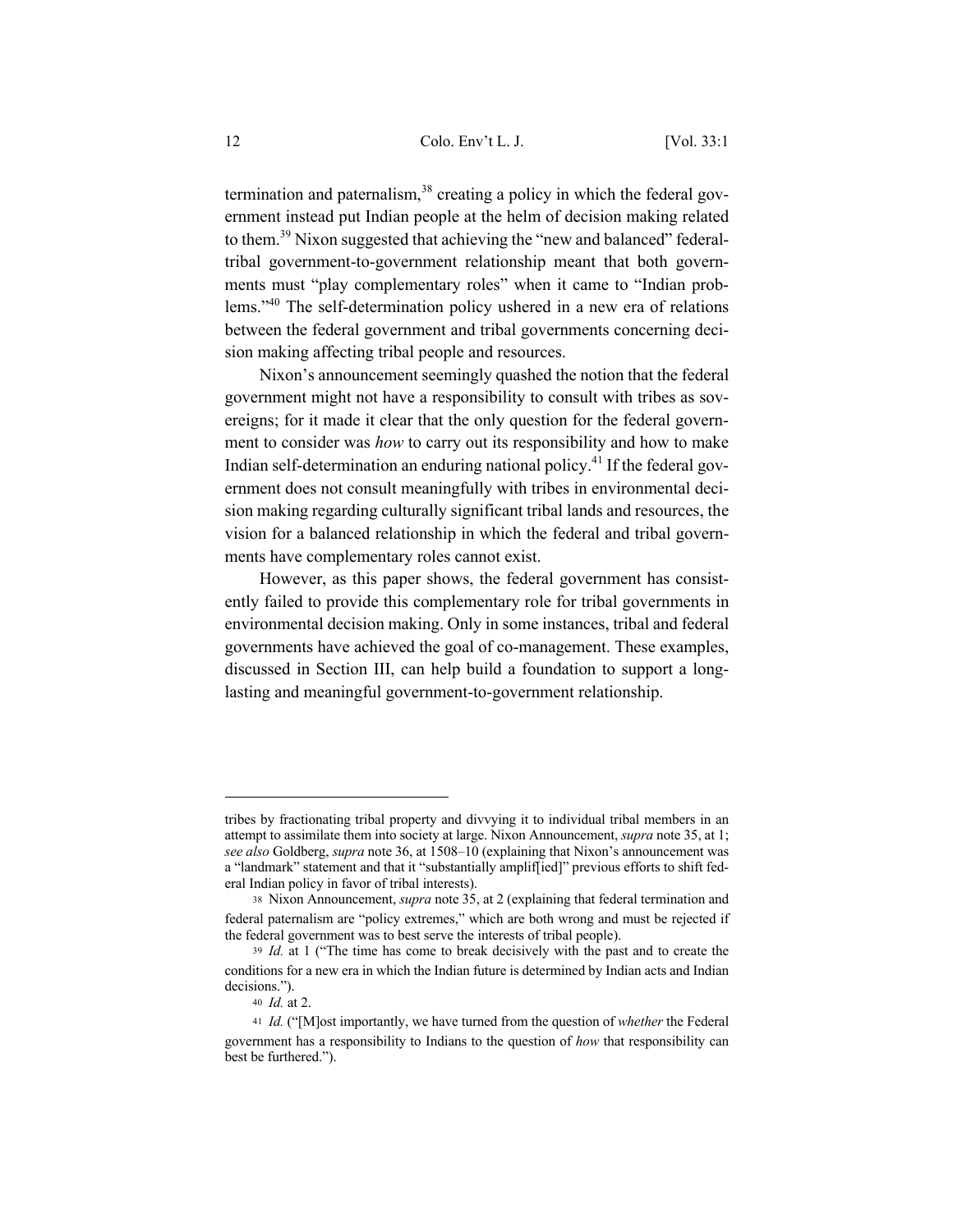## II. CONSULTATION UNDER THE EXECUTIVE ORDERS AND THE NATIONAL HISTORIC PRESERVATION ACT

Several presidents after Nixon have reaffirmed the federal policy of fostering a government-to-government relationship with tribes.<sup>42</sup> Together, Congress and the Executive Branch have developed the federal policy of Indian self-determination through several executive orders and section 106 of the NHPA. Section 106 and its implementing regulations allow tribes to sue federal agencies for failure to adequately consult the tribes, which the regulations require.<sup>43</sup> The executive orders require consultation in a broader context, applying to all "regulatory policies that have tribal implications."<sup>44</sup> Unlike the NHPA consultation, executive order consultation is unenforceable in court because its scope is limited to "internal management of the executive branch."<sup>45</sup>

### *A. Section 106 of the National Historic Preservation Act*

Section 106 of the NHPA and its implementing regulations, forms the principal statutory requirement for tribal consultation and outlines

<sup>42</sup> President George W. Bush harkened back to Nixon's "national policy of self-determination for Indian tribes[,]" committing to sustaining the government-to-government relationship and respecting tribal sovereignty and self-determination. Memorandum on Government-to-Government Relationships with Tribal Governments (Sept. 23, 2004), https://www.govinfo.gov/content/pkg/WCPD-2004-09-27/pdf/WCPD-2004-09-27-

Pg2106.pdf. President Obama endorsed President Clinton's Indian policy, recognizing that consultation is "critical" for a "productive" government-to-government relationship, and that "failure to include the voices of tribal officials in formulating policy" has led to "undesirable" and "tragic" results. Obama's Consultation Memo, *supra* note 25. Obama also signed Exec. Order 13,604 in March 2012, requiring consultation for infrastructure-related decision making (for transmission lines and pipelines, for example). Exec. Order No. 13,604, 77 Fed. Reg. 18,885 (Mar. 22, 2012) [hereinafter Exec. Order 13,604]. Exec. Order 13,604 directed "federal permitting and review processes" to "rely upon early and active consultation" with tribal governments, although merely for the purposes of "avoid[ing] conflicts" and alleviating "concerns." *Id.* The Obama Executive Order declared that tribal governments "may" "have key decision-making responsibilities" for a particular project. *Id.*

<sup>43</sup> *See, e.g.*, Quechan Tribe of the Fort Yuma Indian Reservation. v. U.S. Dep't of Interior, 755 F. Supp. 2d 1104, 1108 (S.D. Cal. 2010) (explaining that "[t]he Court's review of agency action under [the NHPA] is governed by the Administrative Procedure [A]ct[,]" ("APA"), and a failure to engage in adequate consultation violates  $\S 706(2)(D)$  of the APA because it is an "agency action" "without observance of procedure required by law").

<sup>44</sup> *See, e.g.*, Exec. Order No. 13,175, 3 C.F.R. 304 (2000) [hereinafter Exec. Order 13,175].

<sup>45</sup> *Id.* § 10 ("This order is intended only to improve the internal management of the executive branch. . . .").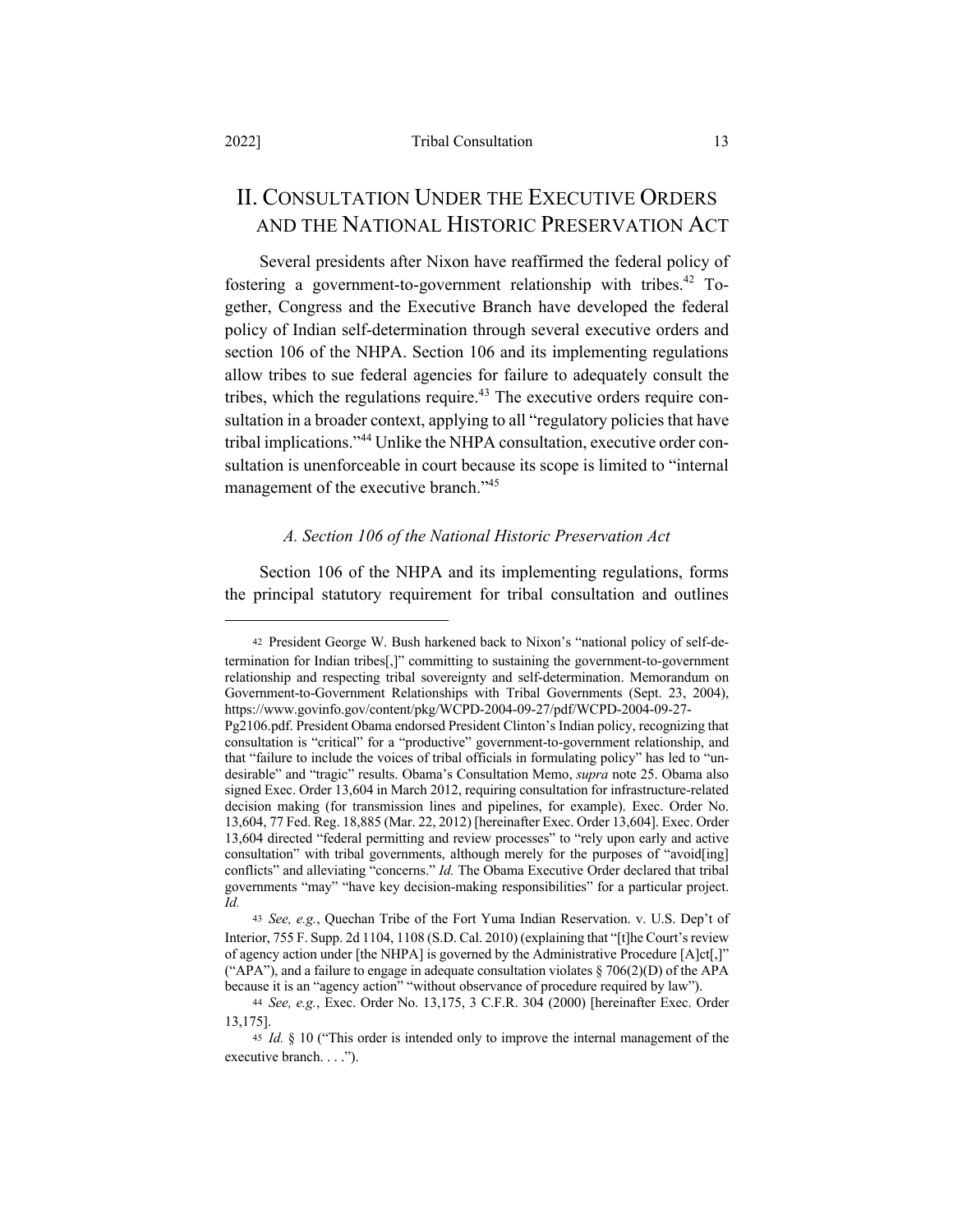mechanisms for consultation that help the federal government determine the potential effects of a given "undertaking" (defined below). This provision of the NHPA requires federal officials with jurisdiction over a federal "undertaking" to account for the undertaking's effects on "any district, site, building, structure or object" listed in the National Register of Historic Places before spending federal money or approving a project affecting a registered property.<sup>46</sup>

## *1. Section 106 Regulations*

The NHPA's regulations provide details concerning the requirements of section 106 and under what circumstances it applies.<sup>47</sup> First, there must be a federal "undertaking," defined as a "project, activity, or program" funded in part or in whole by a federal agency, including those carried out "on behalf" of an agency, with federal financial assistance, or requiring a federal permit, license, or approval.<sup>48</sup> Undertakings include new and ongoing projects, activities, and programs. The regulations limit the federal government's consultation obligations based on both the "scale of the undertaking" and the "scope of federal involvement."<sup>49</sup> Because the regulations task the agency official with determining the "appropriate" level of consultation based on the scale and the scope of federal involvement, the

<sup>46</sup> 16 U.S.C. § 470f ("The head of any Federal agency having direct or indirect jurisdiction over a proposed Federal or federally assisted undertaking in any State and the head of any Federal department or independent agency having authority to license any undertaking shall, prior to the approval of the expenditure of any Federal funds on the undertaking or prior to the issuance of any license, as the case may be, take into account the effect of the undertaking" on National Register listings and "afford the Advisory Council on Historic Preservation . . . a reasonable opportunity to comment with regard to such undertaking."). *See also* Nat'l Park Serv., *What is the National Register of Historic Places?*, https://www.nps.gov/subjects/nationalregister/what-is-the-national-register.htm#:~:text=The%20National%20Register%20of%20His-

toric%20Places%20is%20the,of%20the%20Nation%27s%20historic%20places%20worthy%20of%20preservatioThen (last visited Apr. 18, 2021) ("The National Register of Historic Places is the official list of the Nation's historic places worthy of preservation."); *Bridges to a New Era, supra* note 4, at 113–33 (including recommendations for reforming to coordinate the NHPA implementation with federal land planning).

<sup>47</sup> 36 C.F.R. § 800.1(a) (2021) ("Section 106 of the National Historic Preservation Act requires Federal agencies to take into account the effects of their undertakings on historic properties . . . [and the] procedures in this part define how Federal agencies meet these statutory responsibilities.").

<sup>48</sup> *Id.* § 800.16(y).

<sup>49</sup> *Id*. § 800.2(a)(4) ("The agency official should plan consultations appropriate to the scale of the undertaking and the scope of Federal involvement[.]").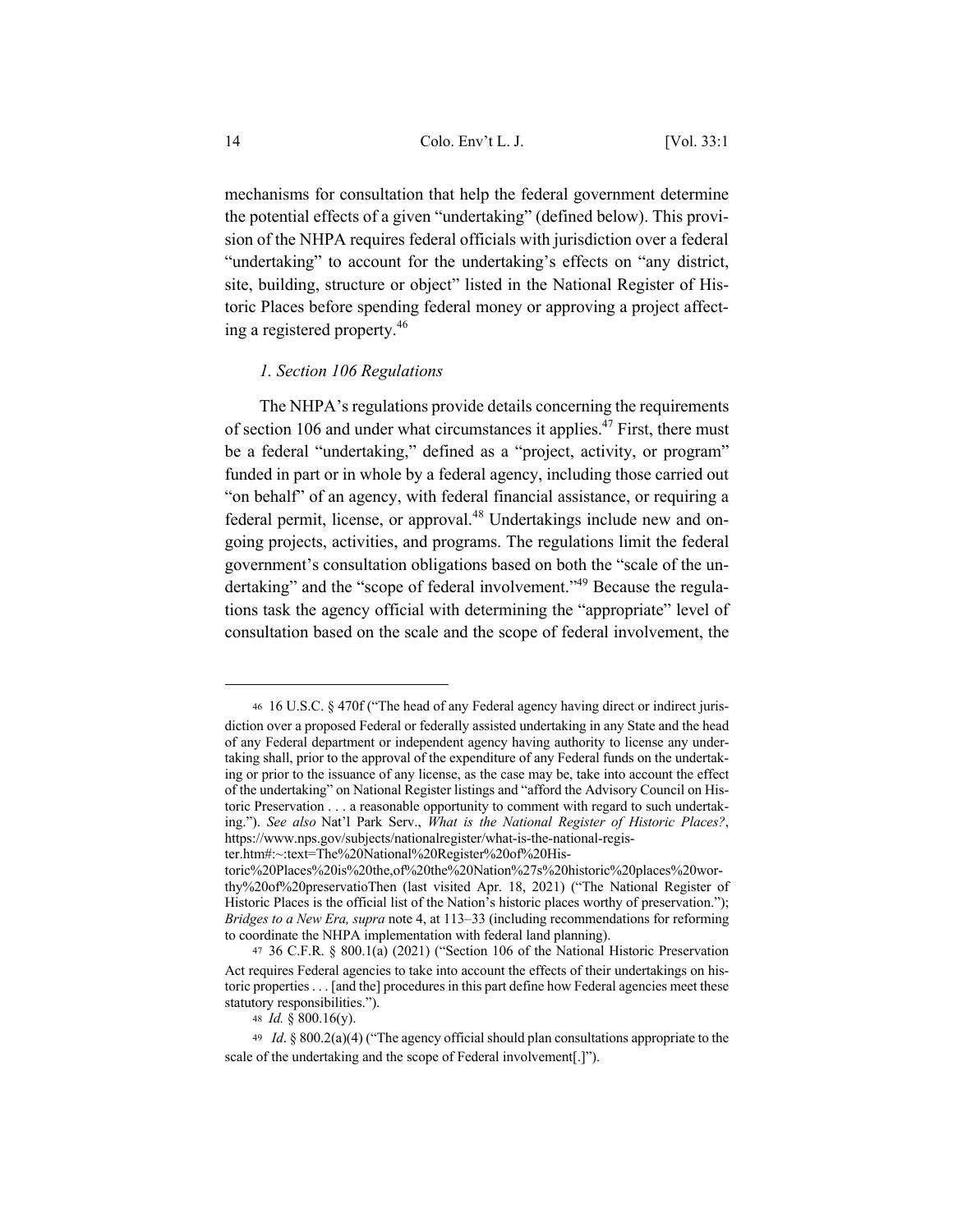thoroughness of consultation varies.<sup>50</sup> Importantly, the Act's scope is not limited to federal property, as explained below. $51$ 

Section 106 consultation is triggered when the agency with jurisdiction over the federal undertaking confirms that the undertaking has the potential to affect historic properties.<sup>52</sup> Because section 106 applies only to historic properties, that is, properties listed on or eligible for the National Register, the federal government may still adversely affect culturally significant tribal properties without consulting tribes if those properties are not deemed eligible or are not already listed.

The regulations require consultation to begin "at the early stages of project planning" to identify historic properties the undertaking may affect and to assess alternatives to "avoid, minimize or mitigate any adverse effects" of the undertaking on historic properties.<sup>53</sup> Federal agencies must give the Advisory Council on Historic Preservation ("ACHP") a reasonable opportunity to comment on the undertaking and "involve the consulting parties . . . in findings and determinations made during the section 106 process."<sup>54</sup> If the undertaking has the potential to affect a historic property that is religiously or culturally significant to any federally recognized tribe,<sup>55</sup> that tribe is a "consulting party" that must be involved in the

<sup>50</sup> *Id.*

<sup>51</sup> U.S. DEPT. OF INTERIOR, *National Historic Preservation Act, Section 106: A quick guide for preserving Native American cultural resources* (2012), https://www.nps.gov/history/tribes/Documents/106.pdf [hereinafter 106 Guide].

<sup>52</sup> Advisory Council on Historic Pres., *An Introduction to Section 106*, https://www.achp.gov/protecting-historic-properties/section-106-process/introductionsection-106 (last visited Apr. 14, 2021). ("If a federal or federally-assisted project has the potential to affect historic properties, a Section 106 review will take place."). *See also* 106 Guide, *supra* note 51 (defining "historic properties" as "any prehistoric or historic districts, sites, buildings, structures, or objects that are eligible for or already listed in the National Register of History Places[,]" including "any artifacts, records, and remains . . . that are related to and located within the historic properties and any properties of traditional religious and cultural importance to Tribes").

<sup>53</sup> 36 C.F.R. § 800.1(a).

<sup>54</sup> *Id. See also id.* § 800.2(b) ("The Council issues regulations to implement section 106, provides guidance and advice on the application of the procedures in this part, and generally oversees the operation of the section 106 process. The Council also consults with and comments to agency officials on individual undertakings and programs that affect historic properties.").

<sup>55</sup> As of May 2021, there were 574 federally recognized tribes. U.S. Dept. of Interior, Indian Affairs, *Frequently Asked Questions,* https://www.bia.gov/frequently-asked-questions (last visited May 1, 2021). Although the regulations recognize both Indian tribes and Native Hawaiian organizations, *see, e.g.*, 36 C.F.R. § 800.2(c)(2)(ii) (describing the requirements for "[c]onsultation on historic properties of significance to Indian tribes and Native Hawaiian organizations."), the scope of this Article is limited to Indian tribes.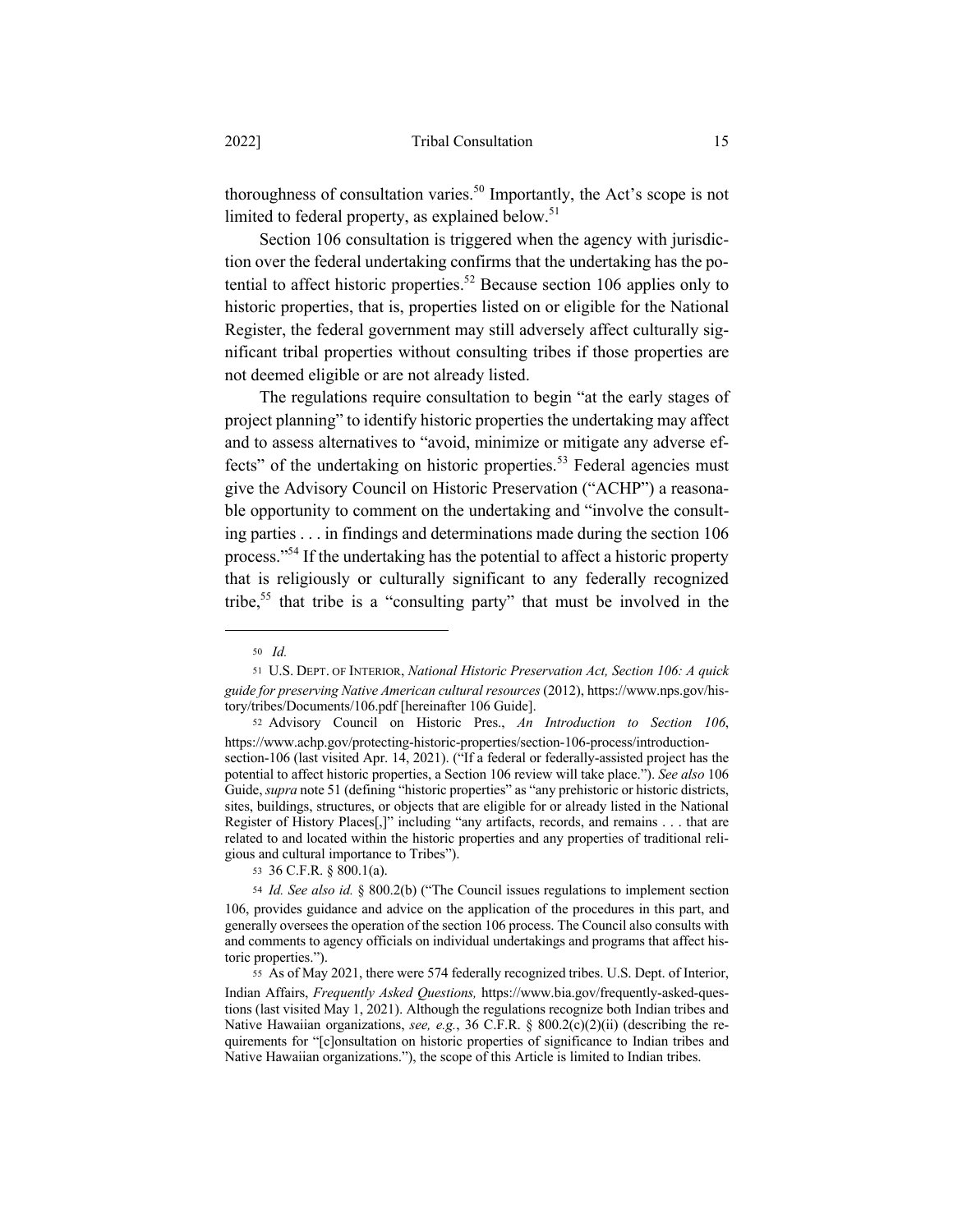process.56

The regulations extend consultation rights to any Indian tribe that "attaches religious and cultural significance to historic properties" the undertaking may affect, regardless of whether the property is situated on tribal land.<sup>57</sup> To satisfy its tribal consultation obligation, the agency must provide a tribe with a "reasonable opportunity to identify its concerns about historic properties, advise on the identification and evaluation of historic properties . . . , articulate its views on the undertaking's effect of such properties, and participate in the resolution of adverse effects."<sup>58</sup> The regulations recognize the "unique legal relationship" between the federal government and Indian tribes, and encourage a section 106 consultation process that is both "respectful of tribal sovereignty" and recognizes "the government-to-government relationship."<sup>59</sup>

However, several procedural and administrative elements have hampered implementation of section 106. The law's scope is limited since consultation is relative to the "scale of the undertaking" and the federal government's involvement.<sup>60</sup> If an undertaking is small and the federal government has only a distant role in its implementation, the tribes involved may not be consulted as thoroughly as they would for a more substantial undertaking. Therefore, the federal government can be involved with projects, activities, or programs that have the potential to adversely affect culturally significant tribal properties while avoiding rigorous consultation if federal involvement is limited. Further, section 106 applies only to properties and sites listed on or eligible for the National Register of Historic Places,<sup>61</sup>so not all sites with cultural value to tribes may be

- <sup>58</sup> *Id.* § 800.2(c)(2)(ii)(A).
- <sup>59</sup> *Id.* § 800.2(c)(2)(i)(B)–(C).
- <sup>60</sup> *Id.* § 800.2(a)(4).

<sup>56</sup> 36 C.F.R. § 800.2(c)(2)(ii). Other parties with "consultative roles in the 106 process" are: (1) the state historic preservation officer, representing the interests of a state and its citizens; (2) Indian tribes and Native Hawaiian organizations; (3) representatives of local governments with jurisdiction over the area in which the effects of an undertaking may occur; (4) applicants for federal assistance, permits, licenses, or approval; and (5) a catchall group including "individuals and organizations with a demonstrated interest in the undertaking." *Id.* § 800.2(c)(1)–(5).

<sup>57</sup> *Id.* § 800.2(c)(2)(ii).

<sup>61</sup> *See* Nat'l Endowment for the Humanities, *Frequently Asked Questions about Section 106 of the National Historic Preservation Act*, https://www.neh.gov/grants/manage/frequently-asked-questions-about-section-106-the-national-historic-preservation-act (last visited Aug. 4, 2021) ("Section 106 of the National Historic Preservation Act . . . and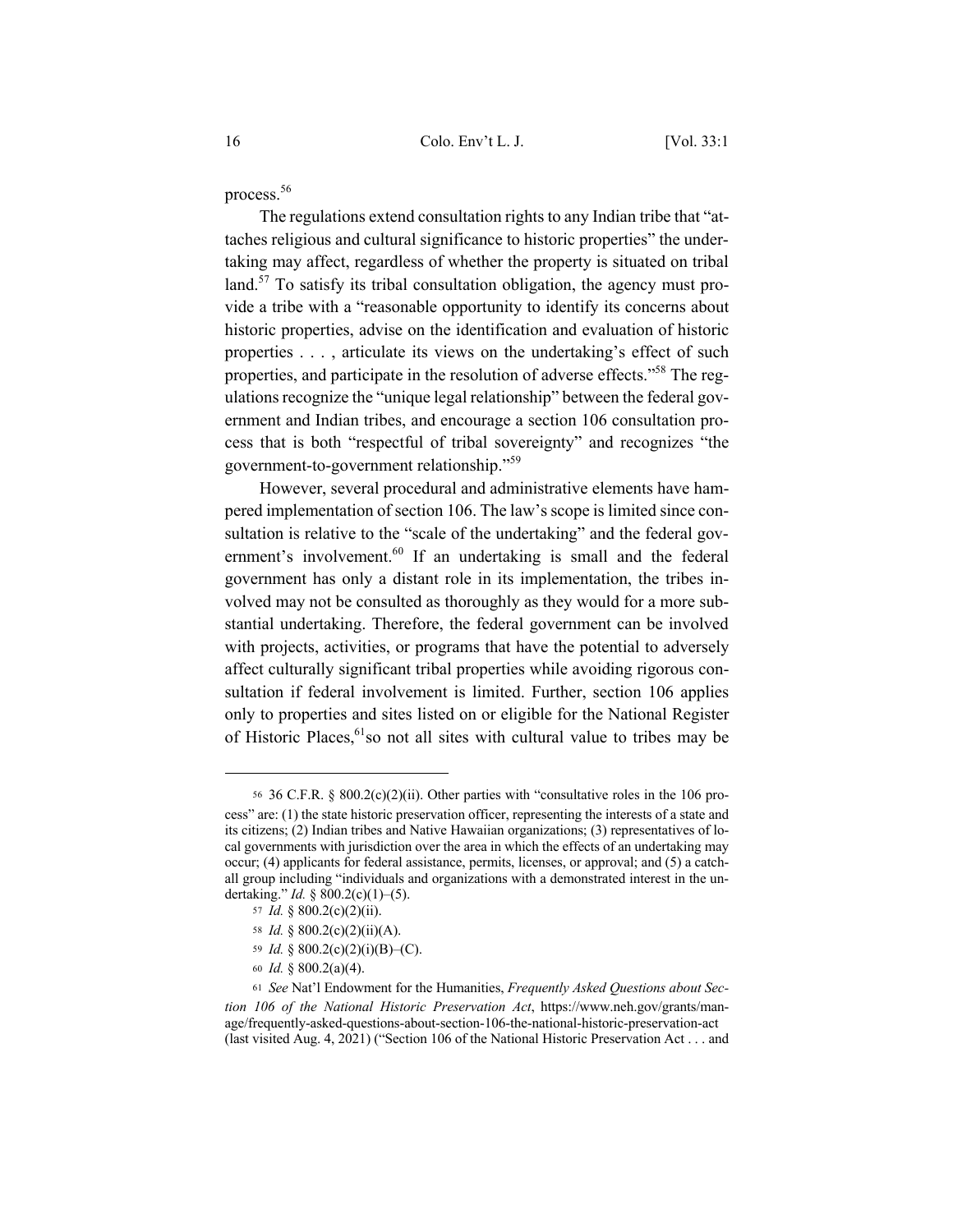subject to the consultation requirements of section 106.

## *2. Section 106 and Meaningful Tribal Consultation*

Although section 106 expressly requires tribal consultation, the federal government's efforts often fall short of ensuring meaningful tribal engagement.<sup>62</sup> Agencies frequently perform rote and less-than-rigorous consultation—that is, so-called "box-checking."<sup>63</sup>

Instead of engaging in meaningful back-and-forth consultation, federal agencies sometimes document "every contact or communication with a tribe, no matter how inconsequential," as proof that consultation took place.64 Contact can include one-way communications like mailing a notice of agency intent to prepare an environmental impact statement to a tribe, or a tribal member simply speaking at a public meeting.<sup>65</sup> Federal agencies have sometimes treated tribes as interchangeable, counting communications with one as communications with all.<sup>66</sup>

In some instances, archaeological surveys conducted by private entities have failed to recognize tribally significant resources.<sup>67</sup> A complication is that tribes sometimes intentionally withhold information from the federal government for the purposes of National Register listing because they do not want to make cultural resources publicly accessible.<sup>68</sup> For the

its implementing regulations . . . is a law that requires federal agencies to consider the effects of federally funded projects on historic properties (i.e., listed or eligible for listing, in National Register of Historic Places[.]")).

<sup>62</sup> For example, in the *Quechan Tribe* case discussed *infra* notes 66–77 and accompanying text, the court ruled against the BLM for its failure to adequately consult with the tribe, describing the BLM's "consultation" as "an empty formality." Quechan Tribe of the Fort Yuma Indian Reservation. v. U.S. Dep't of Interior, 755 F. Supp. 2d 1104, 1108 (S.D. Cal. 2010).

<sup>63</sup> *See* Yachnin & Jacobs, *supra* note 7 (discussing President Biden's executive order promising "regular, meaningful, and robust consultation" with tribes and quoting Shannon Wheeler, Chair of the Nez Perce Tribe, to the effect that consultation is a treaty obligation that must be honored at the highest level, and "not just a check-in-the-box process").

<sup>64</sup> Mark Ingersoll Letter, *supra* note 2, at 7.

<sup>65</sup> *Id.*

<sup>66</sup> Quechan Tribe, 755 F. Supp.2d at 1112 (noting that the BLM's documented "consultation" efforts for the project at issue referred to consultation with "tribes," treating them "interchangeab[ly]").

<sup>67</sup> Mark Ingersoll Letter, *supra* note 2, at 18 ("[M]any archaeologists and other professionals employed by [project] applicants may not be able to identify Tribal resources for lack of training or familiarity with the sites and resources.").

<sup>68</sup> *Id.* ("Tribes may have intentionally withheld information because of concerns about data disclosure, either inadvertently, or willfully by tribunals or applicants.").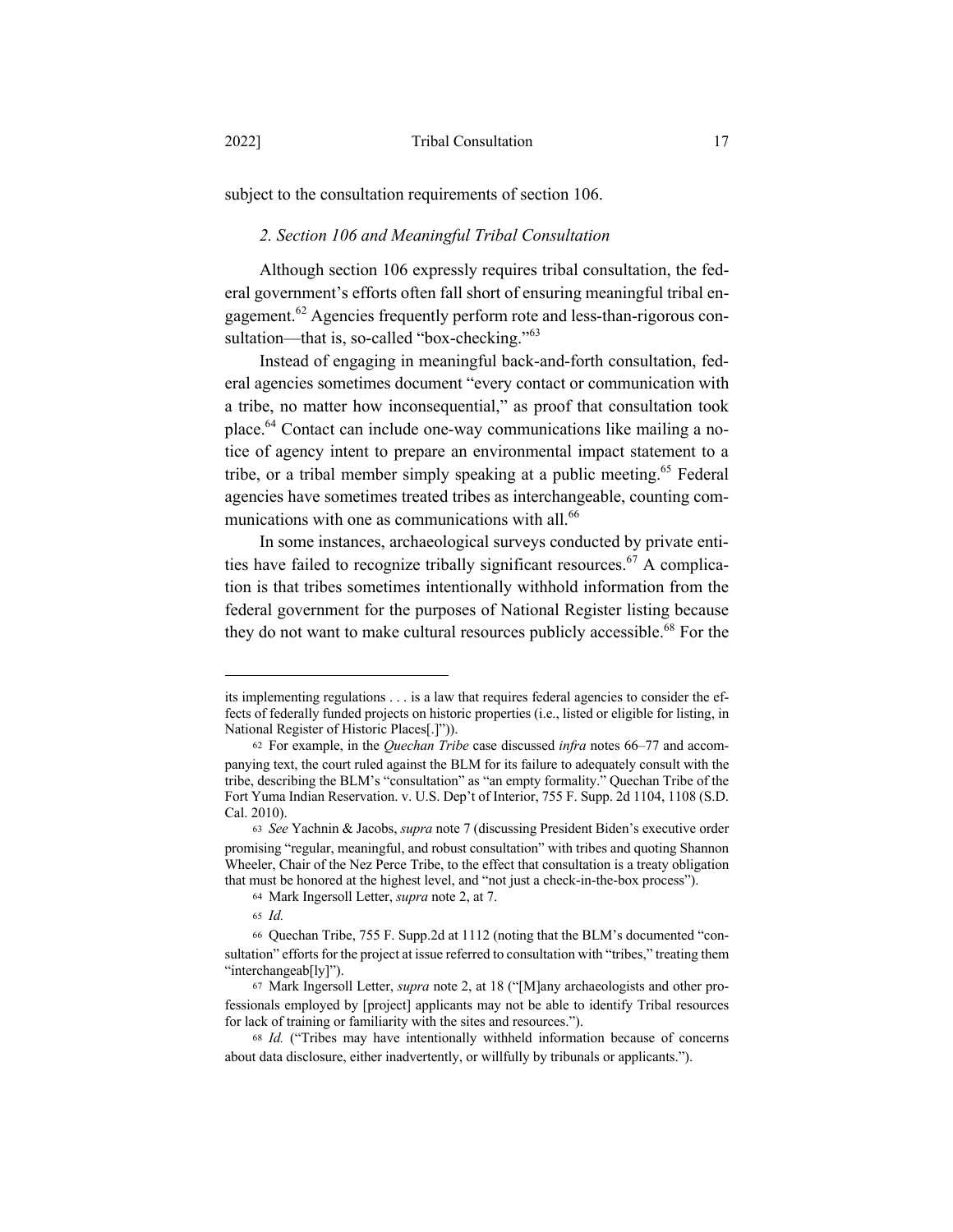NHPA to apply, tribes must disclose information to government officials and project applicants in order to demonstrate that a historic property is listed, or is eligible for listing, on the National Register, in the hope that doing so will lead to protection.<sup>69</sup> If a tribe instead wishes to withhold information detailing the location or the attributes of culturally or religiously significant resources, that resource risks being destroyed during the course of project development. In some cases, even when tribes have willingly disclosed information, the federal government has failed to consider tribal concerns before granting project approval.

Although the actions discussed above might seem like consultation, they are not *meaningful*. Federal agencies are unlikely to actually grasp tribal knowledge and perspectives and apply them in decision making by simply mailing notices and attending public meetings. Because individual tribes are unique, none can be overlooked, and the appropriate authorities within each tribe must be consulted for any consultation to be truly meaningful.

An example of failed consultation was the 2010 case of *Quechan Tribe of the Fort Yuma Indian Reservation v. U.S. Dept. of Interior*, in which the Quechan tribe alleged that the Bureau of Land Management ("BLM") approved a solar energy project without engaging in the tribal consultation required by the NHPA.<sup>70</sup> During the BLM's decision-making process, the tribe maintained that the project would destroy hundreds of ancient cultural sites.  $71$  The tribe learned informally that the BLM was developing a programmatic agreement, which the BLM would approve by a specific date, and sent a letter to the agency expressing its concerns that the decision-making process did not allow adequate time for

<sup>69</sup> *See* 36 C.F.R. § 800.4(a)(4) (discussing the identification of historic properties in consultation with tribal representatives, which requires "[g]ather[ing] information from any Indian tribe or Native Hawaiian organization . . . to assist in identifying properties [which] . . . may be eligible for the National Register, recognizing that an Indian tribe or Native Hawaiian organization may be reluctant to divulge specific information regarding the location, nature, and activities associated with such sites").

<sup>70</sup> Quechan Tribe, 755 F. Supp.2d at 1107.

<sup>71</sup> *Id.* ("The area where the project would be located has a history of extensive use by Native American groups" and it was uncontested that "459 cultural resources" were identified in the project area, including burial sites. . . .).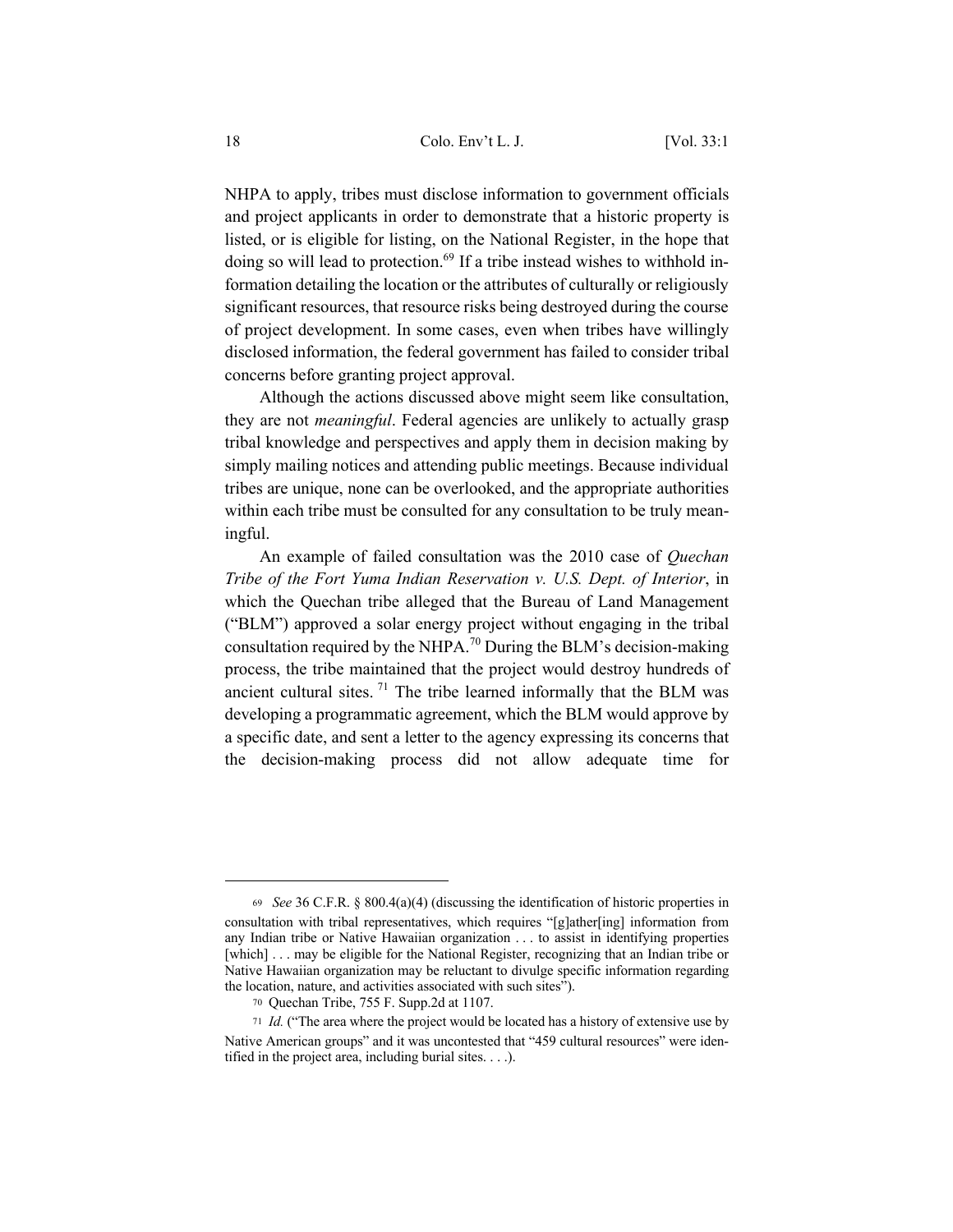consultation.<sup>72</sup> The BLM approved the project over the tribe's objections.<sup>73</sup>

A federal district court granted the tribe a preliminary injunction, holding that the BLM failed to "initiate government-to-government contact" with the tribe and "glide[d] over requirements imposed" by the NHPA and its implementing regulations.<sup>74</sup> The court decided that the BLM violated the NHPA because the agency's communications were "cursory and inadequate."<sup>75</sup> It also determined that the BLM contacted the tribe "late in the planning process," leaving inadequate time for an alternatives analysis that could avoid culturally significant sites.76 The court consequently enjoined the BLM from beginning the first phase of the project until adequate NHPA consultation occurred.<sup>77</sup> This result demonstrates how tribes can enforce section 106 against federal agencies if tribes believe consultation has been inadequate.<sup>78</sup>

Even when tribal consultation complies with section 106 regulations, it does not automatically satisfy the government-to-government consultation obligation. Section 106 requires that consultation recognize the government-to-government relationship and requires the responsible agency official to consult with tribal government representatives "in a manner sensitive to the concerns and needs" of the tribe.<sup>79</sup> Government-to-government consultation, as required by section 106, however, does not alone "protect tribal rights to exist as self-governing entities," as required for

<sup>76</sup> *Id.*

<sup>72</sup> *Id.* at 1110–11 (explaining the defendants' argument that they satisfied their section 106 duties through the execution of a programmatic agreement under 36 C.F.R. §  $800.14(b)(1)(ii)$ . The section 106 regulations explain that the ACHP and the federal agency official "may negotiate a programmatic agreement to govern the implementation of a particular program or the resolution of adverse effects from certain complex project situations or multiple undertakings."  $36$  C.F.R. §  $800.14(b)(1)$ . Under §  $800(b)(1)(ii)$ , used by the BLM in this case, a programmatic agreement "may be used . . . [w]hen effects on historic properties cannot be fully determined prior to approval of an undertaking."

<sup>73</sup> Quechan Tribe, 755 F. Supp.2d at 1118 (describing the Tribe's first contact with the BLM for this project in February 2008, which "put BLM on notice [of] historical and cultural sites within the project area . . . considered important to the Tribe," but that "the documentary evidence [did not] show that BLM ever met with the Tribe's government until October 16, 2010, well after the project was approved").

<sup>74</sup> *Id.* at 1119.

<sup>75</sup> *Id.* at 1111.

<sup>77</sup> *Id.* at 1120–22.

<sup>78</sup> *See also infra* Part II(A), discussing additional NHPA section 106 litigation.

<sup>79</sup> 36 C.F.R. § 800.2(c)(2)(ii)(C).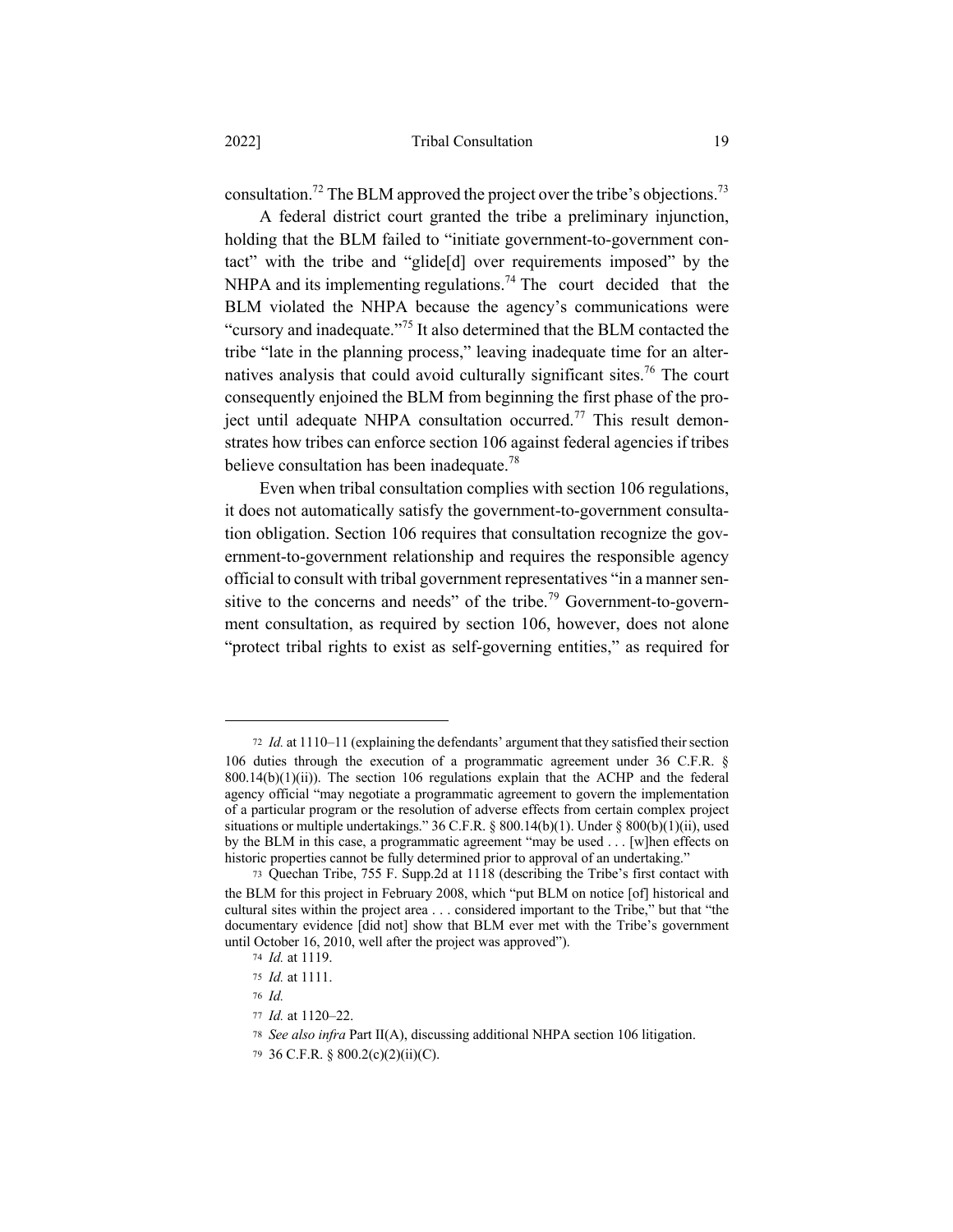general consultation outside of the NHPA.<sup>80</sup> Mere contact between federal and tribal government officials, even if conducted in a sensitive manner, does not necessarily protect tribal self-governance. Whether compliance with section 106 fully satisfies the government-to-government consultation obligation depends on the level of tribal participation in the resolution of adverse effects.<sup>81</sup>

## *B. The Clinton Executive Orders*

Throughout his tenure, President Bill Clinton used executive orders ("E.O.") to strengthen the federal government's commitment to a government-to-government relationship with tribes. Clinton promulgated E.O. 12875 in 1993, focusing on unfunded federal mandates that strained tribal budgets. ${}^{82}$  E.O. 13007 in 1996 promised protection of Indian sacred sites. ${}^{83}$ E.O. 13175 in 2000 (superseding E.O. 13084 from 1998) focused explicitly on federal consultation with tribal governments.<sup>84</sup> These executive orders strengthened the federal government's commitment to meaningful consultation as a means of implementing the federal policy of a government-to-government relationship with tribes.

## *1. Indian Sacred Sites*

E.O. 13007 directed federal agencies with land management authority to: (1) "accommodate access to and ceremonial use of Indian sacred

<sup>80</sup> *See* COHEN TREATISE, *supra* note 13, § 5.04(3)[a] (discussing the federal trust responsibility).

<sup>81</sup> *See* 36 C.F.R. § 800.2(c)(2)(ii)(A) ("The agency official shall ensure that consultation in the section 106 process provides the Indian tribe or Native Hawaiian organization a reasonable opportunity to identify its concerns about historic properties, advise on the identification and evaluation of historic properties, including those of traditional religious and cultural importance, articulate its views on the undertaking's effects on such properties, and participate in the resolution of adverse effects.").

<sup>82</sup> Exec. Order No. 12,875, 58 Fed. Reg. 58,093 (Oct. 26, 1993) [hereinafter Exec. Order 12,875] ("[T]he cumulative effect of unfunded Federal mandates has increasingly strained the budgets of State, local, and tribal governments.").

<sup>83</sup> Exec. Order No. 13,007, 61 Fed. Reg. 26,771 (May 29, 1996) [hereinafter Exec. Order 13,007] (focusing on "protect[ing] and preserv[ing] Indian religious practices").

<sup>84</sup> Exec. Order 13,175, *supra* note 44 (purporting to "establish regular and meaningful consultation and collaboration with tribal officials . . . [and] to strengthen the United States government-to-government relationships with Indian tribes"). Exec. Order 13,175 superseded and revoked Exec. Order 13,084. *Id.* § 9(c) ("Executive Order 13084 . . . (Consultation and Coordination with Indian Tribal Governments) is revoked at the time this order takes effect."). *See also* Exec. Order No. 13,084, 63 Fed. Reg. 27,655 (May 14, 1998).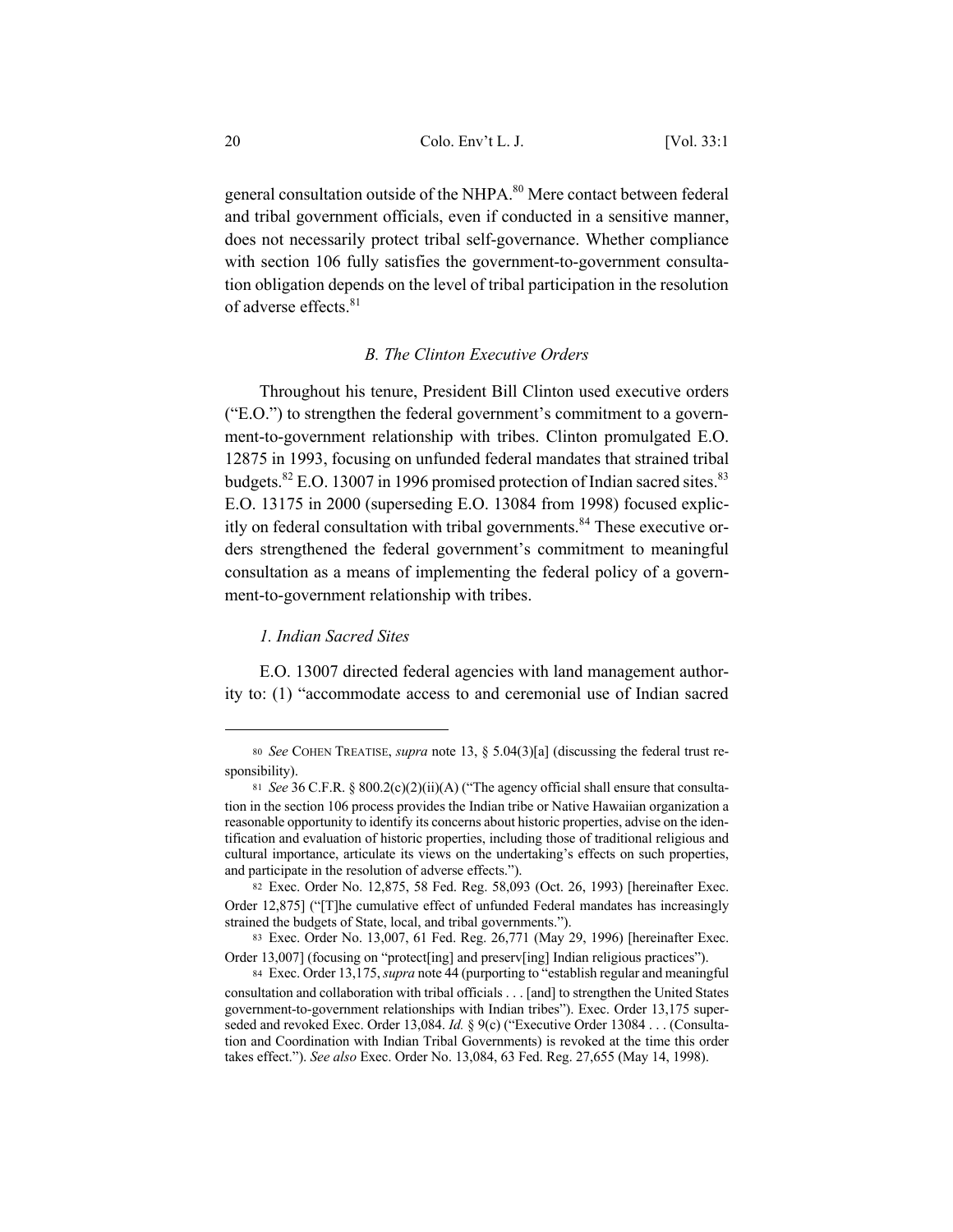sites"; and (2) avoid causing "adverse" effects to the "physical integrity" of sacred sites.<sup>85</sup> The E.O. defined a "sacred site" as "any specific, discrete, narrowly delineated location on Federal land" identified to the appropriate federal agency either by a tribe or a qualified individual tribal member.<sup>86</sup> This definition invites concerns similar to those of National Register listings, because, in order to qualify for protection, tribes must disclose to federal agencies—and consequently to the public—sensitive information about the locations and attributes of sacred sites.<sup>87</sup>

E.O. 13007's definition of "consultation" is vague, requiring only that federal land management agencies prepare a report within one year of the effective date of the E.O., detailing how the agency plans to implement its directives.<sup>88</sup> Nor does the E.O. provide consultation standards. Instead, it merely asks agencies to report on "procedures implemented or proposed to facilitate consultation" with tribes whose sacred sites might be affected.89 Thus, the E.O. gave federal agencies considerable discretion in determining how to protect and accommodate access to cultural sites and how to design a framework to govern consultation when federal land management decisions put sacred sites at risk.

#### *2. Regular and Meaningful Consultation*

The other Clinton administration executive orders aimed to "establish regular and meaningful consultation and collaboration" with tribal governments.<sup>90</sup> E.O. 12875 in 1993 declared a policy of protecting the American people from the consequences of "unfunded federal mandates" on state, local, and tribal governments. $91$  But because the "regular and meaningful

<sup>85</sup> Exec. Order 13,007, *supra* note 83, § 1(a).

<sup>86</sup> An Indian tribal member who identifies a sacred site must be "determined to be an appropriately authoritative representative of an Indian religion." *Id.* § 1(b)(iii).

<sup>87</sup> *See, e.g.*, Native Am. Rts. Fund, *Protecting Bears Ears National Monument*, https://www.narf.org/cases/bears-ears/ (last visited Apr. 15, 2021) [hereinafter NARF*, Protecting Bears Ears*].

<sup>88</sup> Exec. Order 13,007, *supra* note 83, § 2(b). Agency reports must include "any changes necessary to accommodate" tribal access and use of sacred sites and "any changes necessary to avoid adversely affecting the physical integrity of the sites." *Id.* § 2(b)(i)–(ii). <sup>89</sup> *Id.* § 2(b)(iii).

<sup>90</sup> *See* Exec. Order 12,875, *supra* note 82; Exec. Order 13175, *supra* note 44.

<sup>91</sup> Exec. Order 12,875, *supra* note 82 ("[T]he cumulative effect of unfunded Federal

mandates has increasingly strained the budgets of State, local, and tribal governments. . . . These governments should have more flexibility to design solutions to the problems faced by citizens in this country without excessive micromanagement and unnecessary regulation from the Federal Government.").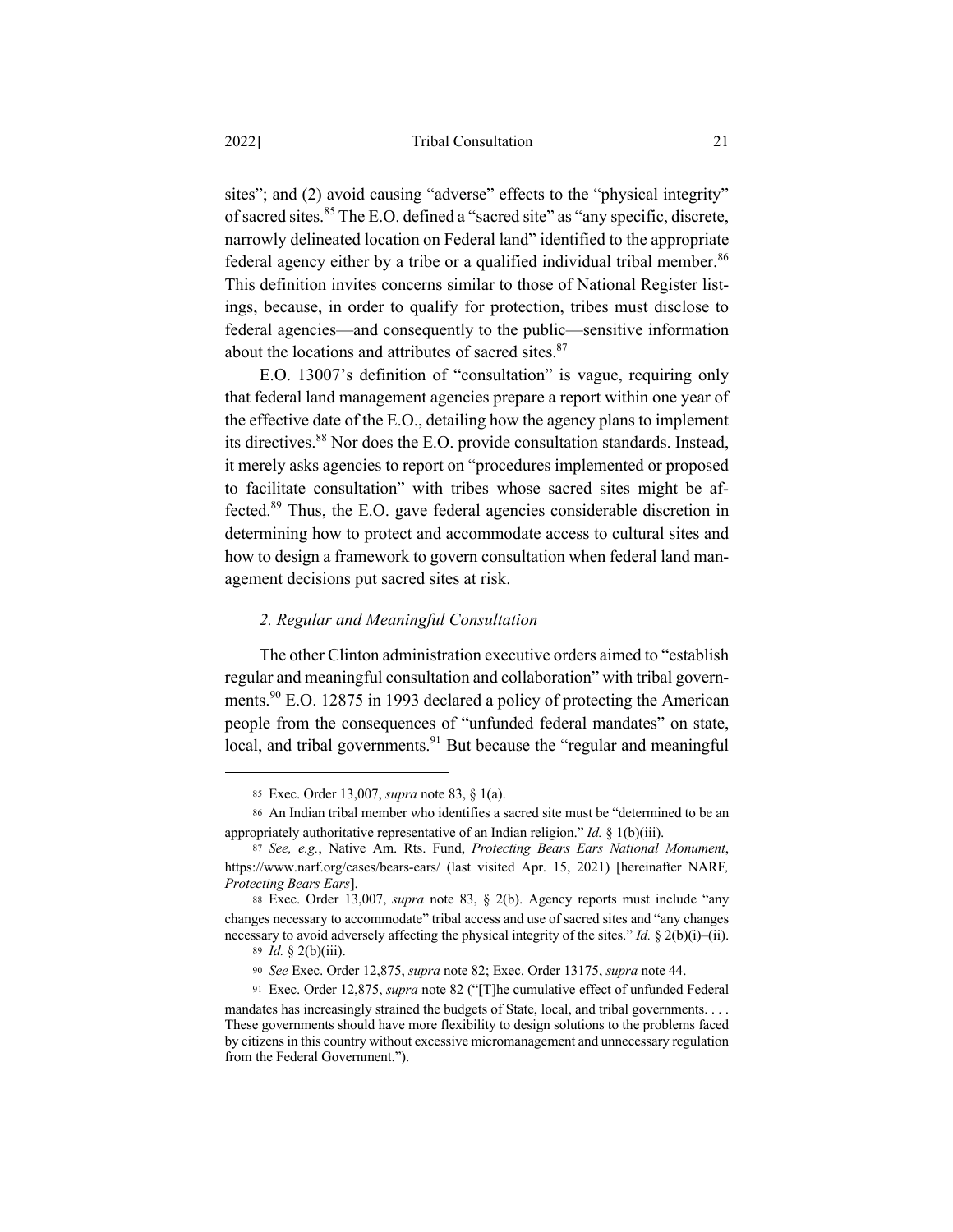consultation" directed by E.O. 12875 included consultation with state, local, and tribal governments, it placed each of them on the same level, even though the federal government's responsibility towards tribes is clearly distinct.<sup>92</sup>

In contrast to E.O. 12875, E.O. 13175 in 2000 recognized as "fundamental" the "unique legal relationship" between the federal government and tribal governments, under which the federal government has, over time, "establish[ed] and define[d] a trust relationship with Indian tribes."<sup>93</sup> E.O. 13175 promoted tribal "self-government," "sovereignty[,] and selfdetermination"94 by requiring federal agencies, through "regular and meaningful consultation" in a government-to-government framework,<sup>95</sup> to carry out the "complementary roles" that Nixon's announcement envisioned 30 years earlier.

E.O. 13175 directed federal agencies<sup>96</sup> to establish an "accountable" process" to ensure tribal officials have an opportunity to contribute "meaningful and timely" input when agencies develop regulatory policies that have tribal implications, and to consult tribal officials early in the development process.  $\frac{97}{7}$  For example, to fulfill its E.O. 13175 obligations, the 2013 "accountable process" of the U.S. Army Corps of Engineers promised an "[o]pen, timely, meaningful, collaborative and effective deliberative communication process that emphasizes trust, respect, and shared responsibility," working toward a "mutual consensus and begin[ning] at the earliest planning stages, before decisions are made and actions are taken; [with]. . . active and respectful dialogue . . . .<sup>.98</sup> The E.O. also directed

<sup>92</sup> *See, e.g.*, 36 C.F.R. § 800.2(c)(2)(ii)(B) ("The Federal Government has a unique legal relationship with Indian tribes set forth in the Constitution of the United States, treaties, statutes, and court decisions. Consultation should be conducted in a sensitive manner respectful of tribal sovereignty.").

<sup>93</sup> Exec. Order 13,175, *supra* note 44, § 2(a).

<sup>94</sup> *Id.* at § 2(c).

<sup>95</sup> *Id.*

<sup>96</sup> *Id.* § 1(c) (defining "agency" as "any authority of the United States that is an 'agency' under 44 U.S.C. 3502(1), other than those considered to be independent regulatory agencies, as defined in 44 U.S.C. § 3502(5)").

<sup>97</sup> *Id.* § 5(a).

<sup>98</sup> U.S. ARMY CORPS OF ENG'RS, TRIBAL CONSULTATION POLICY 2 (2013) https://www.spk.usace.army.mil/Portals/12/documents/tribal\_pro-

gram/USACE%20Native%20American%20Policy%20brochure%202013.pdf ("E.O. 13175 requires all federal agencies to formulate an accountable process. . . . This document affirms the [USACE] commitment to engage in consultation with federally recognized tribes."). In contrast, the Trump Administration USACE Consultation Policy banned the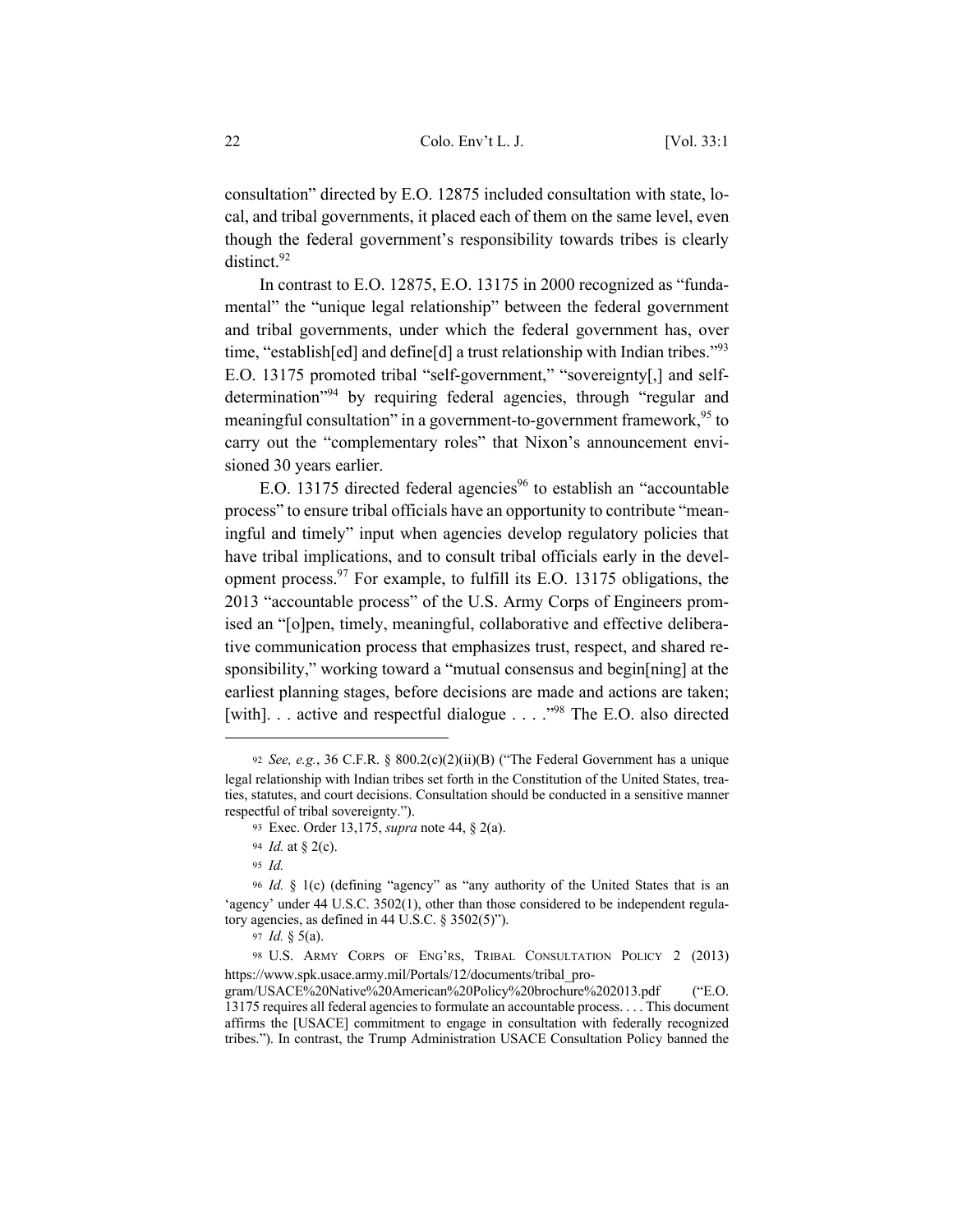### 2022] Tribal Consultation 23

agencies to provide a "tribal summary impact statement," describing the extent of the consultation, summarizing tribal concerns, and explaining the extent to which the agency resolved those concerns.<sup>99</sup> Section 5(d) of the E.O. instructed that agencies "should explore, and, where appropriate, use consensual mechanisms for developing regulations" on issues affecting tribal self-government, trust resources, and treaty rights. $100$ 

In 2012, President Obama strengthened the federal government's commitment to tribal consultation with the promulgation of E.O. 13604, focused on infrastructure and requiring federal permitting and review processes for projects to rely "upon early and active consultation with . . . tribal governments[.]"<sup>101</sup> In contrast, the earlier E.O. 13175 used weaker language, directing that agencies "*should* . . . use consensual mechanisms [with tribes] for developing regulations" with tribal impacts.<sup>102</sup>

These E.O.s incorporated some elements that are essential to meaningful consultation. E.O. 13175 recognized the value of "early" consultation and back-and-forth communication in which tribal officials provide concerns that the agencies must consider before issuing a policy or regulation.<sup>103</sup> Section 5(d) of E.O. 13175 resembles what some tribes have described when calling for meaningful consultation—using "consensual mechanisms" that could lead to federal-tribal consensus, rather than oneway communication by an agency.<sup>104</sup> The Bears Ears coalition, for example, proposed "joint decision-making" under a process developed by both

Corps from consulting with tribes at all for the proposed Rosemont Copper Mine in Arizona. Northey, *supra* note 2 (describing the Trump policy).

<sup>99</sup> Exec. Order 13,175, *supra* note 44, § 5(b)(2)(A)–(B).

<sup>100</sup> *Id.* § 5(d).

<sup>101</sup> Exec. Order 13,604, *supra* note 42, § 1(a). (emphasis added).

<sup>102</sup> Exec. Order 13,175, *supra* note 44, § 5(d). (emphasis added).

<sup>103</sup> *See supra* notes 44 and 82 and accompanying text.

<sup>104</sup> Exec. Order 13,175 does not define "consensual mechanisms," but provides "ne-

gotiated rulemaking" as an example*.* Exec. Order 13,175, *supra* note 44, § 5(d). Negotiated rulemaking is "a process which brings together representatives of various interest groups and a federal agency to negotiate the text of a proposed rule," with a goal of "reach[ing] consensus." U.S. EPA, *Negotiated Rulemaking Fact Sheet*, https://archive.epa.gov/publicinvolvement/web/pdf/factsheetregneg.pdf (last visited Apr. 26, 2021). *See also* Mark Ingersoll Letter, *supra* note 2, at 7–8 ("[M]eaningful consultation should always be undertaken with the goal of reaching consensus. Without this goal, there is no actual consultation. . . . [T]he federal government and Tribes should be sitting down with one another, engaging in meaningful back-and-forth, and reaching agreement to facilitate project development.").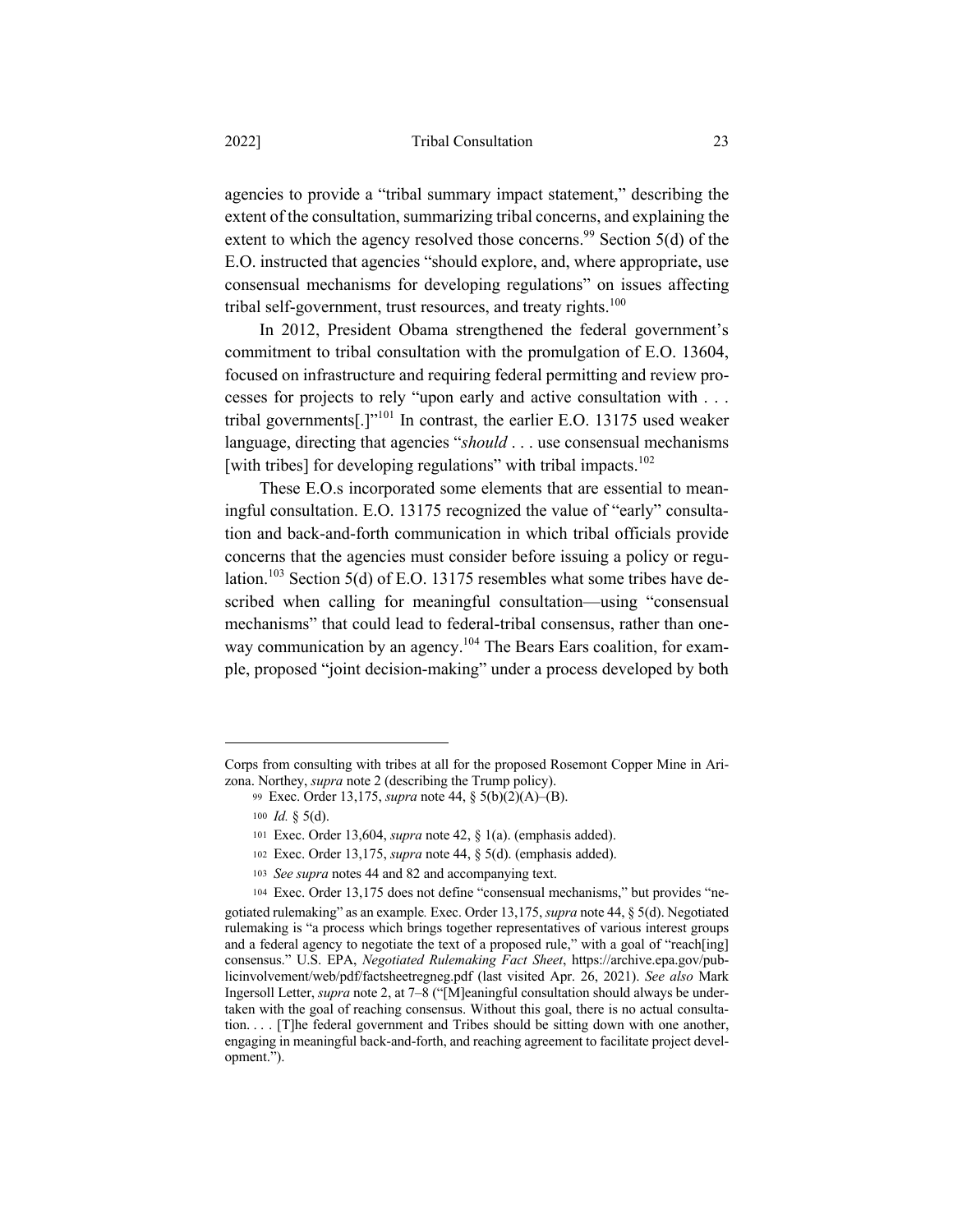24 Colo. Env't L. J. [Vol. 33:1

tribal and federal agency representatives.<sup>105</sup> Similarly, although the E.O. does not define "consensual mechanisms," it suggests "negotiated rulemaking" on the text of a proposed rule, with a goal of reaching consensus among federal officials and representatives of various interest groups.<sup>106</sup>

As noted, one drawback to these E.O.s is the sometimes-vague nature of the instructions they provide, which opens the door for consultation that is less than meaningful. The Clinton administration's E.O.s do not define "meaningful consultation." Although consulting tribes early in the process is essential to allowing agencies to incorporate tribal perspectives meaningfully, E.O. 13175 left the details of how to engage in meaningful and timely consultation to the federal agency. Moreover, the E.O. does not require an agency to act on tribal concerns, but merely to summarize those concerns and the agency's response to them. $107$  An agency could conceivably satisfy its E.O. 13175 obligation through email exchanges alone. Consultation under E.O. 13604 is more stringent than that of E.O. 13175 but still leaves substantial discretion to federal agencies. Achieving E.O. based consultation does not necessarily equate to achieving meaningful consultation. Nor does it automatically satisfy government-to-government consultation as required under the trust doctrine. The agency discretion granted by the E.O.s for fashioning consultation does not "protect tribal rights to exist as self-governing entities" because it does not give tribes any decision-making power, but instead relegates them to participating in whatever process the agency decides on.<sup>108</sup>

## III. TRIBAL CONSULTATION CASE STUDIES

This section analyzes the consultation processes via several case studies: (1) the Secretarial Order on the ESA; (2) the proclamation (and diminishment) of Bears Ears National Monument in Utah; (3) oil and gas lease sales in Chaco Canyon, New Mexico; and (4) the Oak Flat, Arizona land exchange and mining project. These case studies are not

<sup>105</sup> Bears Ears Proposal, *supra* note 27, at 30; *see also id.* at 22 (proposing that the agencies and tribes "shall, from the beginning to the conclusion of all plans and projects, collaborate jointly on all procedures, decisions, and other activities[.]").

<sup>106</sup> Exec. Order 13,175 *supra* note 44, § 5(d).

<sup>107</sup> *See id.* § 5(b)(2)(B).

<sup>108</sup> *See* COHEN TREATISE,*supra* note 13, § 5.04[3](a); *see also Bridges to a New* 

*Era, supra* note 4, at 169–74 (recommending a new executive order on tribal co-management).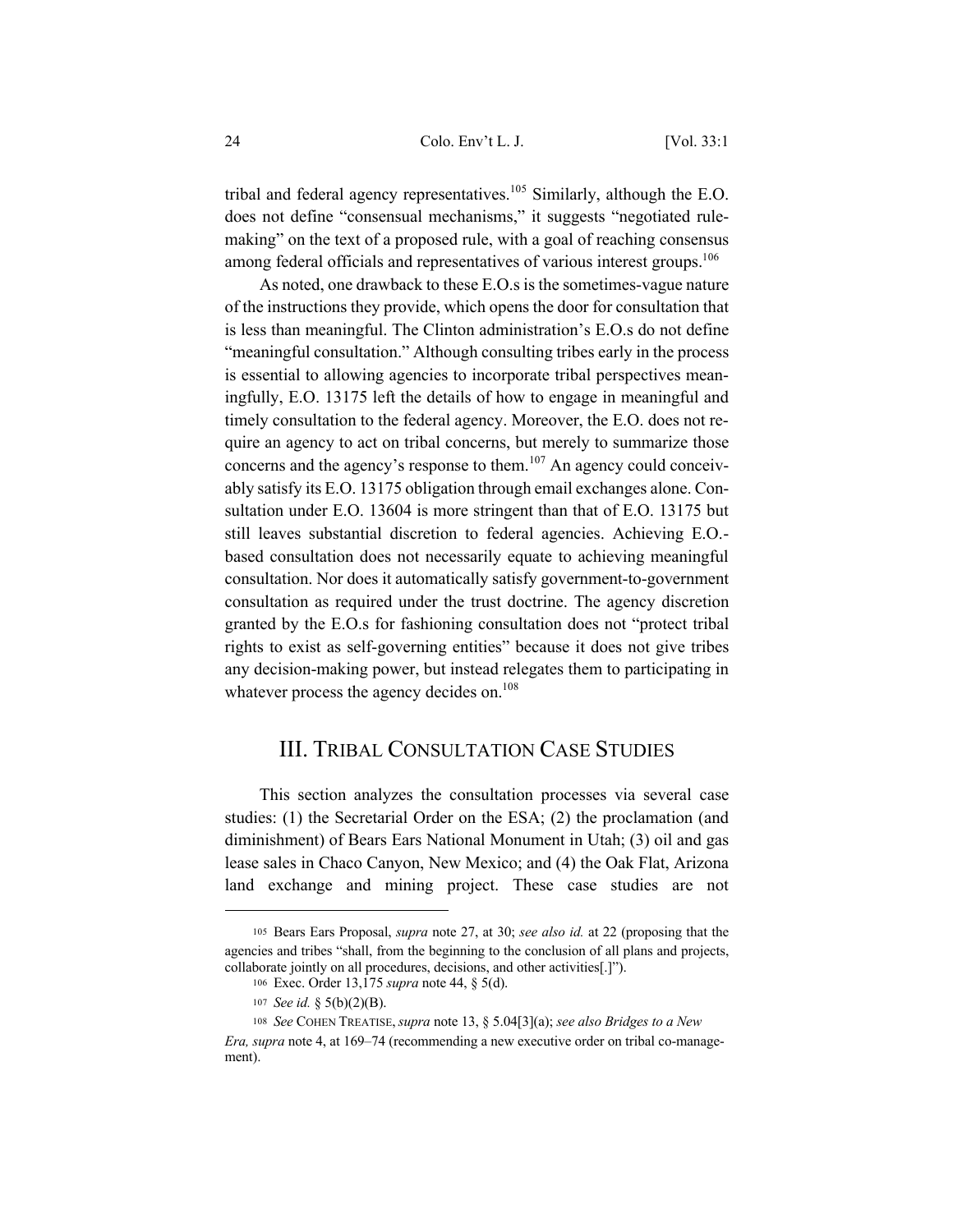exhaustive,  $109$  but are representative of several aspects of the tribal consultation process. Each discusses whether federal agencies engaged in any consultation and, if so, whether it was meaningful or amounted to so-called box-checking. Procedural aspects of successful consultation include, for example, the rank of the federal official that engages in consultation, and whether an agency consults tribes directly or groups them in with the public or non-tribal stakeholders. Substantive aspects include tribal identification of places and resources of cultural significance and co-management frameworks between tribal governments and state or federal

<sup>109</sup> Other consultation case studies we considered included the Jordan Cove liquid natural gas ("LNG") project and the memorandum of agreement to remove four dams on the Klamath River. The Jordan Cove project proposed to put a LNG terminal in Coos Bay on the southern Oregon coast, in an area including "archaeological resources, human burials, and sacred places." Mark Ingersoll Letter, *supra* note 2, at 3–4. The Confederated Tribes of the Coos, Lower Umpqua, and Siuslaw Indians spent over a decade attempting to compel FERC to meaningfully consult under the NHPA. *Id.* at 5–6. Instead, consultation efforts cataloged by FERC were limited to a notice of intent to the general public, a series of written communications between FERC and the tribes, and tribal member attendance at public meetings. *Id.* FERC proceeded to issue a final EIS in 2015, despite the tribes' request for a government-to-government consultation meeting. *Id.* at 6. In early 2020, Oregon denied several permits for the project, citing "significant adverse effects" under the Coastal Zone Management Act, and NOAA upheld the state's Coastal Zone Management Act findings in early 2021. *See* Ted Sickinger, *Feds uphold state denial on Jordan Cove LNG's coastal zone permit, another roadblock for the controversial project,* THE OREGONIAN: OREGON LIVE (Feb. 9, 2021), https://www.oregonlive.com/environment/2021/02/feds-uphold-state-denial-on-jordan-cove-lngs-coastal-zone-permit-another-roadblock-for-thecontroversial-project.html. Since tribal consultation was not as prominent an issue as the state's rejection of the project, we elected not to include this case study.

Consultation was also implicated in the Klamath dam removal process. The major parties involved in dam removal are PacifiCorp (the previous owner of the dams), the Karuk Tribe, Yurok Tribe, States of Oregon and California, and Klamath River Renewal Corporation ("KRRC"). *Memorandum of Agreement*, at 1 (Nov. 2020), http://www.klamathrenewal.org/wp-content/uploads/2020/11/Klamath-MOA.pdf (implementing the Klamath Hydroelectric Settlement Agreement for Dam Removal). The parties filed applications with FERC to transfer the dam licenses to the KRRC, which would undertake the removal of four dams. *Id.* at 1–2. In July 2020, FERC responded to the transfer request by requiring PacifiCorp to remain a co-licensee "to aid in covering any major liability." *See* Jamie Parfitt, *Fight over Klamath River Dam Removal Project Goes to Federal Regulators*, KDRV NEWS (Feb. 16, 2021), https://www.kdrv.com/content/news/Fight-over-Klamath-Riverdam-removal-project-goes-to-federal-regulators-573806011.html. In response to FERC, the governors of California and Oregon signed onto the dam removal project as "guarantors," so that PacifiCorp may fully step away. *Id.* Since FERC is currently reviewing the counter proposal, *id.*, we elected not to include this case study. If FERC approves the revised proposal, KRRC plans to begin dam removal in 2023, which will mark the beginning of the "largest dam-removal and salmon-restoration proposal in history." Konrad Fisher, *The Klamath River's Advocates Succeed on Their Second Try with New Agreement for Largest-ever Dam Removal*, WATERKEEPER ALL., https://waterkeeper.org/magazines/volume-13-issue-1/klamath-river-dam-removal/ (last visited Apr. 27, 2021).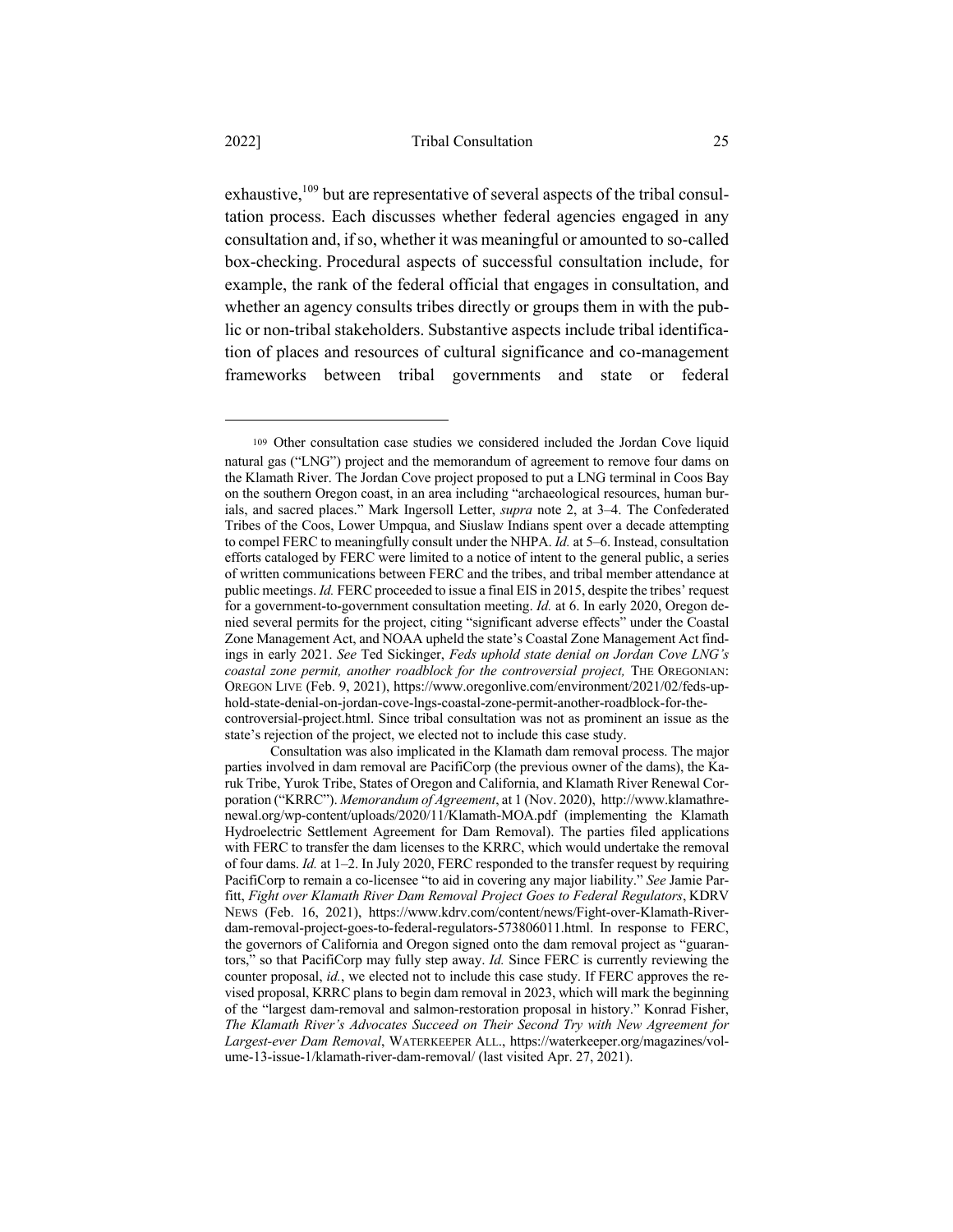governments—like the framework arising out of the Belloni decision, discussed below.

An early example of meaningful consultation that preceded the E.O.s grew out of Judge Robert Belloni's historic decision in *Sohappy v. Smith*, later consolidated into *U.S. v. Oregon.*<sup>110</sup> After ruling that Columbia River treaty tribes were entitled to a "fair share" of salmon harvest allocation because of treaty language expressly assuring them of "a right of taking fish in common with" white settlers, Judge Belloni called for meaningful tribal participation in fishery management.<sup>111</sup> Despite the *Sohappy* decision, Oregon continued to discriminate against tribal fishers as late as 1975, so Judge Belloni ordered the tribes and states to cooperate on developing a comprehensive fish management plan.<sup>112</sup> Belloni's order thus laid the groundwork for decades of meaningful negotiations, which have resulted in a series of management plans governing salmon harvests under a co-management framework.<sup>113</sup> The management plans, requiring concurrence of both the states and the tribes, are a significant substantive result of the negotiations ordered by Judge Belloni and may serve as a general

<sup>110</sup> The federal government began to take action on behalf of the tribes to protect treaty fishing rights in the late 1960s, including representing individual treaty fishermen in state criminal prosecutions. *See* Michael C. Blumm & Cari Baermann, *The Belloni Decision and Its Legacy*: United States v. Oregon *and its Far-Reaching Effects After a Half-Century*, 50 ENV'T. L. 347, 365 (2020). Tribal activists, including Sohappy, sued Oregon state officials in 1968, "challenging the state's restrictions on treaty fishing and seeking to stop the state's arrests of treaty fishermen." *Id.* at 364. In the same year, the United States initiated the *U.S. v. Oregon* suit to similarly protect tribal treaty rights for salmon harvest, and due to "the overlap of treaty rights issues, Judge Belloni consolidated the two cases" in 1969. *Id.* at 366–67.

<sup>111</sup> Sohappy v. Smith, 302 F. Supp. 899, 911–12 (D. Or. 1969) ("The treaty Indians, having an absolute right to [Oregon's salmon] fishery, are entitled to a fair share of the fish produced by the Columbia River system. . . . [The] effect will be that some of the fish now taken by sportsmen and commercial fishermen must be shared with the treaty Indians, as our forefathers promised over a hundred years ago."). *See also* Blumm & Baermann, *supra*  note 110, at 352 ("To achieve [fair share allocation], Belloni established a number of innovative procedural requirements, like 'meaningful' tribal participation in managing the fishery. . . ."); *Id.* at 366 (describing the Columbia River treaty tribes as including the tribes of the Yakama, Umatilla, and Warm Springs reservations and the Nez Perce Tribe).

<sup>112</sup> *See* Blumm & Baermann, *supra* note 110, at 374.

<sup>113</sup> *See id.* at 373–74. By 1977, "tribes and states finally adopted a five-year co-management plan." *Id.* at 374. *See* A Plan for Managing Fisheries on Stocks Originating from the Columbia River and Its Tributaries Above Bonneville Dam (1977) (entered into pursuant to Sohappy, 302 F. Supp. at 912). *See also* Blumm & Baermann, *supra* note 110 (describing the ten-year Columbia River Fish Management Plan of 1988, followed by a series of short-term agreements governing management of salmon harvests, and a new ten-year plan in 2008, developed "after years of negotiations").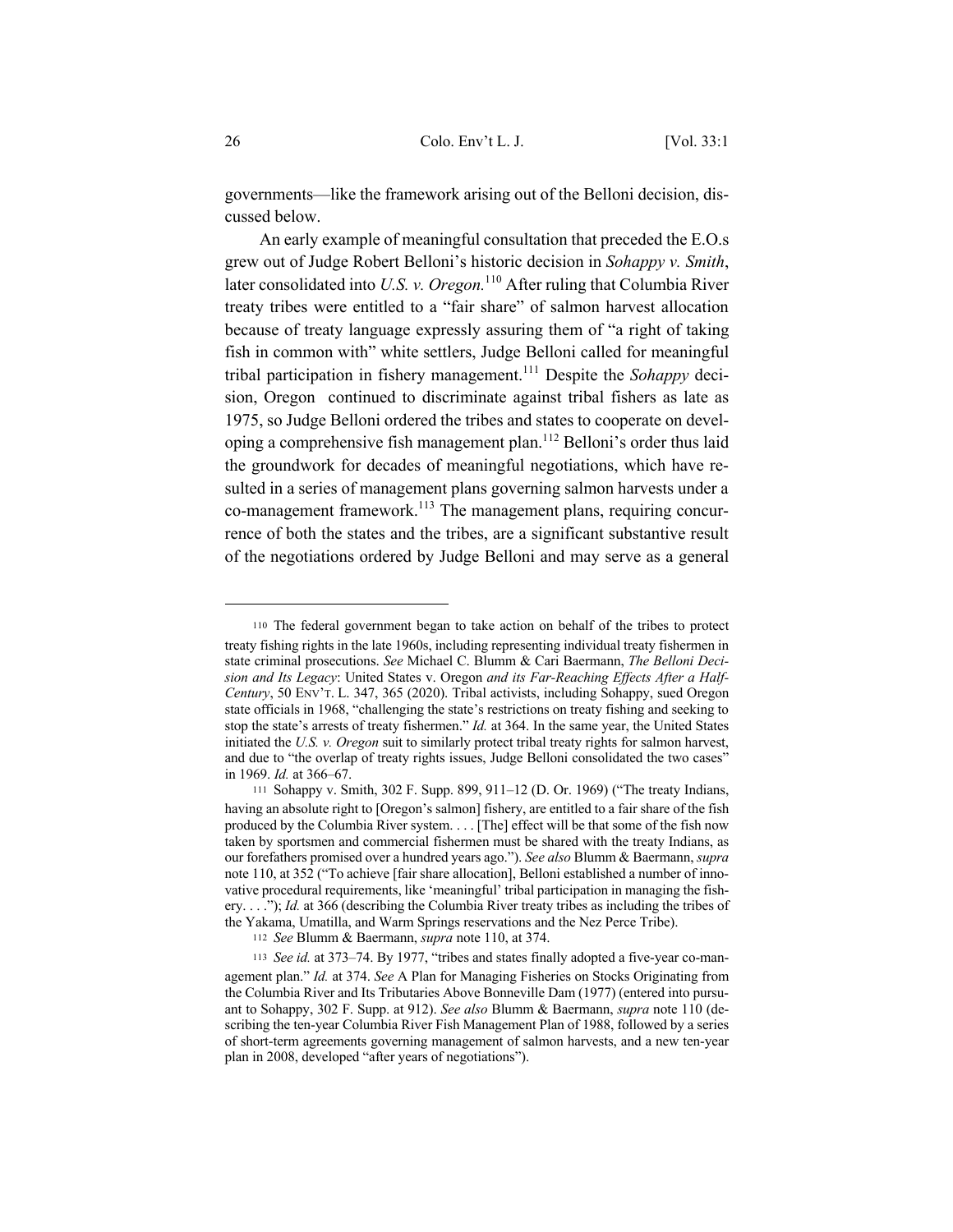model for co-management in other contexts.<sup>114</sup>

Judge Belloni anticipated the call for meaningful participation by the political branches in the NHPA regulations and the E.O.s decades later, and his decision illustrated the role that court oversight can provide in ensuring meaningful tribal participation when culturally significant resources are at stake.<sup>115</sup> The long-term success of state-tribal collaboration with federal court oversight in managing salmon harvests, which can fluctuate widely from year to year, was confirmed in 2018 when one of Judge Belloni's successors attempted to dismiss the half-century-old case, and every party to the case—five tribes, three states, and the federal government—objected,<sup>116</sup> a testament to the meaningful consultation the judge initiated.<sup>117</sup> The case is now in its fifty-second year of proceedings, perhaps the longest ongoing case in the country.

Both the example set by Judge Belloni and the case studies below reveal that there is no one definition of "meaningful consultation." An analysis of several agency consultation efforts shows that meaningful consultation must include, at a minimum, face-to-face discussions and early and consistent engagement with tribes by federal agencies. The case studies also show that meaningful consultation arises when federal agencies or the federal judiciary—adequately understand tribal cultures and their land and natural resources management practices.

Below we review examples of meaningful consultation as well as consultation that did not meet this standard.

<sup>114</sup> *See* Blumm & Baermann, *supra* note 110, at 385 (describing the "co-management plans that the Belloni decision prompted" as "tangible results of the 1969 decision a halfcentury later," which "were the first judicial call for the states and the tribes to use their sovereign authorities to create co-management principles to govern an extremely valuable but increasingly scarce natural resource that they shared."). Note, however, that this apparent tribal veto in the co-management framework came as a result of a federal court's interpretation of management necessary to satisfy express treaty rights by states and tribes, not the federal government.

<sup>115</sup> *See id.* at 377 ("Through several generations of plans, the parties have negotiated agreements establishing collaborative fishery management that reflected a spirit of cooperation between the tribes and states that did not exist prior to the *Sohappy* decision.").

<sup>116</sup> *See id.* at 378–79 (explaining that Oregon District Judge Michael Mosman, one of Judge Belloni's successors, "unexpectedly dismissed the case [in 2018]," and "[t]he states of Idaho, Washington, and Oregon, all five of the tribes now party to the case, as well as the United States Department of Justice quickly filed motions seeking clarification of the dismissal and requesting reconsideration.").

<sup>117</sup> *See id.* at 380–83 (discussing the legacy of Judge Belloni's decision).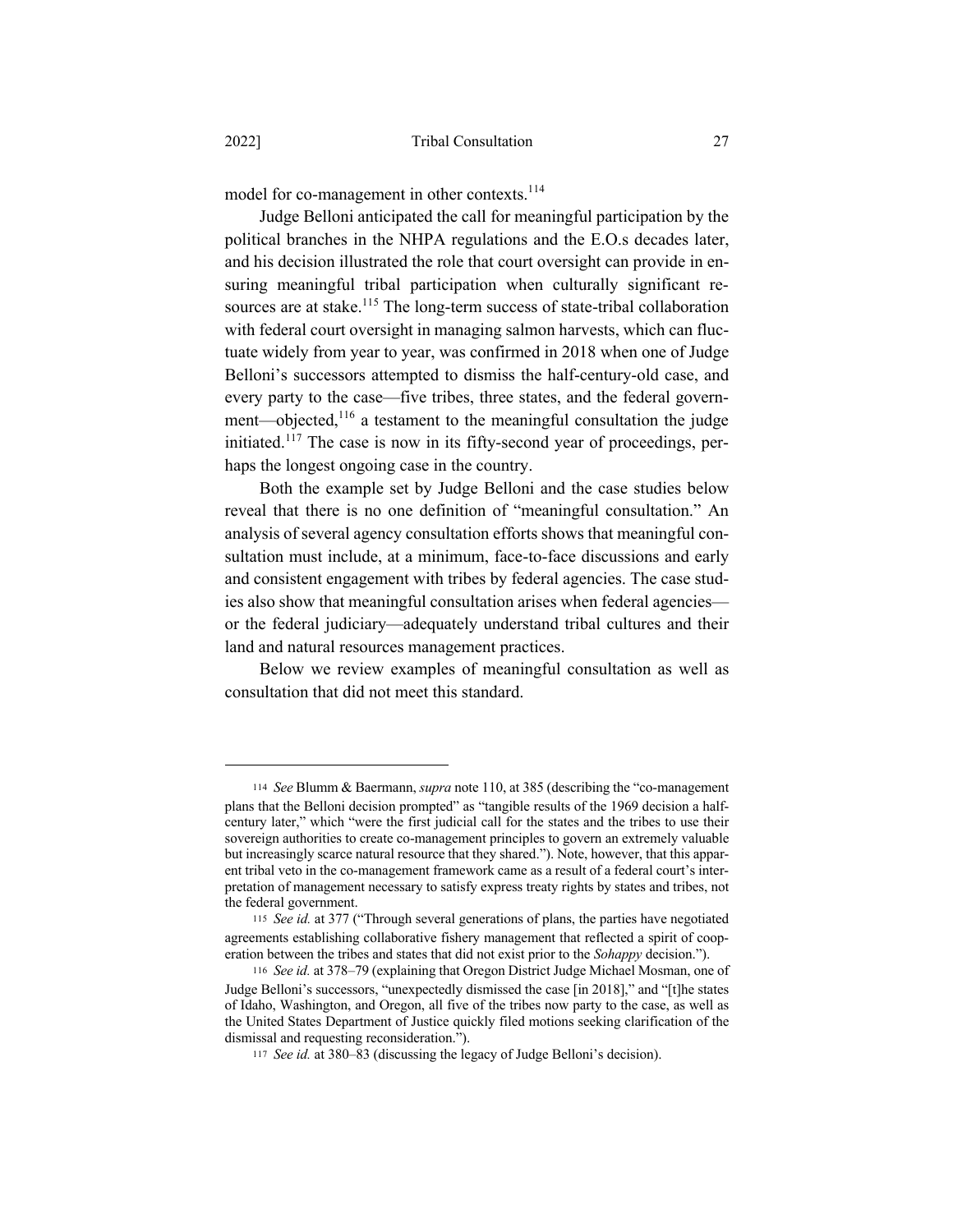## *A. The Joint Secretarial Order on Tribal Rights and the Endangered Species Act*

The process that led to the Joint Secretarial Order on Tribal Rights and the Endangered Species Act ("ESA") in 1997 is a prominent example of meaningful consultation.<sup>118</sup> Like the collaboration that Judge Belloni ordered in *Sohappy*, this consultation happened before the Clinton administration's E.O.s requiring "regular and meaningful consultation" in 1998 and 2000, and it demonstrates several essential elements of meaningful consultation in action.<sup>119</sup> The Order attempted to harmonize federal law with "[t]ribal rights to manage their resources in accordance with their own beliefs and values."120

Tribes came together in the mid-1990s to discuss how to protect tribal interests in light of the ESA because its enforcement often disregarded "tribal sovereignty and resource management practices."121 A group of tribal resource managers and lawyers organized efforts on a national scale to develop a tribal consensus on the ESA implementation in Indian country, beginning at a workshop in February  $1996$ <sup>122</sup>

The tribal consensus that emerged reflected a desire "to avoid ESA conflicts through good, cooperative tribal land management."<sup>123</sup> Once participants settled on sending this central message to the federal government, they began drafting a proposal calling for a joint secretarial order to apply nationwide that would establish working relationships between tribal

<sup>118</sup> The background information describing the consultation process relies on Wilkinson, *supra* note 1, which he wrote based on his personal experience as one of the tribal representatives.

<sup>119</sup> *See* Sandi B. Zellmer, *Indian Lands as Critical Habitat for Indian Nations and Endangered Species: Tribal Survival and Sovereignty Come First,* 43 S.D. L. REV. 381, 405 (1998) ("Notably, a tribal initiative provided the impetus for the Order — unlike most federal Indian policies, the Order was not generated by centralized federal decision making and handed down to the tribes.").

<sup>120</sup> Wilkinson, *supra* note 1, at 1072.

<sup>121</sup> *Id.* at 1065 (explaining that "tribes were facing considerable pressure from ESA enforcement over matters such as timber harvesting, building construction, water development, and salmon harvesting[.]"). *See also id.* at 1070 ("Many people at the [tribal ESA] workshop expressed outrage at any attempt to regulate Indians under the ESA because it implies that tribes lack the capability to manage their resources in a way that protects animal species.").

<sup>122</sup> *Id.* at 1066.

<sup>123</sup> *Id.* at 1074.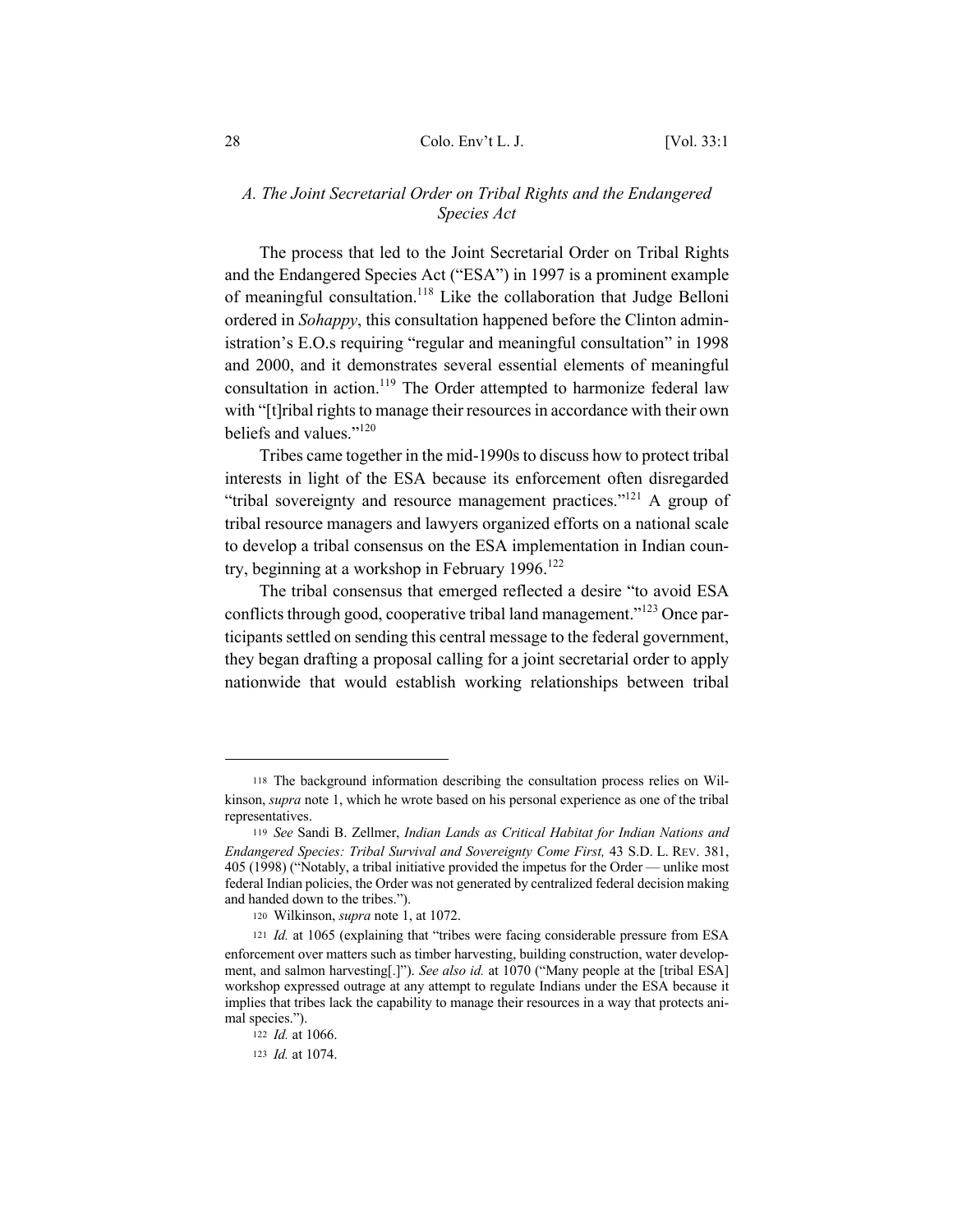governments and the federal agencies for the ESA implementation.<sup>124</sup> The tribes soon presented their proposal to the Department of the Interior, which began the consultation process.

Consultation on the Secretarial Order demonstrated how to effectively implement several essential elements of achieving meaningful consultation, especially highlighting several important procedural aspects of consultation. First, then-Secretary of the Interior Bruce Babbitt had a Special Counsel who briefed him on the issues and the nature of the tribal position.125 Second, Babbitt met face-to-face with the tribal leaders who presented the national tribal consensus, instituting a year and a half of negotiations.126 Babbitt's efforts to comprehend the tribal position paper meant that he began the process with an understanding of the importance of this issue to the tribes. As a result, he appointed an appropriate negotiating team that included high-level federal representatives.<sup>127</sup>

Unlike the consultation that would emerge later under the Clinton administration's E.O.s, which gave federal agencies enormous discretion in creating the consultation process, the "structure and protocols of the negotiating sessions were carefully negotiated between [tribal and federal] representatives."<sup>128</sup> The negotiating sessions devoted substantial time to developing a deep understanding of "the cultural, historical, and legal background" of the relationship between the ESA and Indian wildlife management.<sup>129</sup> These two elements—early and consistent tribal engagement and a deep understanding by federal officials of tribal cultures and land management practices—are essential because tribal members are the appropriate source for instructing agencies on how best to interact with them, and because agency officials may not effectively apply that information

<sup>124</sup> *Id.* at 1075 ("The basic policy decision [for the draft position paper calling for the order] was that such an administrative system, if effective, might result in deference to tribal sovereignty and good working relationships with the federal agencies. . . .").

<sup>125</sup> *Id.* at 1076 ("Babbitt had been briefed on the issues and the nature of the tribal position by advisors, including Professor David Getches . . . who . . . was serving as Special Counsel to Babbitt.").

<sup>126</sup> The tribal leaders were Billy Frank, Jr., John Echohawk, Richard Trudell, Ted Strong, and Jaime Pinkham. *Id.* at 1075.

<sup>127</sup> *Id.* at 1076.

<sup>128</sup> *Id.* at 1077.

<sup>129</sup> *Id.* at 1078 ("[C]ritically, the negotiators recognized that the subject was thick with context, especially on the tribal side, and the negotiators would have to allow ample time for presentations on, and understanding of, the cultural, historical, and legal background.").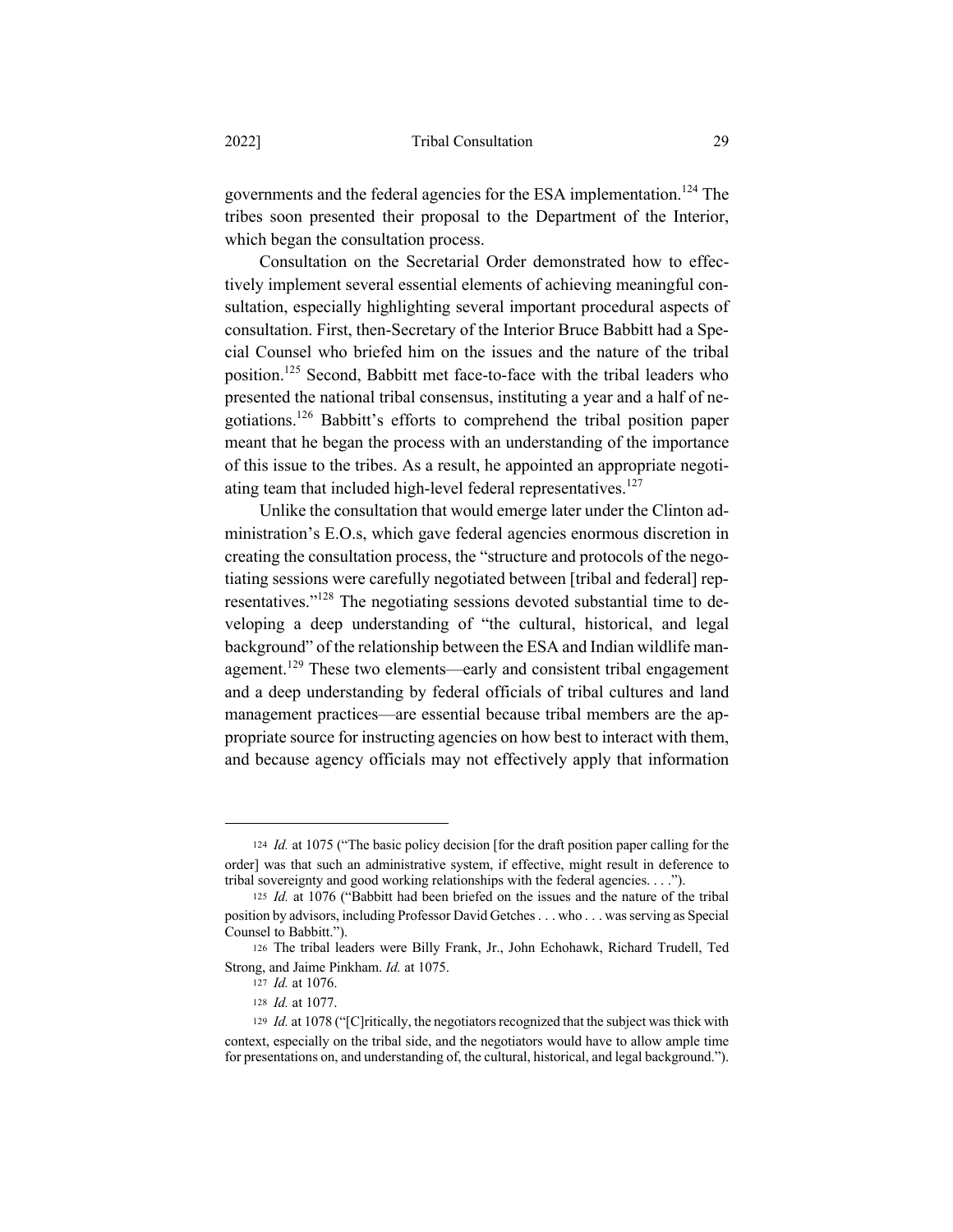without understanding the context from which it arises.<sup>130</sup>

The final Secretarial Order that emerged from these consultations was, according to Professor Charles Wilkinson, "a sensible harmonizing of Indian law and the ESA"<sup>131</sup> and can serve as a positive example of a government-to-government relationship in which both sides are respected as sovereigns. The Secretarial Order called for "extensive cooperation between tribes and federal administrators"<sup>132</sup> and required the agencies to provide scientific, technical, and informative assistance for tribal development of conservation and management plans for ecosystems on which ESA-listed or listing-eligible species depend.<sup>133</sup> A federally assisted tribal management plan development enables tribal participation in resource management. This result was achievable because federal agency officials took the time to understand tribes' positions and designed a consultation framework *with* tribal members. This consultation went well beyond what President Clinton's E.O.s would later prescribe and shows that, if consultation is to achieve meaningful federal-tribal collaboration, it must go beyond the minimum legal requirements.

### *B. Bears Ears National Monument*

Native Americans have called the Bears Ears region in southeastern Utah home for many thousands of years. The area is dominated by a pair of culturally significant buttes (resembling the ears of a bear), surrounded by largely undeveloped federal public lands.<sup>134</sup> Bears Ears is, according to

<sup>130</sup> *Id.* at 1079 ("The importance of this aspect of the process cannot be overstated. The detailed education about tribal issues allowed federal negotiators, most of whom had previously spent little time on Indian matters, to understand the true distinctiveness of Indian policy . . . [and] [w]ith that foundation, the federal negotiators were able to see the tribal positions with new eyes.").

<sup>131</sup> *Id.* at 1081.

<sup>132</sup> *Id.* at 1082.

<sup>133</sup> Joint Secretarial Order, *supra* note 28, at Principle 3(A).

<sup>134</sup> Elouise Wilson, Mary R. Benally, Ahjani Yepa, & Cynthia Wilson, *Women of Bears Ears are Asking You to Help Save It,* N.Y. TIMES (April 25, 2021) ("We are among the Women of Bears Ears – Indigenous women who support our families and communities in the protections of ancestral lands. . . . From these Southwestern lands, twin buttes rise; they are known as Bears Ears."); *see also* Bears Ears Inter-Tribal Coal. *Native American Connections*, https://bearsearscoalition.org/ancestral-and-modern-day-land-users/ (last visited Apr. 26, 2021) ("Several southwestern tribes trace their ancestry to the ancient peoples who populated the [Bears Ears] region since time immemorial. . . ."); Bears Ears Educ. Ctr., *Bears Ears Buttes*, https://bearsearsmonument.org/bears-ears-buttes/ (last visited Apr.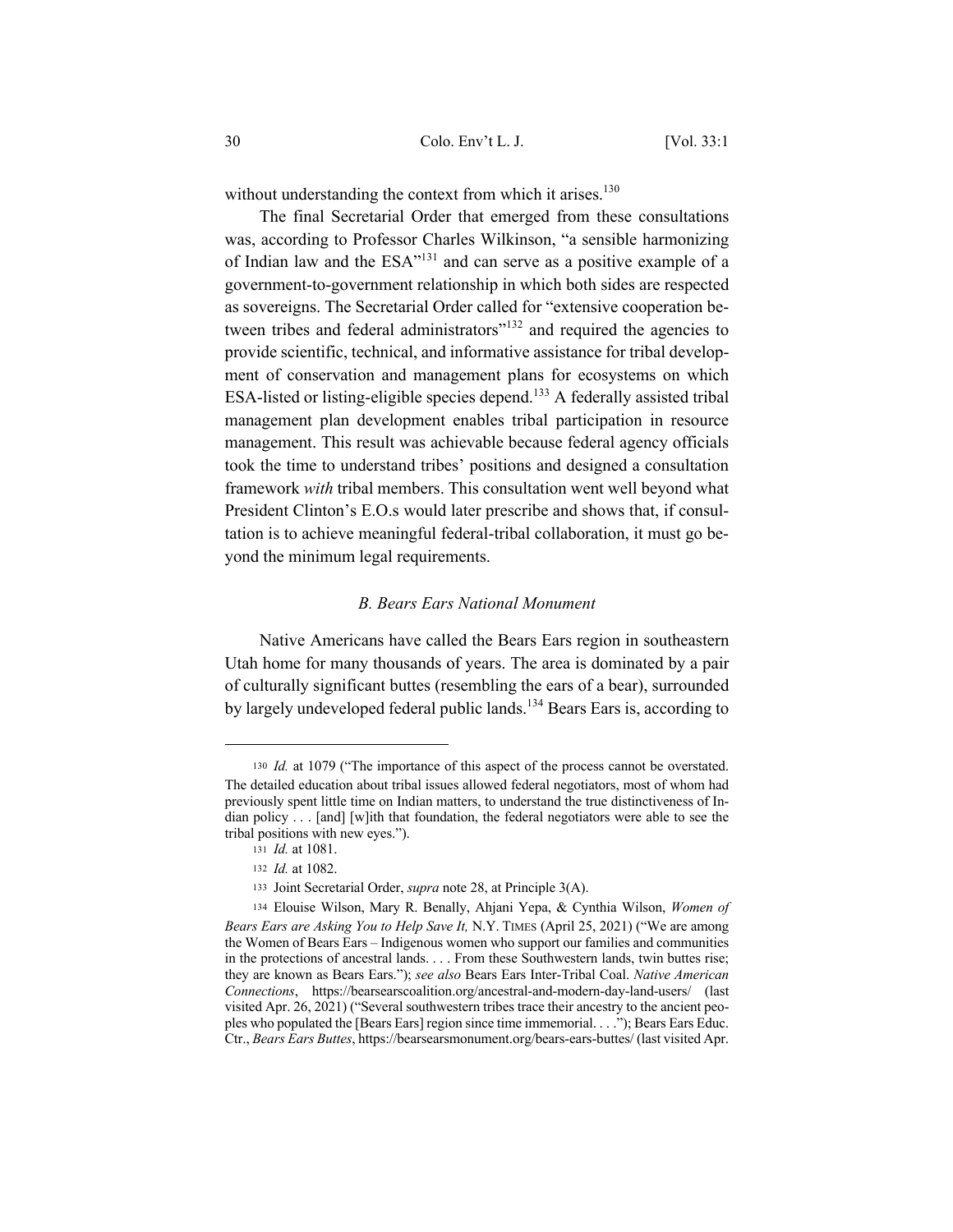the Native American Rights Fund, "one of the densest and most significant cultural landscapes in the United States."135 However, looting, vandalism, and development for resource extraction have long threatened the integrity of the area.<sup>136</sup> Legal efforts to protect Bears Ears span the past decade.<sup>137</sup> In 2010, several tribes with deep ties to the area formed the Bears Ears Intertribal Coalition.<sup>138</sup> Despite repeated requests, these tribes were excluded from land management planning by members of the state's congressional delegation and local governments.<sup>139</sup> In response, the coalition sent a proposal to President Obama in 2015, requesting that he proclaim Bears Ears a national monument and establish a framework for collaborative federal-tribal management of the monument.<sup>140</sup> President Obama

<sup>137</sup> Bears Ears Proposal, *supra* note 27, at 14–15 ("Bears Ears [was] of grave concern to us but for many years we did not address it comprehensively. . . . In February 2010, former Senator Bob Bennett . . . helped lead an effort [with Tribal elders] . . . to develop a shared legislative proposal[,]" and at the same time, the Navajo Nation started the process of "requesting a presidential proclamation under the Antiquities Act.").

<sup>26, 2021) (&</sup>quot;The namesake and heart of the landscape, these twin buttes stand over 8,700 feet in elevation. They are sacred places to many Indigenous Tribes and Pueblos who share spiritual connections to the area.").

<sup>135</sup> Proclamation No. 9558, 82 Fed. Reg. 1139 (Dec. 28, 2016) (establishing the Bears Ears National Monument) [hereinafter Obama Proclamation]. ("For hundreds of generations, native peoples lived in the surrounding deep sandstone canyons, desert mesas, and meadow mountaintops," and today there remains "[a]bundant rock art, ancient cliff dwellings, ceremonial sites, and countless other artifacts. . . .").

<sup>136</sup> Dean B. Suagee, *Tribes Call for Collaborative Management of Bears Ears National Monument*, THE HILL (June 10, 2016), https://thehill.com/blogs/congress-blog/judicial/283078-tribes-call-for-collaborative-management-of-bears-ears-national ("As the tribes see it, there is a need to protect this landscape from ongoing grave-robbing and looting which rob us of our heritage. There is also concern about the impacts of extractive resource development such as oil and gas drilling and uranium mining, and the roads that go along with such development.").

<sup>138</sup> Wilkinson, *supra* note 10, at 323–25 (discussing the origin of the coalition, beginning with a group of Diné people who "came together to address the continuing sense of loss and pain over having been removed from Bears Ears," and whose efforts led to the formation of an "intertribal organization of five tribes with especially strong ties to the Bears Ears Region" who would guide the proposal-writing efforts).

<sup>139</sup> *Id.* at 327 ("United States Senators and Representatives were hard at work on their own plan for how they thought the land should be handled . . . [which] tilted sharply toward industrial development and away from land protection and creation of a tribal-federal collaborative management."). *See also* NARF, *Protecting Bears Ears*, *supra* note 87 (explaining that, after a series of fruitless meetings, tribal representatives were disinvited from the final meeting, after which the county commissioners adopted a final land management proposal "without input from the Tribes.").

<sup>140</sup> Bears Ears Proposal, *supra* note 27, at 1 ("This is a Tribal proposal for a Presidential proclamation under the Antiquities Act of 1906 to protect . . . an area of 1.9 million acres of ancestral land  $\dots$  [, and] [w]e propose that the most appropriate and effective management regime is Collaborative Management by the Tribes and Federal agencies.").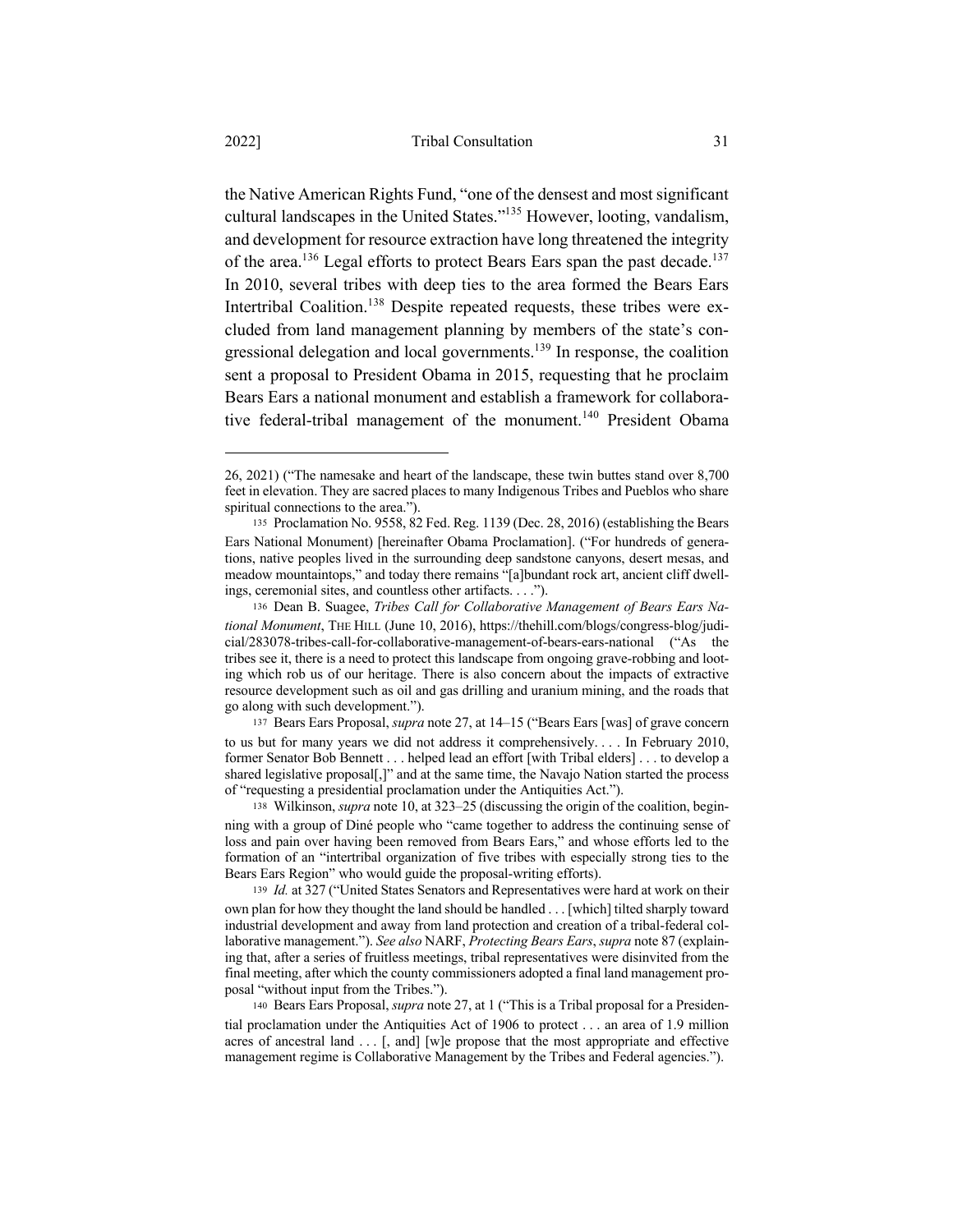responded by establishing the monument and a tribal advisory commission in December  $2016$ <sup> $141$ </sup> Efforts to lobby the Biden Administration to reinstate the monument boundaries that President Trump severely diminished were ongoing as this paper went to press.<sup>142</sup>

## *1. Background*

In 2011, then-Navajo Nation President Ben Shelley met with then-Secretary of the Interior Ken Salazar to request national monument protection for Bears Ears.<sup>143</sup> In 2013, the Navajo Nation began to work with the newly formed nonprofit organization, Utah Diné Bikéyah ("UDB"), to represent tribal interests in the debate over management of Utah public lands, including Bears Ears.<sup>144</sup> UDB engaged the local community through town hall meetings, hosted numerous tribal gatherings focused on land protection strategies, and developed a sophisticated map of Bears Ears highlighting the cultural significance of specific lands.<sup>145</sup>

Meanwhile, the San Juan County commissioners and members of Utah's congressional delegation worked on land management plans, although they failed to meaningfully engage the tribes, despite tribal efforts to participate.<sup>146</sup> The Navajo Nation and UDB submitted their proposal to the county. The commissioners engaged in a series of meetings with UDB in early 2015, but they achieved little progress. By August 2015, the county urged the state legislature to pass a bill that would open culturally

<sup>141</sup> Obama Proclamation, *supra* note 135.

<sup>142</sup> Proclamation No. 9681, 82 Fed. Reg. 58,081 (Dec. 4, 2017) (modifying the Bears Ears National Monument) [hereinafter Trump Proclamation]. On the restoration efforts, *see* Nicole Chavez, *Navajo Nation calls on restoration of Bears Ears National Monument during Deb Haaland visit to Utah,* CNN (Apr. 8, 2021), https://www.cnn.com/2021/04/08/us/bear-ears-deb-haaland-visit/index.html (discussing the coalition's current lobbying efforts to restore the monument boundaries and "have a voice in how their ancestral homelands are managed").

<sup>143</sup> Bears Ears Proposal, *supra* note 27, at 15.

<sup>144</sup> *Id.*

<sup>145</sup> *Id.* ("[UDB] has interviewed and surveyed thousands of people; held eight Town Hall meetings; obtained over 15,000 statements of support; held five annual gatherings of Tribes at Bears Ears to discuss land protection strategies; interviewed dozens of elders and medicine men; developed sophisticated GIS data and many maps displaying that data; and obtained 24 resolutions of support from many Navajo chapter houses and Tribes."). *See also* NARF, *Protecting Bears Ears*, *supra* note 87; Bears Ears Inter-Tribal Coal., *Interactive Map*, https://bearsearscoalition.org/interactive-map/ (last visited Apr. 18, 2021) (providing an interactive map including photos of "remarkable places" and the associated information, as well as the proposed 1.9 million-acre national monument).

<sup>146</sup> Bears Ears Proposal, *supra* note 27, at 15.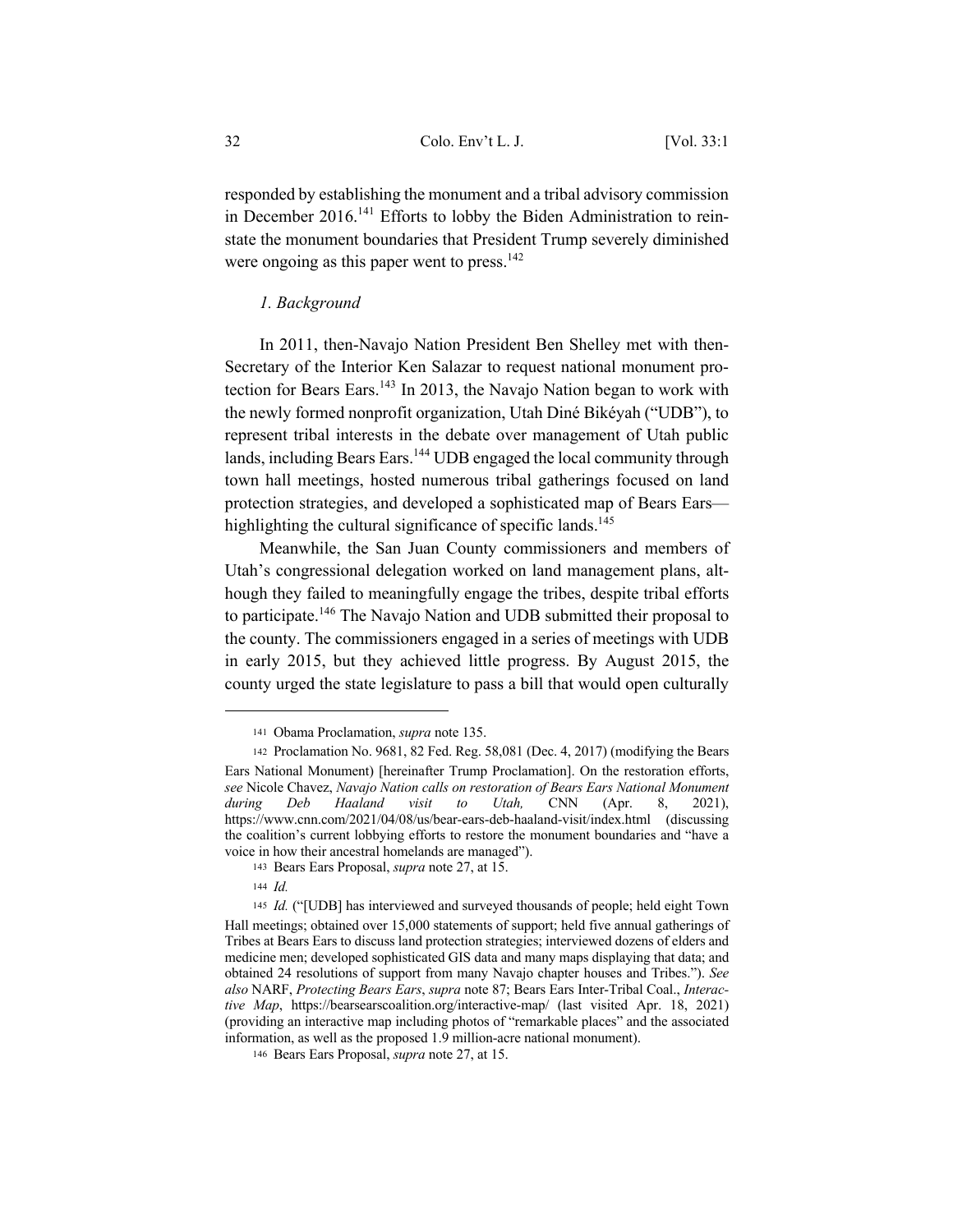significant areas for resource extraction.<sup>147</sup> At the same time, Utah Congressmen Rob Bishop (R-Utah) and Jason Chaffetz (R-Utah) were pushing the Public Land Initiative ("PLI") in Congress.148 UDB and the Navajo Nation shared an early version of their proposal with federal officials involved in the PLI process and visited Washington D.C. to meet with congressmen who supported the PLI, but the tribes never received a single substantive response to their proposal.<sup>149</sup> In 2016, Congressman Bishop released the PLI, which would protect 1.39 million acres of Bears Ears without any tribal management.<sup>150</sup> Realizing there was little hope for a version of the PLI that would protect tribal interests, the tribes began working on a separate proposal to protect Bears Ears using a presidential proclamation under the Antiquities  $Act$ <sup>151</sup> maintaining the campaign that the Navajo Nation began in 2011.<sup>152</sup> The Hopi, Navajo, Uintah and Ouray Ute, Ute Mountain Ute, and Zuni tribal governments united in July 2015 to form the Bears Ears Intertribal Coalition, which would draft the Bears Ears proclamation proposal. $153$ 

<sup>147</sup> NARF, *Protecting Bears Ears, supra* note 87 (explaining that one month after a series of meetings with UDB, Navajo Nation, and Ute Mountain Ute Tribe, the San Juan County Commissioners "urged the Utah State Legislature to pass HB 3931," which undermined the Bears Ears proposal by "designat[ing] large areas of Bears Ears as "Energy Zones" to use for fast-tracked [] grazing, energy, and mineral development." Later meetings between the county and the tribes "did not produce any results.").

<sup>148</sup> Bears Ears Proposal, *supra* note 27, at 15.

<sup>149</sup> *Id.* at 16.

<sup>150</sup> NARF, *Protecting Bears Ears*, *supra* note 87.

<sup>151</sup> Antiquities Act, 54 U.S.C. § 320301 (2018).

<sup>152</sup> Anna Brady, *Through Bears Ears, Tribes Lead the Way for True Collaboration* 

*over Utah's Public Lands,* UNIV. OF UTAH S.J. QUINNEY COLL. OF L. (Nov. 9, 2015), https://law.utah.edu/through-bears-ears-tribes-lead-the-way-for-true-collaboration-overutahs-public-lands/ ("The Bears Ears Nat'l Monument proposal and indeed the Bears Ears Inter-Tribal Coalition itself, developed as a grassroots response to the Utah Public Lands Initiative—a multi-year, statewide stakeholder engagement process sponsored by Utah Representatives Rob Bishop and Jason Chaffetz with the elusive goal of reaching consensus regarding designation and management of public lands in Utah.").

<sup>153</sup> Suagee, *supra* note 136 ("Five federally recognized Indian tribes[,]" the Hopi, Navajo, Uintah and Ouray Ute, Ute Mountain Ute, and Zuni, "have formed a coalition to seek presidential designation of a National Monument to protect the home of their ancestors."). *See also* Wilkinson, *supra* note 10, at 325 (discussing the formation of the intertribal organization in which the board was composed of one member from each tribe, with a goal to write the proclamation proposal to present to Obama).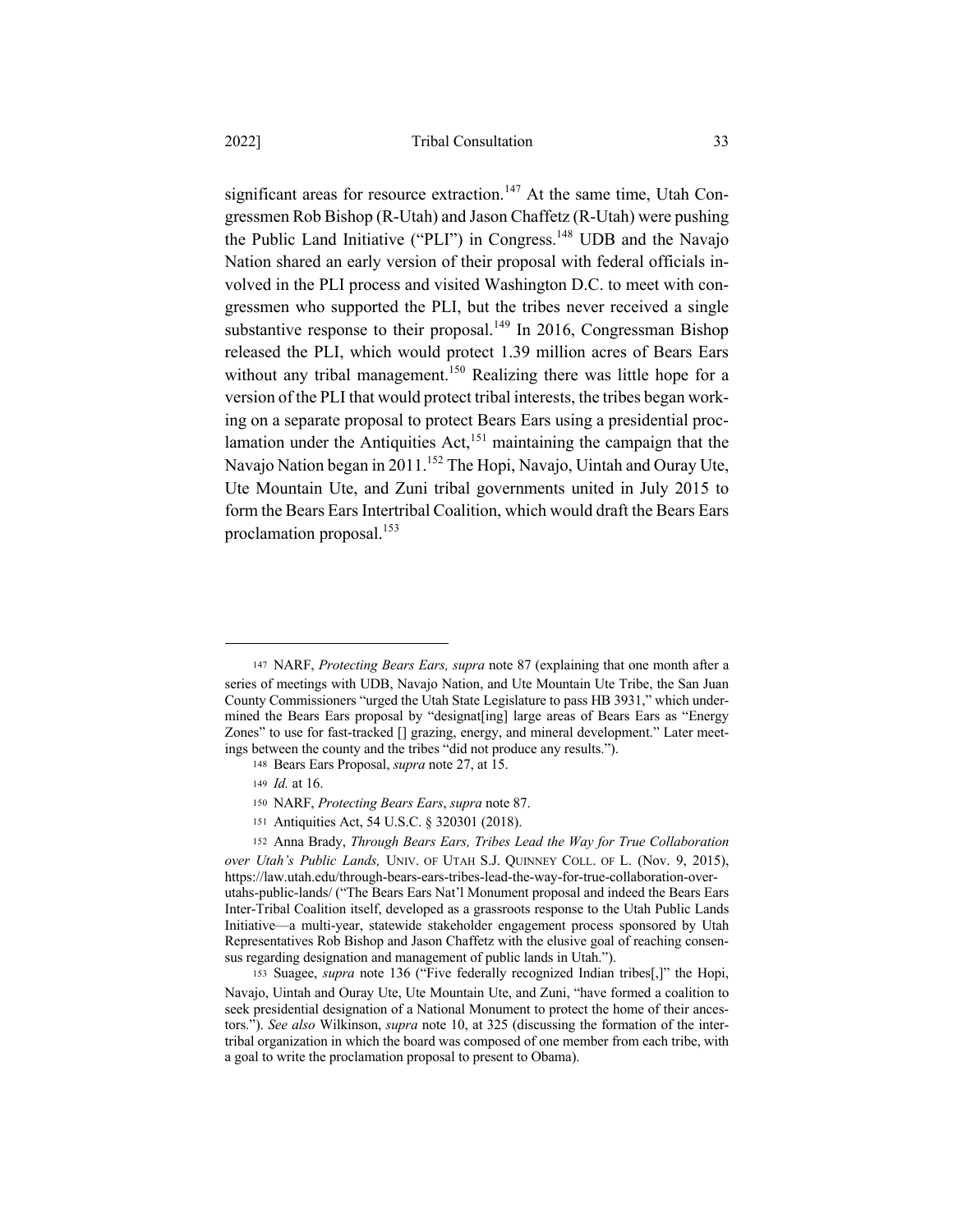## *2. The "Collaborative Management" Proposal of the Bears Ears Intertribal Coalition*

In October 2015, the coalition submitted a comprehensive land management proposal to President Obama, requesting that he proclaim 1.9 million acres of land surrounding Bears Ears as a national monument under the Antiquities Act.<sup>154</sup> The proposal called for collaborative management of the lands within the proclamation boundaries.155 The tribes' proposed version of collaborative management would combine native traditional knowledge and culture with existing federal public land practices<sup>156</sup> and include more than just consultation with federal agencies—it would require long-term, active engagement by the tribes in managing the conservation of Bears Ears.<sup>157</sup>

Under the collaborative management proposal, an administrative commission with eight members would oversee management of the monument.<sup>158</sup> The commission would have one person from each tribe in the coalition and one person from each of the three federal agencies with public lands in the proposed monument boundaries: the BLM, the U.S. Forest Service, and the National Park Service.<sup>159</sup> Through joint decision making, the commission would oversee the development of the governing management plan and formulate policy.<sup>160</sup>

The Bears Ears coalition envisioned a framework that would fuse Western land management with tribal knowledge.<sup>161</sup> Its proposal would integrate traditional knowledge with existing federal land management practices as a centerpiece of collaborative management, and a proposed institute would ensure the incorporation of traditional knowledge into

<sup>154</sup> Utah Diné Bikéyah, *What is the Bears Ears Proposal*, https://utahdinebikeyah.org/overview/ (last visited Apr. 13, 2021).

<sup>155</sup> Wilkinson, *supra* note 10, at 331.

<sup>156</sup> *Id.* at 319.

<sup>157</sup> *See, e.g.*, Bears Ears Proposal, *supra* note 27, at 22 ("The Agencies and the Tribes shall, from the beginning to the conclusion of *all plans and projects,* collaborate jointly on all procedures, decisions, and other activities. . . .") (emphasis added).

<sup>158</sup> *Id.* at 29.

<sup>159</sup> Brady, *supra* note 152.

<sup>160</sup> Bears Ears Proposal, *supra* note 27, at 29–30 ("Th[e] Commission would be the policy making and planning body for the monument and would have supervisory authority over the Monument Manager.").

<sup>161</sup> *Id.* at 31.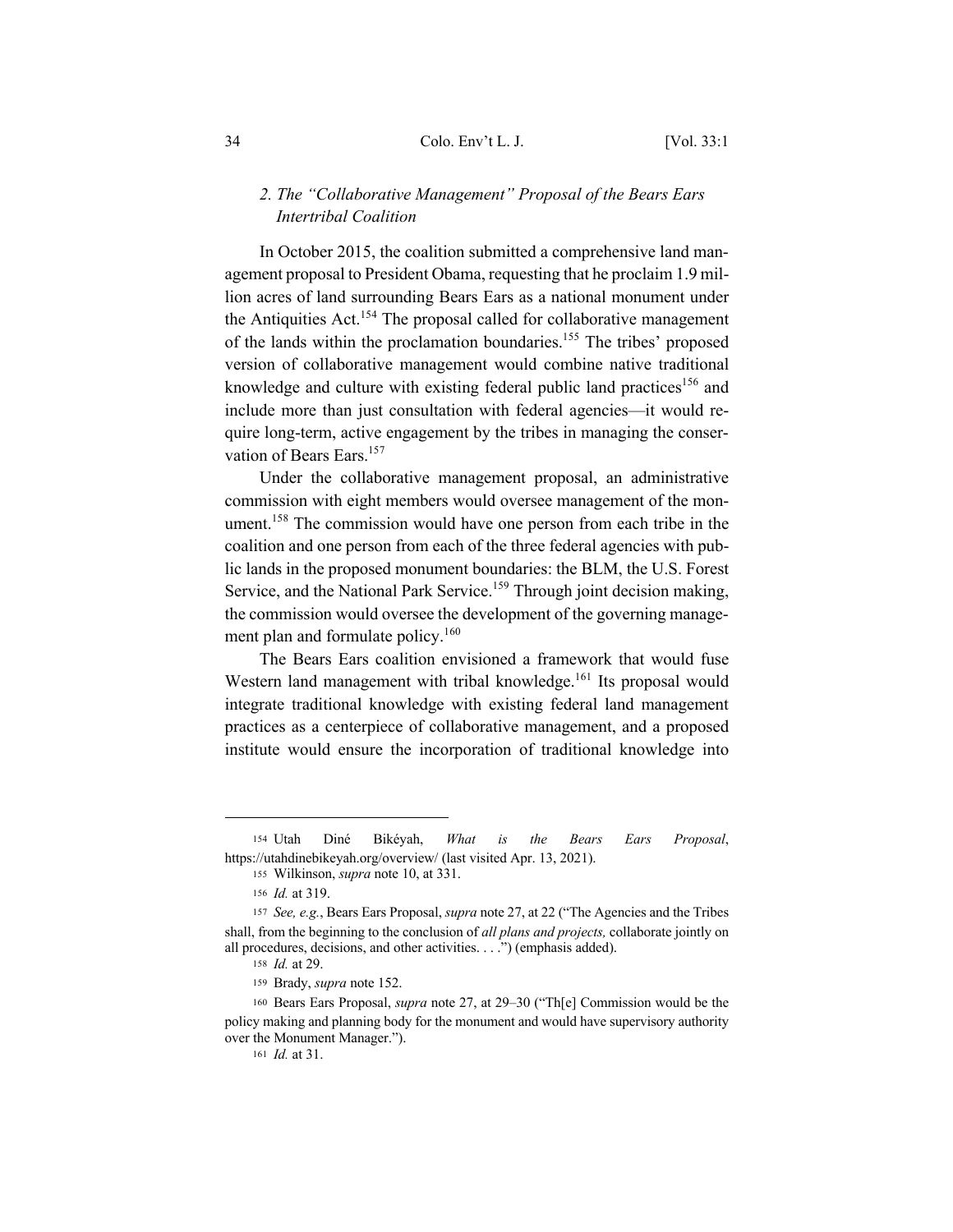Western science.<sup>162</sup> A monument manager would report to the commission and oversee operational staff experienced in both traditional Native American values and knowledge as well as Western science and public land management.<sup>163</sup>

Collaborative management, as proposed, would replace the consultation required of federal agencies in similar contexts, such as under Clinton's E.O.s. While E.O.-based consultation often "becomes merely a box to be checked that allow[s] federal agencies to proceed on the projects which they prefer," the coalition's proposed framework would ensure long-term co-decision making through establishing the commission and monument manager.<sup>164</sup> In short, the intertribal coalition sought a deep fusion of Western and tribal practices to ensure management of the monument.

## *3. Obama's Bears Ears Proclamation*

In December 2016, during the last weeks of his second term, President Obama proclaimed Bears Ears a National Monument.<sup>165</sup> The monument's boundaries fell short of what the tribes had proposed, preserving only 1.35 million acres.<sup>166</sup> However, Obama did create the Bears Ears Commission "to ensure that management decisions affecting the monument reflect tribal expertise and traditional and historic knowledge."<sup>167</sup> The commission would have an elected representative from each of the five tribes, but no federal officials.<sup>168</sup> It would continuously partner with the federal agencies for general decision making, and the agencies would "carefully and fully consider integrating" the commission's knowledge and expertise.<sup>169</sup> The resulting management plan would codify a

<sup>169</sup> *Id.*

<sup>162</sup> *Id.* at 31–33 (discussing, for example, combining tribal oral history with archaeological findings and creating map art, fusing "culture, art, the natural world, and geography."). *See also infra* text accompanying notes 269-76 (discussing how to achieve meaningful consultation through educating agencies on Indigenous and local knowledge)*.*

<sup>163</sup> Bears Ears Proposal, *supra* note 27, at 29.

<sup>164</sup> Wilkinson, *supra* note 10, at 326.

<sup>165</sup> Obama Proclamation, *supra* note 135.

<sup>166</sup> *Id.* at 1143.

<sup>167</sup> *Id.* at 1144.

<sup>168</sup> *Id.*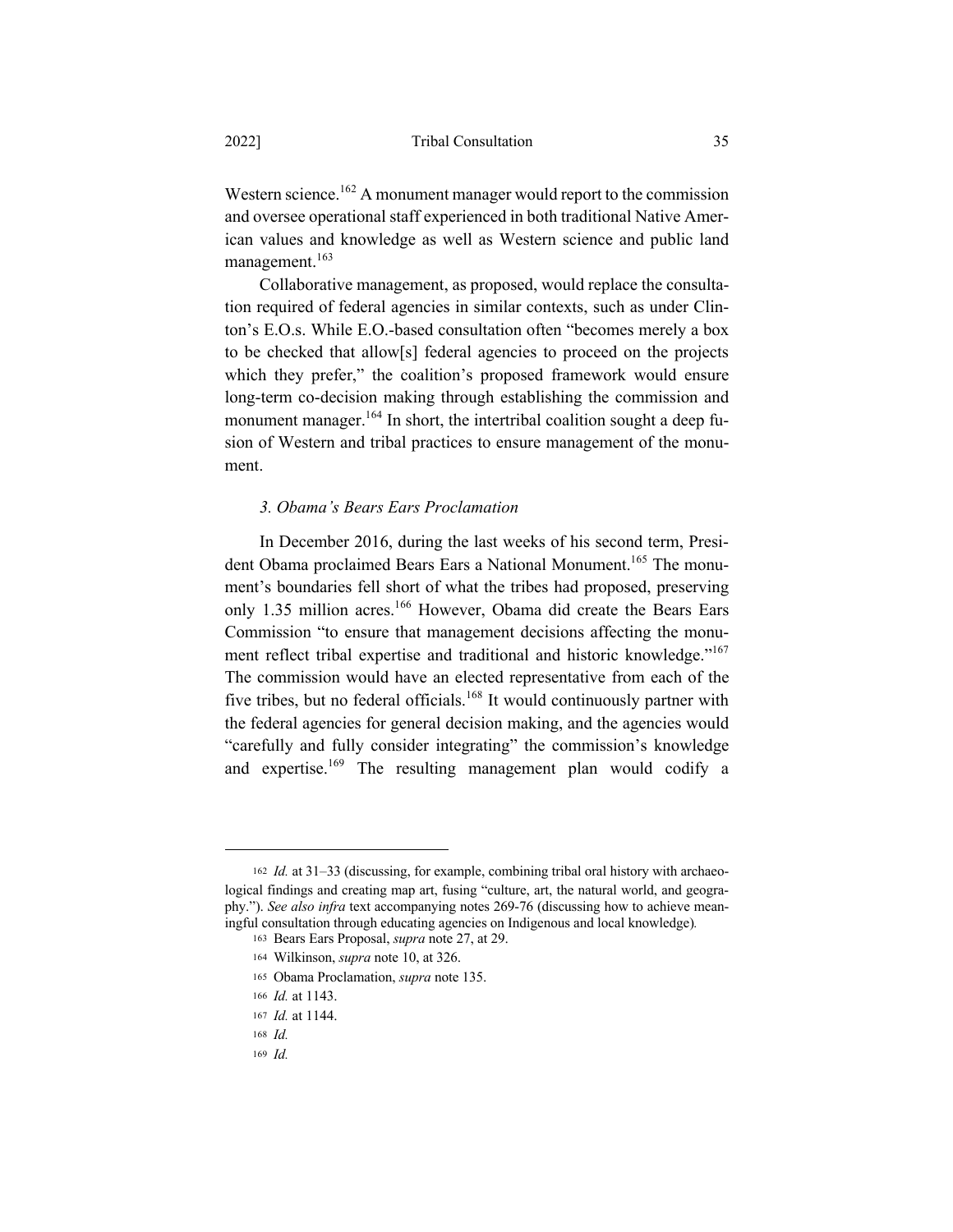framework for ongoing meaningful engagement between the commission and the federal agencies.<sup>170</sup>

The Obama proclamation set a high bar for what is possible for a government-to-government relationship, reflecting respect for tribal culture and Bears Ears' importance to the tribes.<sup>171</sup> Like the Secretarial Order, the proclamation demonstrated that substantive results could ensue from the federal government developing a deep understanding of tribal culture and values. This cooperative process could create a meaningful role for tribal governments to contribute to the management of public lands, especially of resources that are culturally significant to the tribes.

Although the proclamation did not adopt every aspect of the coalition's proposal, the collaboration it outlined went well beyond what President Clinton's Executive Orders required. E.O. 13175 called for "regular and meaningful consultation," but gave federal agencies considerable discretion in fashioning that process.172 The Bear Ears management proposal would enable tribes to instruct federal agencies in how to engage them meaningfully. E.O. 13175 required only tribal summary impact statements detailing tribal concerns and describing the extent to which an agency addressed them.<sup>173</sup> The Obama proclamation, on the other hand, required agencies to provide a "written explanation of their reasoning" if they "decide[d] not to incorporate specific recommendations" submitted by the commission.174 Thus, agencies could no longer merely list tribal concerns without actually addressing them before moving forward with a project.

Using tribal involvement to design a consultation framework is redolent of what the Nixon announcement called for in 1970 when it

<sup>170</sup> *Id.*

<sup>171</sup> *Id.* at 1140 ("The area's cultural importance to Native American tribes continues to this day. As they have for generations, these tribes and their members come here for ceremonies and to visit sacred sites. . . . Traditions of hunting, fishing, gathering, and wood cutting are still practiced by tribal members. . . . The traditional ecological knowledge amassed by the Native Americans whose ancestors inhabited this region, passed down from generation to generation . . . is, itself, a resource to be protected and used in understanding and managing this landscape sustainably for generations to come."). *See also* Wilkinson, *supra* note 10, at 329 ("The Proclamation, which spans about ten pages single-spaced and is well worth reading from beginning to end, glows with respect for tribal culture, tribal experience, tribal expertise, and tribal knowledge. . . .").

<sup>172</sup> Exec. Order 13,175, *supra* note 44 (requiring agencies to establish an "accountable process" that would provide tribal officials an opportunity to contribute "meaningful and timely" input).

<sup>173</sup> *Id.* § 5(b)(2)(B).

<sup>174</sup> Obama Proclamation, *supra* note 135, at 1144.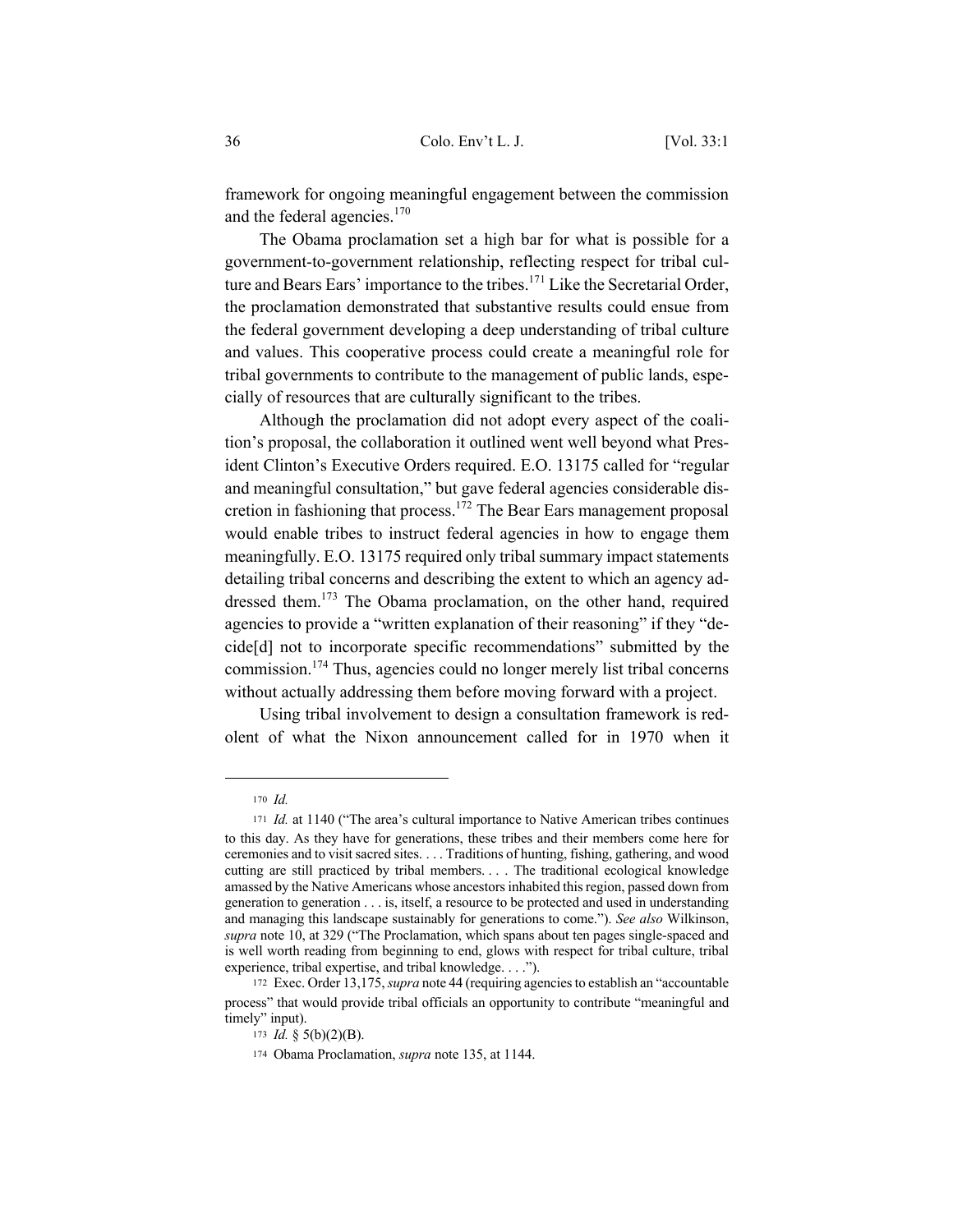recognized that federal programs and funding would be more effective "if the people who are most affected by these programs are responsible for operating them."175 By applying tribal knowledge of the culturally significant tribal lands and natural resources within Bears Ears, the federal government could further its responsibility to tribes and achieve a balanced relationship between the two governments.<sup>176</sup> The Bears Ears management scheme envisioned a genuine government-to-government relationship between sovereigns.

## *4. Trump, Biden, and the Future of Bears Ears*

Within a year of Obama's proclamation, the Trump administration used the Antiquities Act to reduce Bears Ears' boundaries by more than eighty-five percent, splitting the remaining fifteen percent into two segments.<sup>177</sup> In early 2020, the Trump administration's Department of the Interior promulgated a management plan that would allow drilling, mining, and grazing on lands that the Administration had removed from protection.<sup>178</sup> Several groups representing the interests of the five tribes in the coalition filed lawsuits challenging this action.<sup>179</sup> But President Biden's January 21, 2021 E.O. 13990,<sup>180</sup> which directed the Secretary of the

<sup>175</sup> Nixon Announcement, *supra* note 35. Using tribal involvement to instruct federal agencies in the most effective ways to engage them in decision making is also reminiscent of Nixon's 1970 announcement. *Id.* 

<sup>176</sup> *Id.* at 2.

<sup>177</sup> Trump Proclamation, *supra* note 142. *See* Michael C. Blumm & Olivier Jamin, *The Trump Public Lands Revolution: Redefining 'the Public' in Public Land Law,* 48 ENV'T. L. 311, 322–29 (2018) (discussing the Bears Ears proclamation and the Trump diminishment); *see also* Hopi Tribe v. Trump*,* No. 1:17-cv-02590-TSC U.S. Dist. LEXIS 106244, at \*14 (D.D.C. Mar. 20, 2019) ("Shortly [after Trump decreased the Bears Ears National Monument] . . ., Plaintiffs sued, alleging that President Trump's Proclamation was not authorized by the [Antiquities] Act, and violates the United States Constitution."). *See also* NARF, *Protecting Bears Ears*, *supra* note 87 ("President Trump's action . . . to revoke and replace the Bears Ears National Monument attacks the five sovereign nations with deep ties to the Bears Ears region and violates the separation of powers enshrined in our Constitution" and it is "not legal to do so. Only Congress may alter a monument.").

<sup>178</sup> *See* Michael Doyle & Jennifer Yachnin, *Biden's legal team has done its Bears Ears homework*, E&E NEWS (Feb. 5, 2021), https://www.eenews.net/stories/1063724513.

<sup>179</sup> Hopi Tribe*,* 2019 U.S. Dist. LEXIS 106244 at \*11 (Three cases were filed against the Trump diminishment, including *Hopi Tribe v. Trump*, No. 17-cv-2590 (TSC)*,*

*Utah Diné Bikéyah v. Trump*, No. 17-cv-2605 (TSC)*,* and *Natural Resources Defense Council v. Trump*, No. 17-cv-2606 (TSC)*,* which were consolidated before the federal district court in D.C.).

<sup>180</sup> Exec. Order No. 13,990, 86 Fed. Reg. 7037 (Jan. 20, 2021) (Biden Exec. Order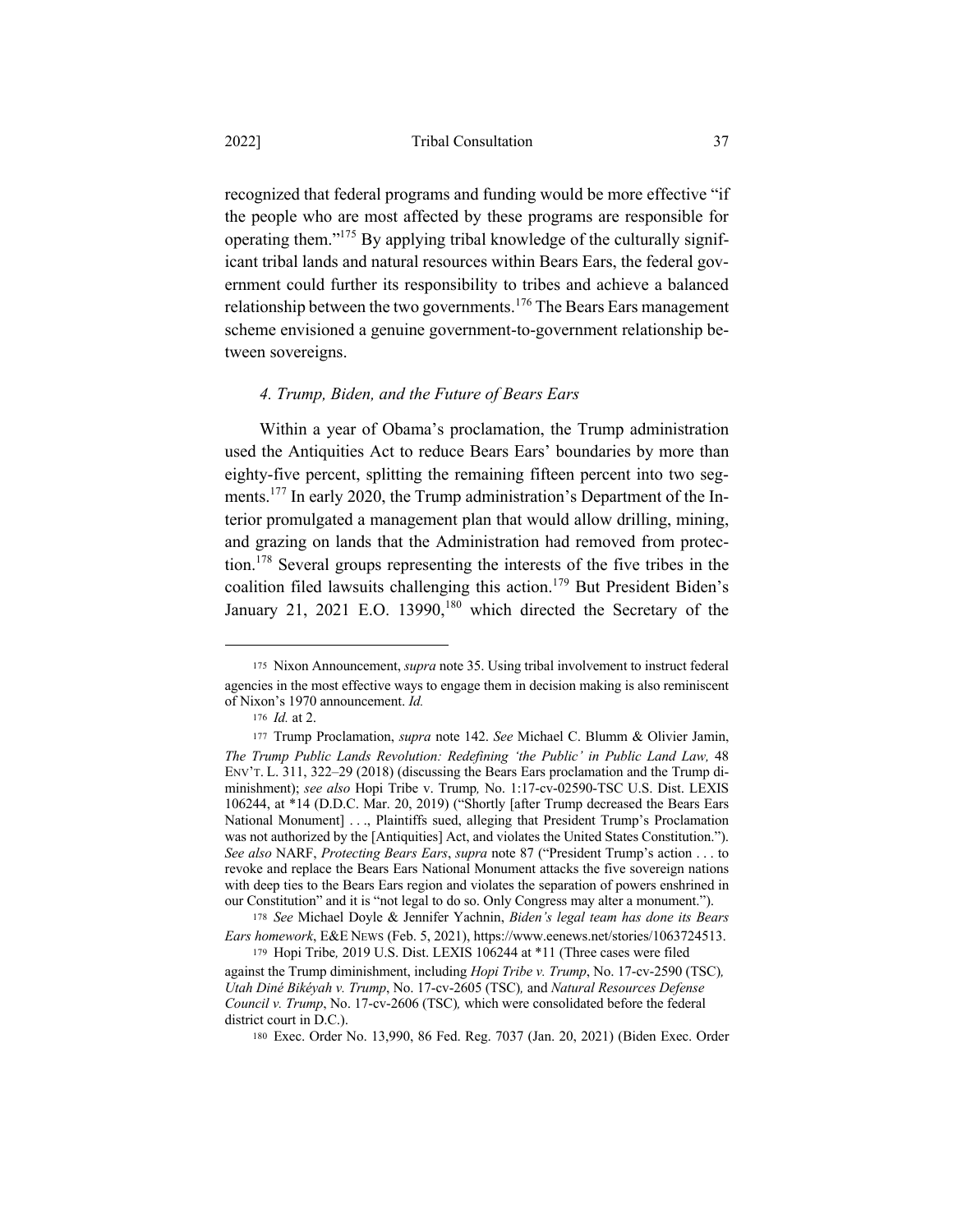Interior to conduct a sixty-day review of the Trump administration's proclamation, stayed the litigation. The Biden review required consultation with the Attorney General, several other agency secretaries, and tribal governments to determine whether the Biden administration could restore the boundaries established by the Obama administration.<sup>181</sup>

In April 2021, the coalition reported that it had engaged in consultations with the Departments of the Interior and Agriculture,  $182$  including a face-to-face meeting with Secretary of the Interior Deborah Haaland, the first Native American cabinet secretary.<sup>183</sup> Results of the consultations presumably will flow from the reestablishment of the Bears Ears Commission and the co-management framework, either as proposed by the coalition or as proclaimed by President Obama.

The coalition urged Secretary Haaland to recommend that Biden reestablish the monument at the originally proposed 1.9 million acres and, in the interest of expediency, advocated for executive branch action (rather than legislative).<sup>184</sup> Executive action restoring or enlarging the monument as proclaimed by Obama, however, may invite litigation from the monument's opponents, who maintain that the Obama-era monument was too large, and who may be encouraged by a recent statement from Chief Justice John Roberts questioning the scope of presidential authority under the Antiquities Act.<sup>185</sup> Nonetheless, Secretary Haaland has signaled that the

<sup>13,990,</sup> Protecting Public Health and Environment and Restoring Science to Tackle the Climate Crisis), § 3(a) [hereinafter Exec. Order 13,990].

<sup>181</sup> *Id.* (directing the Secretary of the Interior to "conduct a review of the monument boundaries and conditions that were established by [Trump's proclamation]," in consultation with the Attorney General, the Secretaries of Agriculture and Commerce, the Chair of the Council on Environmental Quality, and Tribal governments).

<sup>182</sup> Bears Ears Inter-Tribal Coal., *Our Request Stands: Prompt Action is Needed to Restore Protections for Bears Ears*, (Mar. 17, 2021), https://bearsearscoalition.org/protections-need-to-be-quickly-restored-to-protect-bears-ears/.

<sup>183</sup> *See* Jennifer Yachnin, *Haaland's Utah Trip beset by Bears Ears lobbying*, E&E NEWS (Apr. 8, 2021); *see also Secretary Deb Haaland,* U.S. DEP'T. OF THE INTERIOR, https://www.doi.gov/secretary-deb-haaland (last visited Apr. 13, 2021)*.*

<sup>184</sup> *See* Yachnin, *supra* note 183. *See also* Jennifer Yachnin, *Tribal leaders: Bears Ears Can't Wait for Legislative Fix,* E&E NEWS (Apr. 21, 2021) [hereinafter Yachnin, *Legislative Fix*].

<sup>185</sup> Utah's governor "warned . . . that his state could file its own legal challenge if Biden opts to restore the monument ahead of congressional action." Yachnin, *Legislative Fix*, *supra* note 184. Governor Cox argued that "the Antiquities Act provides a limit on the size" of protected sites, and Chief Justice Roberts "recently appeared to invite new challenges to the law," in a statement "question[ing] whether presidents ignored language in the Antiquities Act" that monuments should be as small as possible to protect the relevant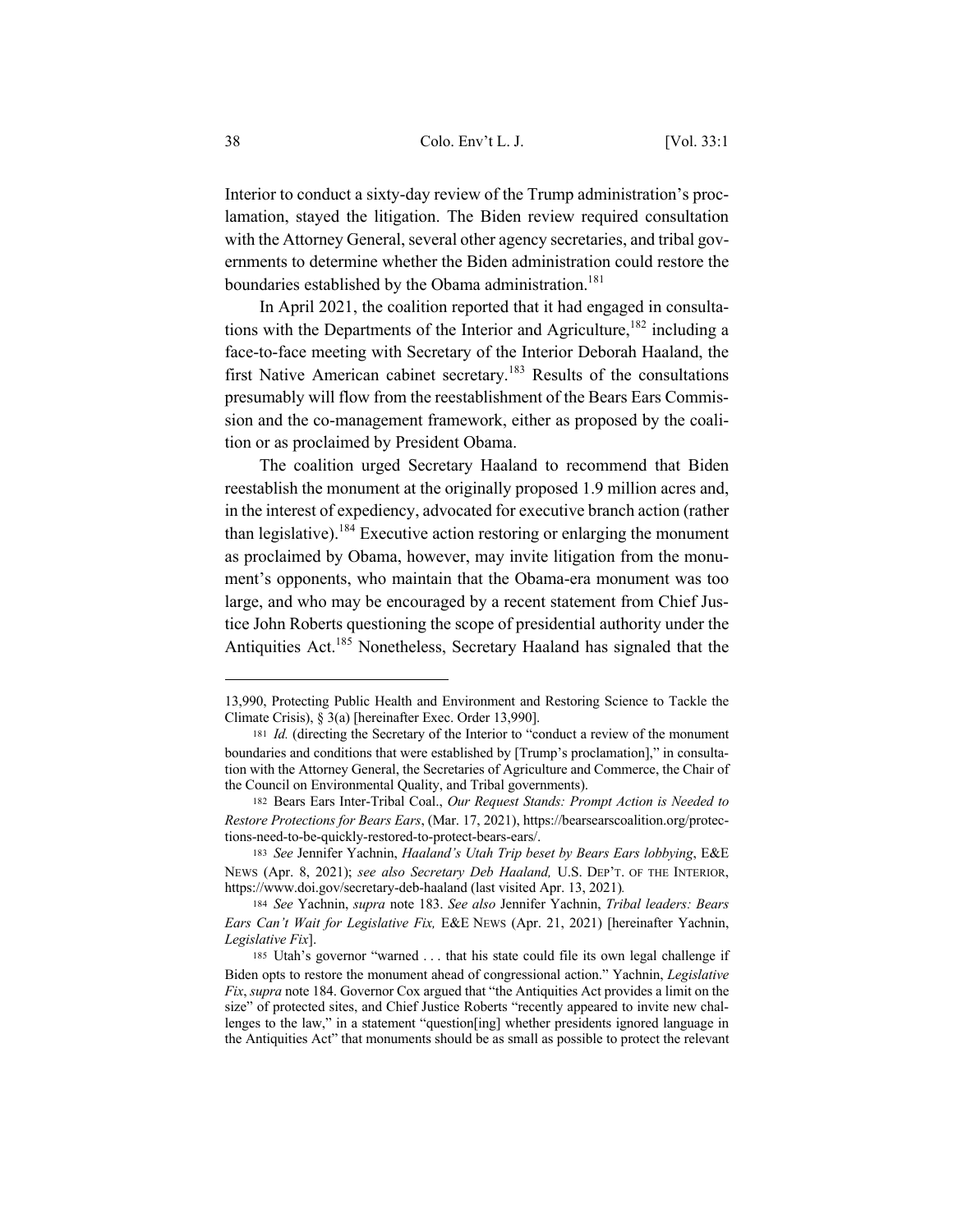Executive Branch will move forward with Biden's directive to determine whether it can restore the boundaries.<sup>186</sup>

## *A. The Chaco Canyon Oil and Gas Leases*

Chaco Canyon, much of which is part of Chaco Culture National Historical Park, and the surrounding land in the San Juan Basin in northwestern New Mexico, supported a sprawling mecca of Native American life for hundreds of years. The sites remain important to the Navajo Nation and more than twenty Pueblo tribes.<sup>187</sup> Culturally significant tribal sites in the basin are at risk from private companies seeking to drill for oil and gas. Tribes in the area allege that federal land managers with authority over oil and gas drilling have consistently failed to adequately consult them concerning management of Chaco Culture National Historical Park and the surrounding area.<sup>188</sup>

objects. *Id. See also* Jennifer Yachnin, *Chief Justice Roberts invites Antiquities Act challenges,* E&E NEWS (Mar. 24, 2021) ("Chief Justice John Roberts this week openly urged opponents of sprawling national monuments to continue their legal fight, suggesting the Supreme Court may be eager to take a fresh look at precedent.").

<sup>186</sup> *See* Exec. Order 13,990, *supra* note 180.

<sup>187</sup> *See* Jonathon Thompson, *Drilling Chaco: What's Actually at Stake*, HIGH COUNTRY NEWS (Apr. 13, 2015) https://www.hcn.org/articles/drilling-chaco-whats-reallyat-stake (describing Chaco Canyon as "the center of a larger society that extended hundreds of miles beyond the canyon's walls" to many historical sites "concentrated in the central San Juan Basin"). *See also* Arlyssa Becenti, *Feds proceed with Chaco drilling plan while tribes distracted by pandemic*, NAVAJO TIMES (June 4, 2020) https://navajotimes.com/coronavirus-updates/feds-proceed-with-chaco-drilling-plan-while-tribes-distracted-by-pandemic/ ("The Navajo Nation is not the only tribe that has historical ties to Chaco Canyon . . . Pueblo tribes consider Chaco Canyon as their ancestral home. . . .").

<sup>188</sup> Thompson, *supra* note 187 (listing formally protected sites as Aztec and Salmon Ruins, and Chimney Rock, and describing the rest as a "prime target for oil and gas drillers"). Several structures, including Chaco Canyon and Pueblo Bonito, are protected from oil and gas drilling as part of the Chaco Culture National Historic Park; the surrounding areas are not. Oil and gas drilling adjacent to protected areas has negative effects regardless—drilling creates light and noise pollution. *See id.* ("Chaco Canyon, Pueblo Bonito and its sibling structures are all part of the Chaco Culture National Historic Park, and thus protected from oil and gas and other development (though drilling-related light and noise pollution are a legitimate and significant concern)."). *See also* Joey Keefe, *Groups Blast Trump Administration Plans for More Drilling at Chaco Canyon,* N.M. WILD (Sept. 26, 2020), https://www.nmwild.org/2020/09/26/groups-blast-trump-administration-plans-formore-drilling-at-chaco-canyon/ (quoting executive director of New Mexico Wild, who described the BLM's "consultation" process during the pandemic as "shameful" and "compounding a tragic history of disrespect and broken trust").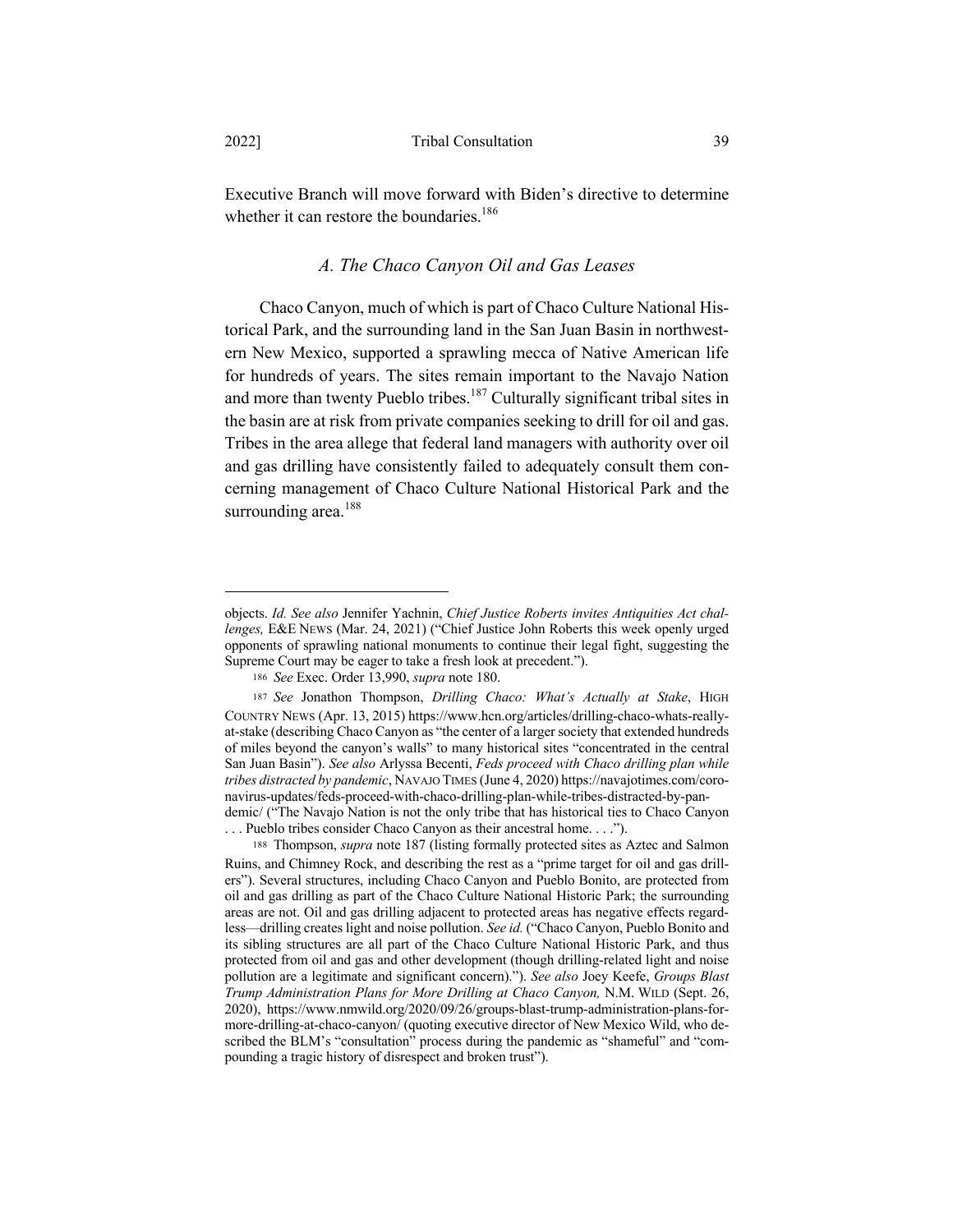#### *1. Chaco Canyon's Resource Management Plan*

A resource management plan ("RMP") published by the BLM in 2003 authorized nearly 10,000 oil and gas wells in the San Juan Basin, of which about 4,000 have already been drilled.<sup>189</sup> The RMP, encompassing 4.2 million acres of land, including over 675,000 acres of Navajo Nation trust surface land and 210,000 acres of allotments held by individuals of the Navajo Nation,<sup>190</sup> governs land and resource management in the basin, including decision-making processes for oil and gas development.<sup>191</sup> The BLM began the process of amending the 2003 RMP in 2014, and in 2016 the BLM and the Bureau of Indian  $Affairs^{192}$  announced a joint effort to analyze land management in the area for both public and tribal lands.<sup>193</sup>

## *2. Consultation on the Management Plan Amendment*

The BLM began the process of section 106 consultation under the NHPA because Chaco Canyon is a qualifying property under the National Register of Historic Places.<sup>194</sup> But when BLM began to amend the RMP

<sup>193</sup> *Id.* ("For the first time, the [BLM] and the [BIA] . . . will jointly conduct an expanded analysis of management in the area that covers both public and tribal lands. . . . BIA's decision to join the BLM's planning effort as a co-lead reflects the complex land tenure around the park. . . . The joint effort . . . reflects the Department of Interior's emphasis on working with Native American leaders to provide expanded opportunities for integrating traditional knowledge and expertise in the management of public lands that have a special historical, cultural, or geographic connection with indigenous communities.").

<sup>189</sup> *See* Thompson, *supra* note 187.

<sup>190</sup> *See* Becenti, *supra* note 187.

<sup>191</sup> *See id.* ("The Draft RMPA/EIS provides a unified document that resource managers can use for land use management purposes. This planning effort will update management decisions such as oil and gas development, lands and realty, lands with wilderness characteristics, and vegetation.").

<sup>192</sup> U.S. Dept. of Interior, *Interior Department Announces Broader Plan to Review Management of Lands in Northwestern New Mexico* (Oct. 20, 2016), https://www.doi.gov/pressreleases/interior-department-announces-broader-plan-reviewmanagement-lands-northwestern-new [hereinafter DOI Press Release 2016] (explaining the Bureau of Indian Affair's ("BIA") involvement, focused on "issues and concerns related to including BIA-managed mineral leasing and associated activities in the Environmental Impact Statement . . . which is being prepared as part of the [RMPA]").

<sup>194</sup> *See* Diné Citizens Against Ruining Our Env't v. Jewell, 312 F. Supp. 3d 1031, 1051 (D.N.M. 2018) (explaining that "[a] historic property includes those in the 'National Register of Historic Places maintained by the Secretary of Interior.' Chaco Park fits that definition.") (internal citation omitted).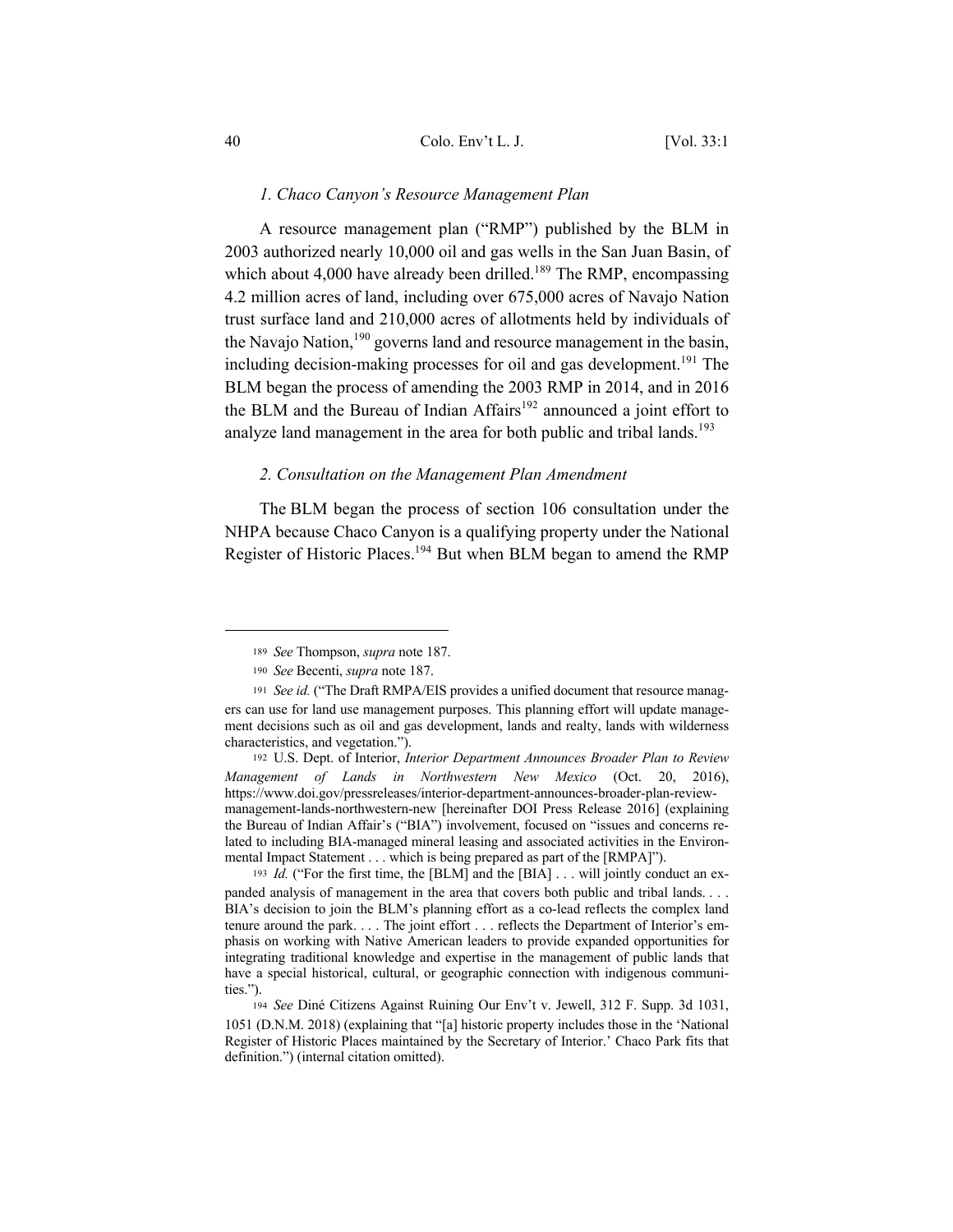in 2014, the agency failed to consider tribal lands,<sup>195</sup> even though the RMP governs almost 1 million acres of trust lands and tribal member-owned allotments.196 In 2016, the BLM announced that, together with the Bureau of Indian Affairs, it would expand the RMP effort that was underway to address concerns related to resource development adjacent to Chaco Park.<sup>197</sup> The BLM began the 2016 RMP amendment consultation process by seeking public comments.198 Between October 2016 and February 2017, the consultation consisted of meetings with interested stakeholders and public scoping meetings.<sup>199</sup>

Meanwhile, the BLM continued to auction lease sales under the 2003 RMP, which was developed without adequate tribal consultation.<sup>200</sup> Specifically, the BLM proposed to sell oil and gas leases for 4,500 acres of land for in March  $2018<sup>201</sup>$  The Greater Chaco Coalition—an ad hoc group formed by tribal, environmental, and local community groups—protested the lease auctions sale, claiming that tribal consultation was inadequate.<sup>202</sup> These protests caused the agency to cancel the sale, and the BLM acknowledged a failure to adequately survey the area for cultural resources.<sup>203</sup>

<sup>195</sup> DOI Press Release 2016, *supra* note 192 (announcing in 2016 an "effort to include tribal lands in the area" in the RMP development process, even though "BLM initiated a process to update its [RMP] . . . in 2014").

<sup>196</sup> *See* Becenti, *supra* note 187.

<sup>197</sup> DOI Press Release 2016, *supra* note 192.

<sup>198</sup> *Id.*

<sup>199</sup> *See* Rebecca Sobel, *Greater Chaco Coalition Responds to BLM"s Broken Promises,* WILDEARTH GUARDIANS (Mar. 2, 2020), https://wildearthguardians.org/press-releases/greater-chaco-coalition-responds-to-blms-broken-promises/.

<sup>200</sup> *See Greater Chaco Spared from Fracking Auction: Community Responds to Cancellation of Chaco Canyon Oil and Gas Lease Sale,* FRACK OFF CHACO (Mar. 2, 2018) https://www.frackoffchaco.org/blog/chacospared [hereinafter Greater Chaco Spared]. ("The [BLM] had planned to move forward with the leases based on an outdated [RMP] that was written before new fracking methods were feasible in the region, and without meaningful Tribal consultation or consent from Navajo Nation and Pueblos who consider Chaco sacred.").

<sup>201</sup> *Id.* 

<sup>202</sup> *See id.* ("Thousands of people have rallied in opposition to the lease sale, and 459 administrative protests were filed in opposition of the March auction, by far the most protests the state has ever received for an oil and gas lease sale. . . . The Navajo Nation and All Pueblo Council of Governors, National Congress of American Indians, 15 Navajo Chapter Houses, the New Mexico Legislature, and over 400,000 public citizens have requested a moratorium on drilling until health, cultural and environmental impacts can be analyzed.").

<sup>203</sup> *See* Sobel, *supra* note 199. *See also* Greater Chaco Spared, *supra* note 200 (explaining that the department canceled the leases in part because the sales were approved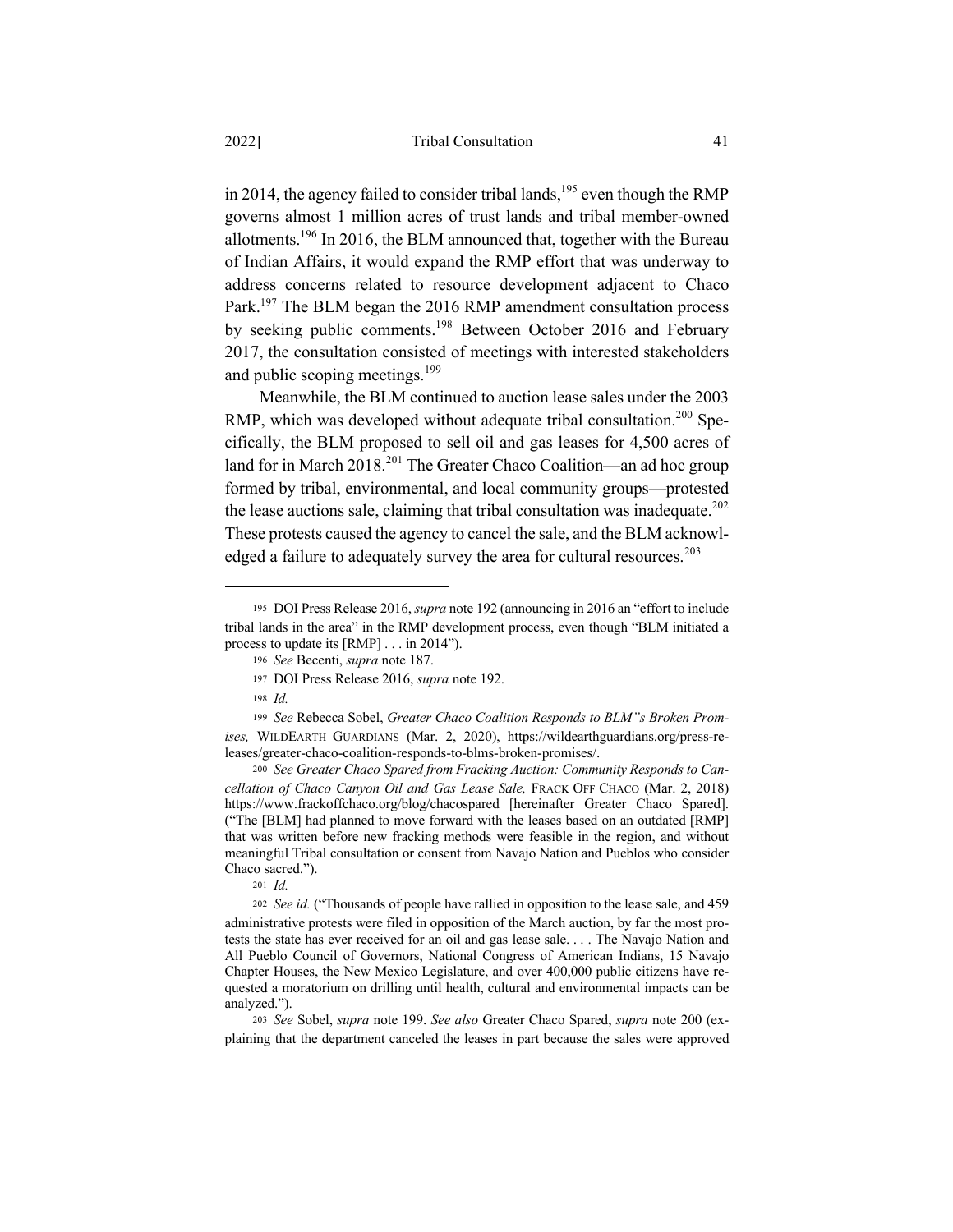42 Colo. Env't L. J. [Vol. 33:1

Even after announcing an expanded analysis in 2016 that was to include tribal lands, and in which the Department of the Interior touted its "commitment to ensuring that the region's rich cultural and archaeological resources are protected,"<sup>204</sup> the BLM consistently failed to directly engage tribes.205 After committing, in 2016, to working with Native American leaders and integrating traditional knowledge in the management of culturally significant tribal lands, and after admitting its failure in 2018 to consult with tribes when canceling the lease sale, the BLM released the draft RMP amendment in February 2019.<sup>206</sup> The amendment's "preferred alternative" approved over 3,050 new wells in the planning area—just thirty-three wells short of that proposed under the plan's maximum development alternative. $207$ 

Tribes alleged that the BLM's consultation for the RMP amendment draft again failed to directly engage with them. Public review began in February 2020, just days before New Mexico's COVID-19 "stay-athome" orders went into effect.<sup>208</sup> Those orders meant that public meetings held in May 2020 would be virtual.<sup>209</sup> The Navajo Nation and the Pueblos repeatedly requested that the BLM prolong the public process for the RMP amendment until there could be in-person, face-to-face consultation instead of virtual meetings.<sup>210</sup> In response, the BLM added "four additional 'virtual' open houses" in August 2020, during which no public comments

<sup>&</sup>quot;without meaningful Tribal consultation or consent from Navajo Nation and Pueblos," and that "[the bureau] announced the lease sale would be canceled until the agency can further consult with Tribes and local leaders").

<sup>204</sup> DOI Press Release 2016, *supra* note 192.

<sup>205</sup> *See* Sobel, *supra* note 199.

<sup>206</sup> *See id.*

<sup>207</sup> *See id.* (noting that the BLM's plan remained "squarely focused on facilitating more industrialized fracking and resource degradation").

<sup>208</sup> *See Greater Chaco Coalition Demands BLM Respect Tribes and Communities, Echoes Request to Postpone Drilling Plan,* FRACK OFF CHACO (Sept. 17, 2020), https://www.frackoffchaco.org/blog/press-release-9-17-2020 [hereinafter Coalition Demands BLM Respect].

<sup>209</sup> *See* Becenti, *supra* note 187 (noting that the regional bureau office "held five virtual public meetings May 14 to 18" that "weren't ideal for tribal members who would be directly impacted by the proposed plan, either because many are without internet/broadband connection" or "were busy with community obligations" regarding COVID-19).

<sup>210</sup> *Letter from Daniel Tso, Chairman of the Navajo Nation Health, Educ. and Hum. Servs. Comm. to Tim Spisak, Dir. Of Bureau of Land Mgmt. N.M. State Off.* (Aug. 13, 2020), https://drive.google.com/file/d/1u\_Zdp7ssxaDbfF0fcS6TmBw-AQoTIIkx/view.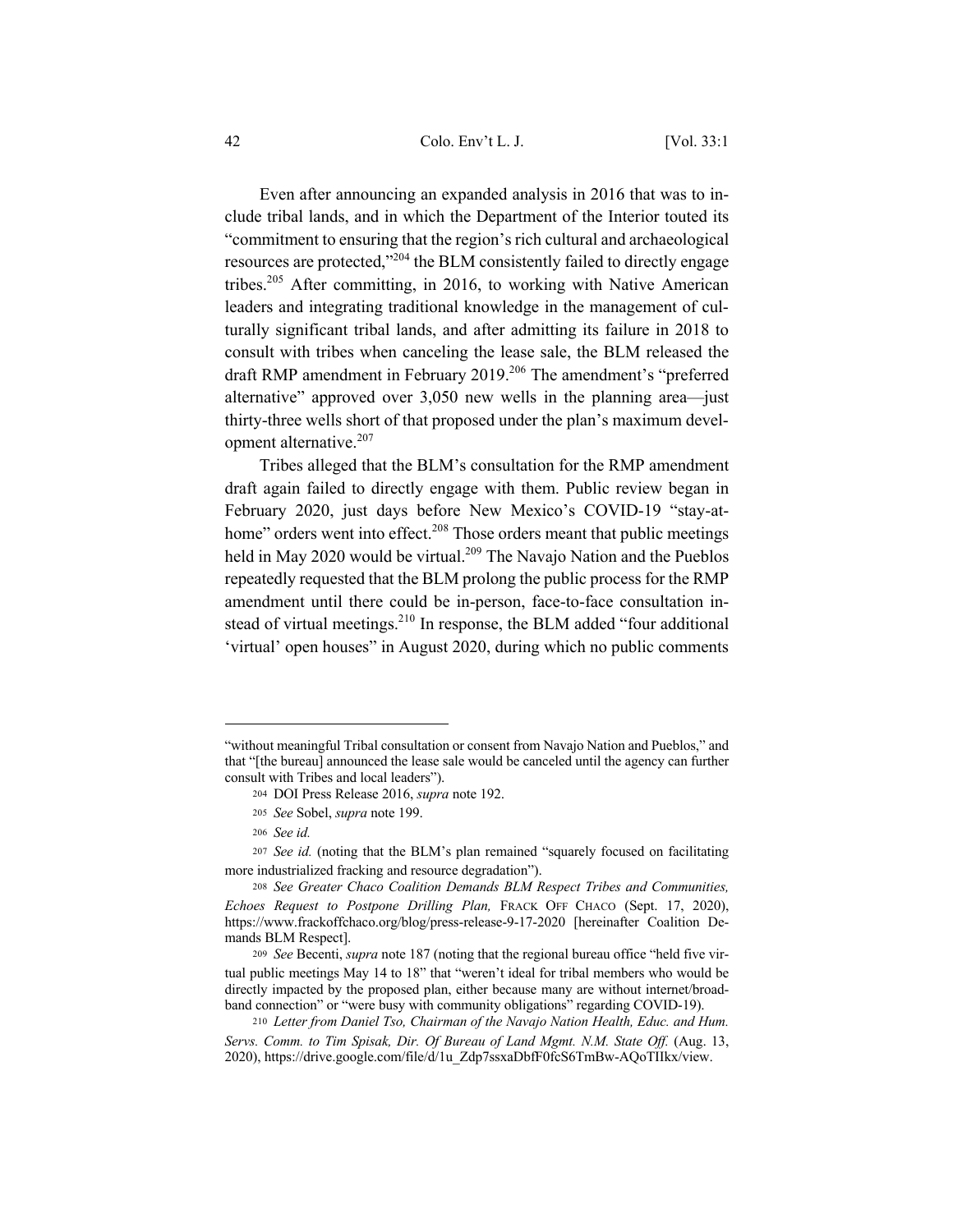became part of the official record.<sup>211</sup>

The Navajo tribe filed suit alleging that the BLM had failed to consult with tribes about the effects of issuing oil and gas leases near Chaco Culture National Historical Park and that the agency failed to analyze the indirect effects the wells would have on the park. $2^{12}$  The district court ruled that the BLM did not violate the NHPA, finding its analysis adequate for historic sites potentially affected by oil and gas drilling, since the park itself was not slated for leasing.<sup>213</sup> Employing what might be classified as "soft glance" review, $2^{14}$  the court explained that it was "not tasked with determining if [the BLM] correctly decided whether an oil well . . . altered a historic site" under the NHPA, but merely whether the BLM "followed the proper procedures."<sup>215</sup> Documentation supporting the "agency's findings need not be a topic treatise or even an essay," the court reasoned, but must provide only "some explanation."<sup>216</sup> Consequently, the court held that the BLM did not violate the NHPA, a determination that the Tenth Circuit upheld in 2019.<sup>217</sup>

Most tribes view the district court's deference to the BLM's consultation as an example of judicial box checking, illustrating a court's willingness to rubber-stamp the BLM's section 106 procedures. Tribes maintain that in both Chaco consultation processes, the BLM failed to engage in meaningful consultation with the Navajo Nation and the Pueblos. By

<sup>211</sup> *Id.* (Daniel E. Tso, the Chairman of the Health, Education and Human Services Committee of the Navajo Nation, sent a letter on August 13, 2020, to the Bureau's state office regarding a request to "immediately, and indefinitely, suspend" the RMPA process. He explained that "the Navajo Nation is still in the midst of an extreme human health emergency," and the tribe could not be expected to engage in "meaningful consultation" because it could not be in person, and tribal members lacked internet access. He also requested translating into the Navajo language.) *See also* Coalition Demands BLM Respect, *supra* note 208 ("Adding insult to injury, [the agencies] hosted four additional 'virtual open houses' August 26–29[,]" during which "the agencies refused to make comments part of the official record, and chose not to broadcast or post these proceedings publicly despite receiving formal comments of protest from Navajo Nation and Pueblo community members and Tribal leadership.").

<sup>212</sup> Diné Citizens Against Ruining Our Env't, 312 F. Supp. 3d at 1081.

<sup>213</sup> *Id.* at 1099.

<sup>214</sup> *See* Wendy E. Wagner, *Administrative Law, Filter Failure, and Information Capture,* 59 DUKE L. J. 1321, 1407 (2010) (explaining that a court using the "soft glance" standard for review gives agency decisions "considerable deference").

<sup>215</sup> Diné Citizens Against Ruining Our Env't, 312 F. Supp. at 1100.

<sup>216</sup> *Id.* at 1101.

<sup>217</sup> *Id.* at 1109, *aff'd,* Diné Citizens Against Ruining Our Env't v. Bernhardt*,* 923 F.3d 831*,* 850 (10th Cir. 2019).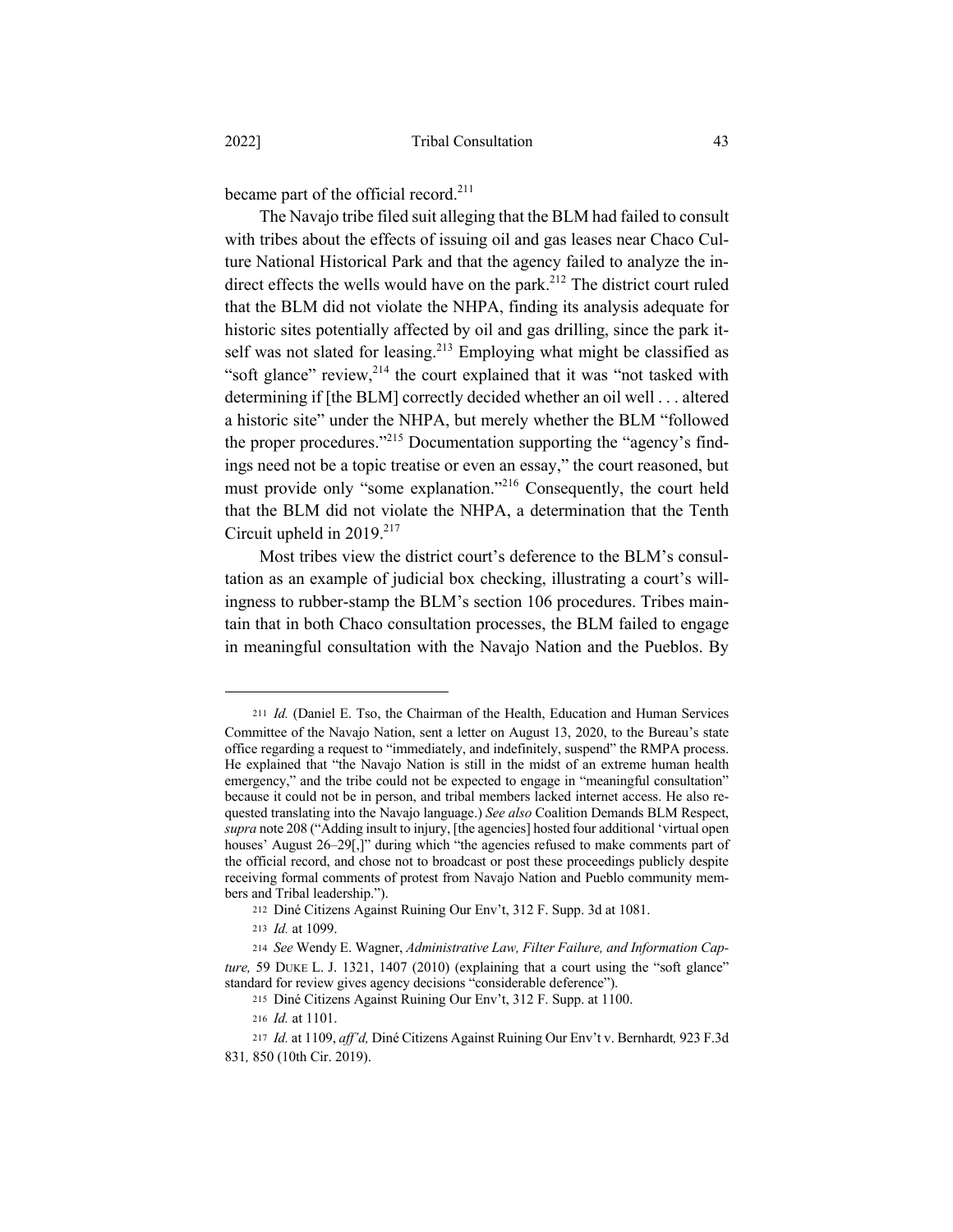failing to provide even cursory consultation, the BLM did not engage the tribes early in the decision-making process, as directed by the Clinton administration's E.O. 13175.<sup>218</sup> When the BLM canceled the lease sale in 2018, it conceded that it had erroneously approved the sale despite tribal concerns about the proximity of the sales to Chaco Canyon and uncertainty concerning their effect on tribal cultural resources.<sup>219</sup> As of 2020, the BLM had conducted no new cultural resource studies.<sup>220</sup>

Tribes maintain that the BLM failed to provide meaningful consultation by refusing face-to-face interactions. The tribes lacked the funding and human resources to adequately participate in the RMP amendment because they were fighting the disproportionate effects of COVID-19 in their communities.<sup>221</sup> An agency cannot "ensure meaningful and timely input by tribal officials", as required by the Clinton 2000 executive order.<sup>222</sup> if the tribes lack the capacity to review the documents. While tribes responded to a health emergency, the BLM moved to quickly approve the amendment, authorizing nearly  $3,000$  new gas and oil wells.<sup>223</sup>

Tribes view the federal government's process during the oil and gas leases in Chaco Canyon not only as a failure to consult but as a display of disrespect, prioritizing the approval of oil wells over the health and

<sup>218</sup> *See* Exec. Order 13,175, *supra* note 44 and accompanying text.

<sup>219</sup> *See* John R. Moses, *Zinke places Chaco Canyon Drilling leases on hold, pending cultural review*, FARMINGTON DAILY TIMES (Mar. 2, 2018), https://www.dailytimes.com/story/news/local/navajo-nation/2018/03/02/chaco-drilling-leases-hold-pending-zinke-cultural-review/389984002/ (quoting then-Secretary of the Interior, Ryan Zinke).

<sup>220</sup> *See* Katie Pellicore, *Take Action to Defend Chaco from Oil and Gas Development*, SAN JUAN CITIZENS ALL. (Aug. 26, 2020), https://www.sanjuancitizens.org/oil-andgas/take-action-to-defend-chaco-from-oil-and-gas-development ("Consultation with consulting parties and cooperating agencies (including tribes) remains incomplete under the [NHPA] and National Environmental Policy Act. Ethnographic studies and cultural resources analyses have not been conducted and documentation of consultation requirements stops in 2017 in the RMPA EIS in Chapter 4 in the Consultation and Coordination section.").

<sup>221</sup> Becenti, *supra* note 187 (explaining that several tribes, like the Navajo, with "historical and cultural ties to Chaco Canyon" were struggling to deal with the pandemic, which disproportionally affected the tribes).

<sup>222</sup> Exec. Order 13,175, *supra* note 44, § 5(a).

<sup>223</sup> Becenti, *supra* note 187 ("BLM and other agencies decided to move forward with the public comment period and virtual meetings" although Vallo said the tribes "had requested to pause any public comment period because the tribe hadn't reviewed thoroughly the draft RMPA" and didn't have a chance to "regroup with other tribes and agencies to discuss" a covid-era process.).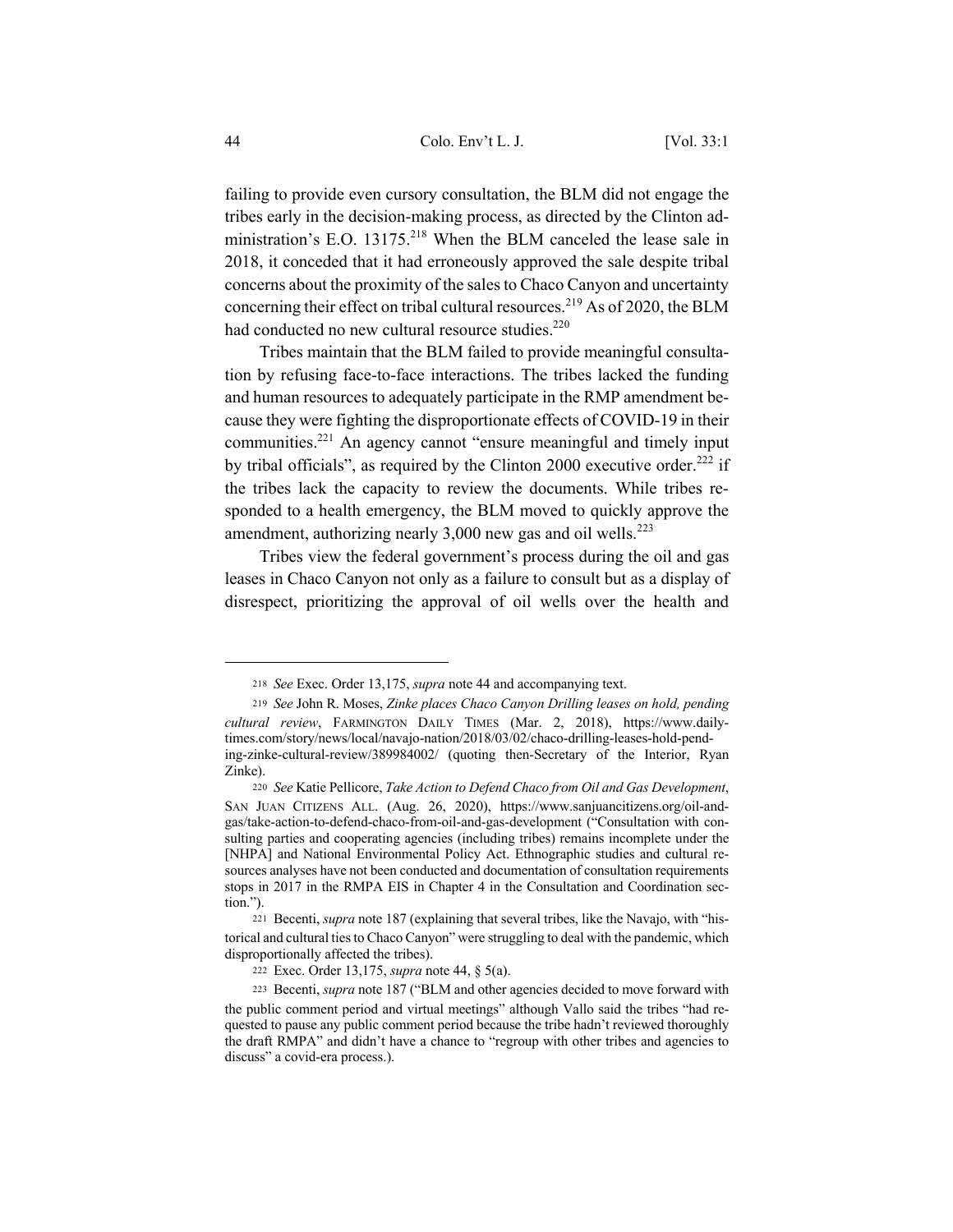interests of tribal members at disproportionate risk during a global pandemic.224 In March 2021, the Biden administration placed an indefinite moratorium on new oil and gas lease auctions,<sup>225</sup> meaning that the  $3,000$ oil wells proposed under the latest RMP alternative<sup>226</sup> cannot be sold—at least for now.

## *B. Copper Mining at Oak Flat*

Chí'Chil Bildagoteel, or Oak Flat, Arizona, has been a culturally significant and sacred site to Western Apache tribes for thousands of vears.<sup>227</sup> But Congress approved a land exchange in a 2014 appropriation rider that would enable the Australian-owned company, Resolution Copper Mining, to establish a copper mine on a 2,422-acre parcel that included Oak Flat.<sup>228</sup> In return, the company agreed to convey to the United States 5,344 acres

<sup>224</sup> *See, e.g.*, Liz Mineo, *For Native Americans COVID-19 'Is the Worst of Both Worlds at the Same Time'*, HARVARD GAZETTE (May 8, 2020), https://news.harvard.edu/gazette/story/2020/05/the-impact-of-covid-19-on-native-american-communities/ ("As of April 30[, 2020], the Navajo Nation had the third-highest per capita rate of COVID-19 in the country, after New Jersey and New York. Worsening the situation, Native Americans appear to have a higher risk of serious complications. . . .").

<sup>225</sup> Donald McGahn II, Jeffery Schlegel, David Stringer, & Charles Wehland, *Biden Administration Announces Moratorium on New Federal Oil and Gas Leases*, JONES DAY (Mar. 24, 2021), https://www.mondaq.com/unitedstates/oil-gas-electricity/1050810/bidenadministration-announces-moratorium-on-new-federal-oil-and-gas-leases ("The moratorium represents a step further than Secretarial Order No. 3395 issued by the acting [Interior] secretary . . . on January 20, 2021, which implemented a 60-day suspension of new oil and gas leasing and drilling permits for federal land and water. The moratorium will extend the duration of the temporary suspension . . . by an unknown amount of time.").

<sup>226</sup> In January 2021, the BLM listed the Chaco RMP amendment as "in progress," after the extended public comment period ended on September 25, 2020. Bureau of Land Mgmt., *Farmington Mancos-Gallup RMP Amendment*, BLM NAT'L NEPA REGISTER, https://eplanning.blm.gov/eplanning-ui/project/68107/510 (last visited Apr. 27, 2021).

<sup>227</sup> *Congress Can Protect Sacred Oak Flat in Arizona from Mining Project*, SAN CARLOS APACHE TRIBE (Apr. 13, 2021) [hereinafter San Carlos Apache Tribe April Press Release] http://www.chairmanterryrambler.org/congress-can-protect-oak-flat/.

<sup>228</sup> Carl Levin and Howard P. "Buck" McKeon National Defense Authorization Act for Fiscal Year 2015, Pub. L. No. 113-291 § 3003(c)(1), 128 Stat. 3733 (2014) [hereinafter FY2015 NDAA] ("Subject to the provisions of this section, if Resolution Copper offers to convey to the United States all right, title, and interest of Resolution Copper in and to the non-Federal land, the Secretary is authorized and directed to convey to Resolution Copper, all right, title, and interest of the United States in and to the Federal land."); *id.* § (b)(2) (defining the federal land at issue as "the approximately 2,422 acres of land located in Pinal County, Arizona"). The rider was sponsored by the late Senator John McCain (R-AZ).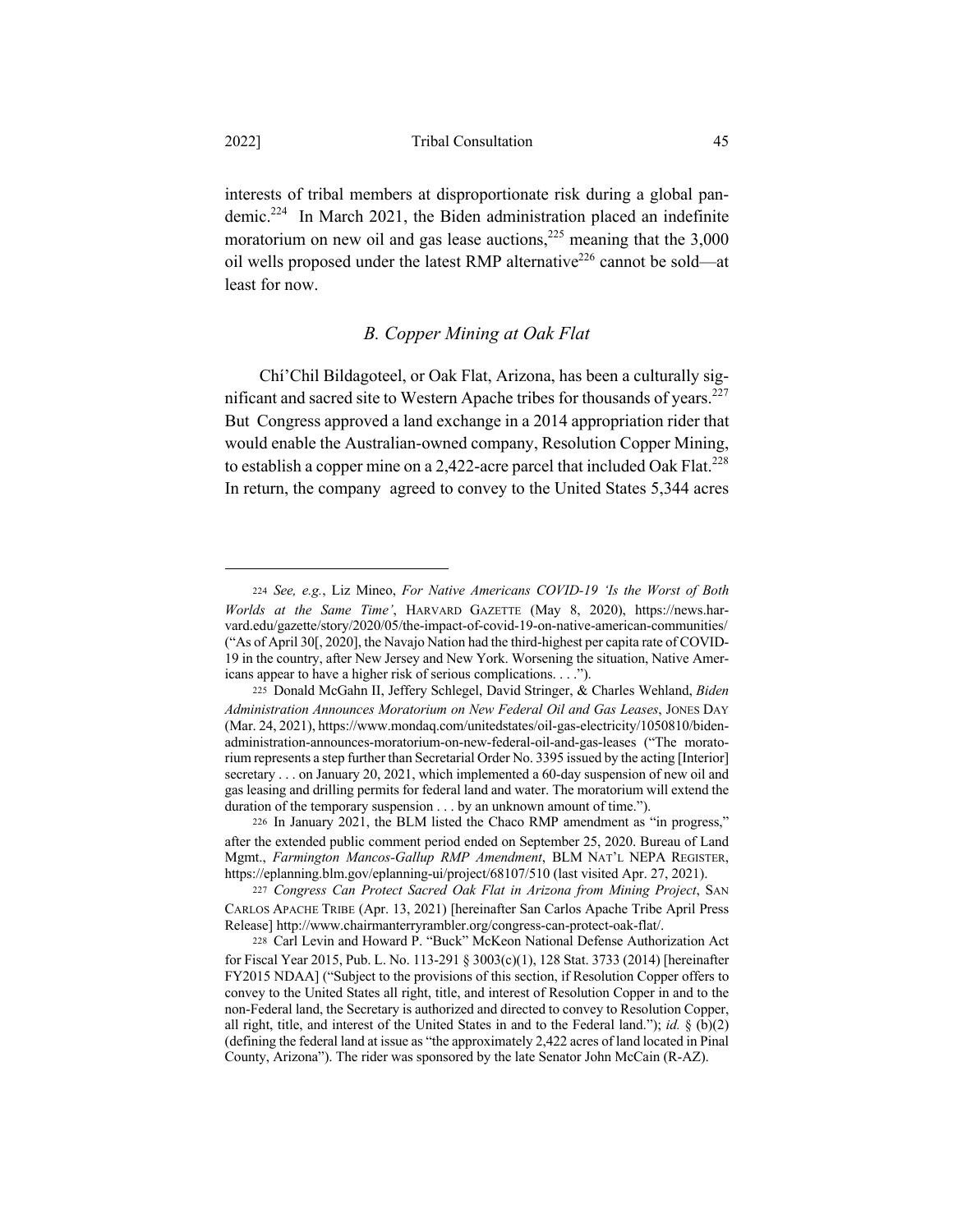of "equal value" land.<sup>229</sup> The rider required that the land exchange not take place until the Forest Service issued a final Environmental Impact Statement ("EIS") on the mine plan under the National Environmental Policy Act.<sup>230</sup> The mining of Oak Flat would create a 1.8-mile-wide crater at least  $800$  feet deep. $231$ 

## *1. Oak Flat Consultation*

The land exchange rider directed the Secretary of Agriculture to "engage in government-to-government consultation" with the affected Indian tribes regarding "issues of concern."<sup>232</sup> It appeared that section 106 consultation would be necessary as well because Oak Flat was listed on the National Register in 2016 as a "historic property of religious and cultural significance to multiple Apache tribes."<sup>233</sup> Nonetheless, the appropriation rider directed the Secretary of Agriculture to exchange the land and facilitate the project.<sup>234</sup> After the Secretary delegated the exchange and project to the Forest Service because Oak Flat was located on national forest land,<sup>235</sup> the Service assumed responsibility for both the transfer of land and

<sup>229</sup> *Letter from Rick Gonzalez, Vice Chairman of the Advisory Council on Historic Preservation, to Tom Vilsack, Secretary of Agriculture* (Mar. 29, 2021), VilsackResolutionCopperLTR20210329.pdf (achp.gov) [hereinafter ACHP Comment]. *See also* San Carlos Apache Tribe April Press Release, *supra* note 227 (describing the land exchange as a "travesty that occurred in 2014 when a last-minute, nongermane provision was inserted, without debate, into the annual [NDAA].").

<sup>230</sup> FY2015 NDAA, *supra* note 228, § 3003(c)(10) ("Not later than 60 days after the date of publication of the final environmental impact statement, the Secretary shall convey all right, title, and interest of the United States in and to the Federal land to Resolution Copper.").

<sup>231</sup> ACHP Comment, *supra* note 229, at 1–2 (explaining that removing the copper ore from underneath Oak Flat "would result in a crater between 800 and 1,115 feet deep and roughly 1.8 miles across" and that removing Oak Flat from federal ownership would "eliminat[e] the mining restrictions . . . in place.").

<sup>232</sup> FY2015 NDAA, *supra* note 228, § 3003(c)(3)(A).

<sup>233</sup> *National Register Database and Research*, NAT'L PARK SERV., https://www.nps.gov/subjects/nationalregister/database-research.htm#table (showing Chí'Chil Bildagoteel Historic District, listed March 4, 2016) (last visited Apr. 18, 2021). *See also* ACHP Comment, *supra* note 229, at 2 ("Early on in the consultation process, the [Tonto National Forest] determined that the undertaking would result in adverse effects to numerous identified historic properties, including the National Register of Historic Placeslisted Chí'chil Bildagoteel Historic District, known also as Oak Flat.").

<sup>234</sup> FY2015 NDAA, *supra* note 228, § 3003(b)(8) (defining "Secretary" as the "Secretary of Agriculture"); *id.* § 3003(c)(1) (authorizing Secretary to exchange the land).

<sup>235</sup> ACHP Comment, *supra* note 229, at 1.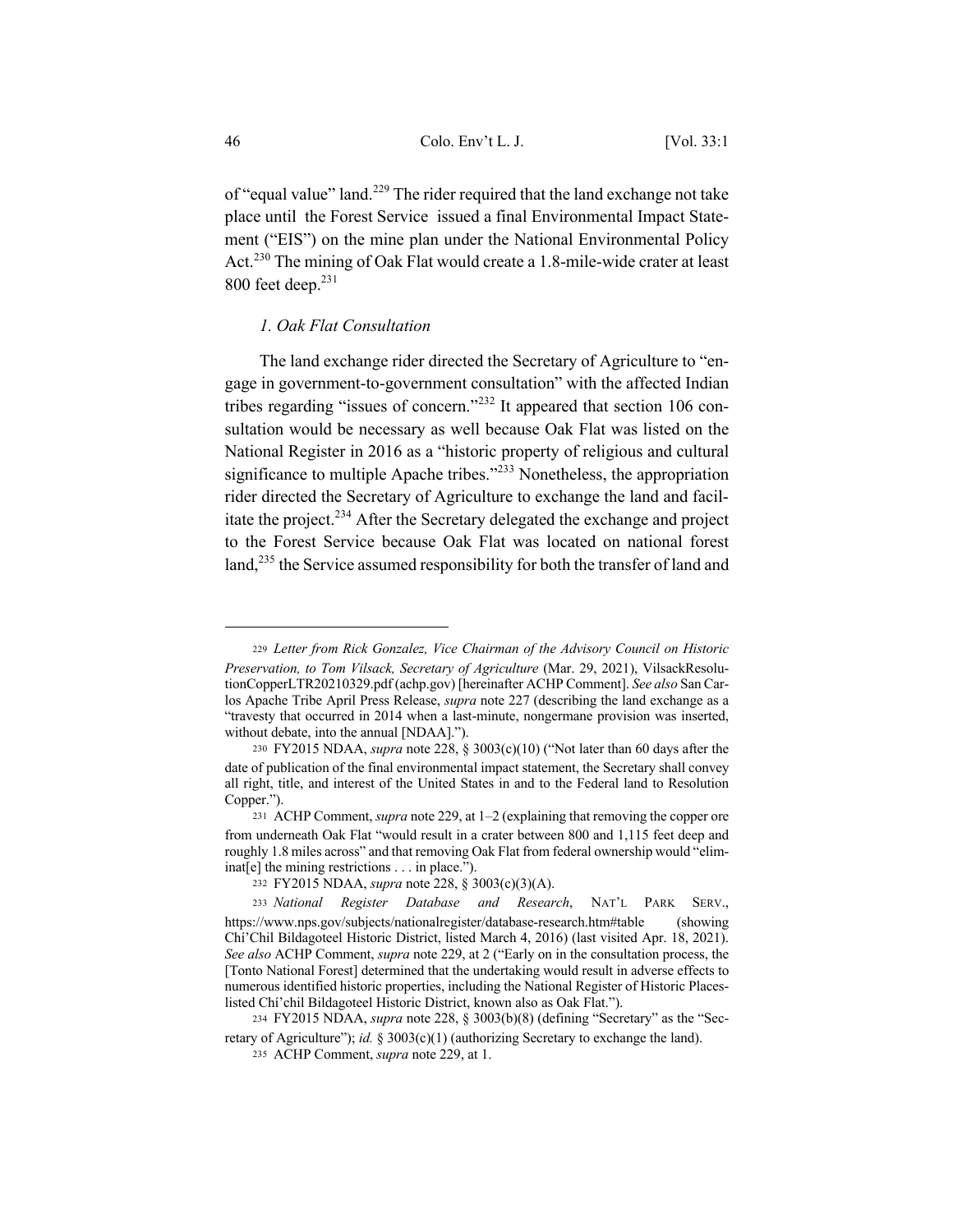section 106 consultation. $236$ 

Section 106 consultation was unique for the Oak Flat exchange because the legislated nature of the land exchange constricted the consultation process.237 Since Congress required the Forest Service to exchange the 2,422-acre parcel with Resolution Copper Mining, the agency's reasonable alternatives to minimizing the project's adverse effects on historic properties were quite limited.<sup>238</sup> The Forest Service could not, for example, choose a no-action alternative (normally required by the National Environmental Policy Act), nor could it alter the number of acres or location of land to exchange.<sup>239</sup> Still, the rider required that the Secretary of Agriculture seek "mutually acceptable measures" in order to address the concerns of affected Indian tribes and to minimize the undertaking's adverse effects on the tribes. $240$ 

The Forest Service initiated consultation with tribes in 2015, a year after the legislation passed; however, consultations were not consistently characterized as section 106 consultations until 2017, when the agency began consulting with Arizona's State Historic Preservation Officer.<sup>241</sup> The

<sup>237</sup> ACHP Comment, *supra* note 229, at 3.

<sup>236</sup> *ACHP Issues Comments to USDA on Resolution Copper Project and Southeast Arizona Land Exchange*, ADVISORY COUNCIL ON HISTORIC PRES. (Mar. 29, 2021), https://www.achp.gov/news/achp-issues-comments-usda-resolution-copper-project-andsoutheast-arizona-land-exchange. *See also* 3 TONTO NAT'L FOREST, USDA FOREST SERV., FINAL ENVIRONMENTAL IMPACT STATEMENT: RESOLUTION COPPER PROJECT AND LAND EXCHANGE 820 (2021) https://www.resolutionmineeis.us/documents/final-eis [hereinafter OAK FLAT FEIS] ("The Secretary of Agriculture authorized the Forest Supervisor, Tonto National Forest, to consult with Resolution Copper to seek mutually acceptable measures to address the concerns of the affected tribes and minimize the adverse effects from mining related activities on the conveyed lands.").

<sup>238</sup> *Id. See also* FY2015 NDAA, *supra* note 228, § 3003(b)(2) (describing the federal parcel as "2,422 acres of land. . . ."). NEPA requires federal agencies to assess the environmental effects of their proposed actions before making decisions. *See, e.g., What is the National Environmental Policy Act?*, EPA, https://www.epa.gov/nepa/what-national-environmental-policy-act (last visited Aug. 4, 2021). The assessment includes analyzing a range of reasonable alternatives, which "must be rigorously explored and objectively evaluated." *NEPA's Forty Most Asked Questions*, U.S. FISH AND WILDLIFE SERV., https://www.fws.gov/r9esnepa/NEPA\_Handbook/40\_Asked\_Questions.pdf (last visited Aug. 4, 2021).

<sup>239</sup> FY2015 NDAA, *supra* note 228, § 3003(b)(2) (defining the federal land at issue as a 2,422-acre parcel "depicted on the map entitled 'Southeast Arizona Land Exchange and Conservation Act of 2011–Federal Parcel–Oak Flat' ").

<sup>240</sup> *Id.* § 3003(c)(3)(B)(i)–(ii).

<sup>241</sup> ACHP Comment, *supra* note 229, at 3. *See also* 36 C.F.R. § 800.2(c)(1)(i) ("The

<sup>[</sup>State Historic Preservation Officer ("SHPO")] reflects the interests of the State and its citizens in the preservation of their cultural heritage $[, ] \dots ]$  [and] the SHPO advises and assists Federal agencies in carrying out their section 106 responsibilities. . . .").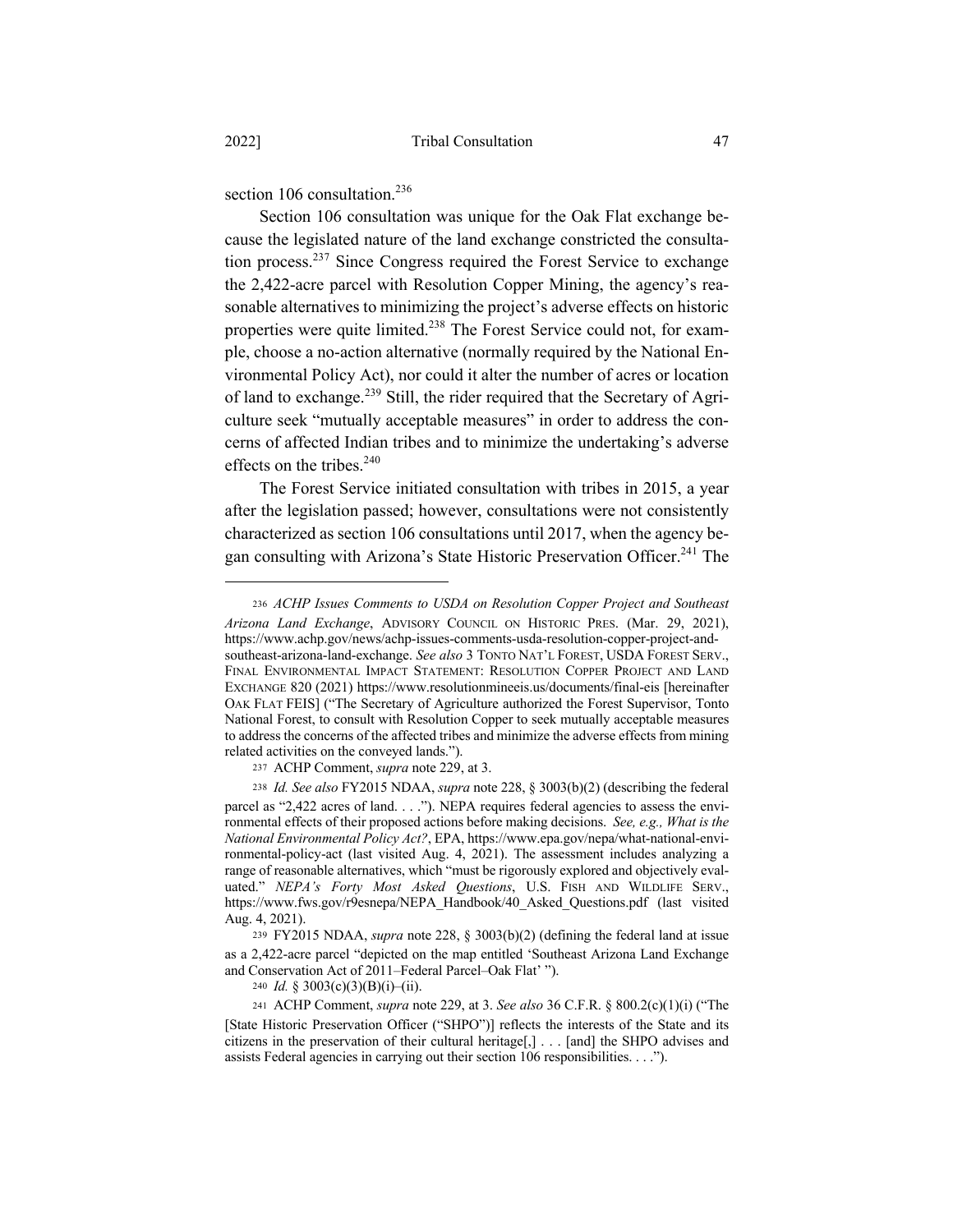Service determined in 2017 that the undertaking had a "very high potential to directly, adversely, and permanently affect numerous cultural artifacts, sacred seeps and springs, traditional ceremonial areas, resource-gathering localities, [and] burial locations."<sup>242</sup> This acknowledgement prompted the ACHP's involvement in the consultation between several tribes and other consulting parties.243 After the Forest Service identified historic properties, with the assistance of tribal monitors and tribal field visits,  $244$  the agency drafted a programmatic agreement, including mitigation measures, plans for recovering data from those historic properties that would be destroyed, including at Oak Flat, and a system to continue identifying culturally significant historic properties as the undertaking proceeded.<sup>245</sup>

Several tribes described the consultation as inadequate and, after reviewing the section 106 process, the ACHP agreed.<sup>246</sup> The ACHP concluded that even though the Forest Service initiated consultation early with tribes, its consultation efforts lacked transparency and were inconsistent.<sup>247</sup> The agency's communications concerning the purposes of its

<sup>242</sup> OAK FLAT FEIS*, supra* note 236, at 820.

<sup>243</sup> ACHP Comment, *supra* note 229, at 3–4 ("Consultation has included the SHPO; the Fort McDowell Yavapai Nation, the Gila River Indian Community, the Hopi Tribe, the Mescalero Apache Tribe, the Pueblo of Zuni, the Salt River Pima-Maricopa Indian Community, the San Carlos Apache Tribe, the Tonto Apache Tribe, the White Mountain Apache Tribe, the Yavapai-Apache Nation, the Yavapai-Prescott Indian Tribe, the Ak-Chin Indian Community, the Fort Sill Apache Tribe, the Pascua Yaqui Tribe, and the Tohono O′odham Nation; and other consulting parties, including Archaeology Southwest, Arizona Mining Reform Coalition, Boyce Thompson Arboretum, Inter Tribal Association of Arizona and others. . . .").

<sup>244</sup> *Id.* at 2.

<sup>245</sup> *Id.* at 4 ("These measures included treatment plans for data recovery efforts for the numerous historic properties that would be physically destroyed or damaged as part of the undertaking, including a specific plan for the Oak Flat Parcel."). The programmatic agreement also included mitigation measures "[b]ecause of the size and complexity of the undertaking and the scale of the adverse effects" and various off-site measures to mitigate for the destruction of culturally significant tribal lands. *Id.* ("[O]ff-site measures" included "mitigation funds that would support tribal initiatives, including cultural resources, education and youth programs; archaeological database funding; and development funds for historic properties in the local community.").

<sup>246</sup> *Id.* at 5–6. The ACHP reviewed Tonto National Forest's section 106 consultation in 2020 at the request of Terry Rambler, the Chairman of the San Carlos Apache Tribe. *Id.* at 4. *See* 36 C.F.R. § 800.2(b) (explaining the ACHP's role in section 106—the ACHP "issues regulations to implement section 106, provides guidance and advice on the application" of the section 106 procedures, and "generally oversees the operation of the section 106 process.").

<sup>247</sup> ACHP Comment, *supra* note 229, at 5. The ACHP determined that the Service "struggled to manage its consultation efforts," and that the Service's "records show the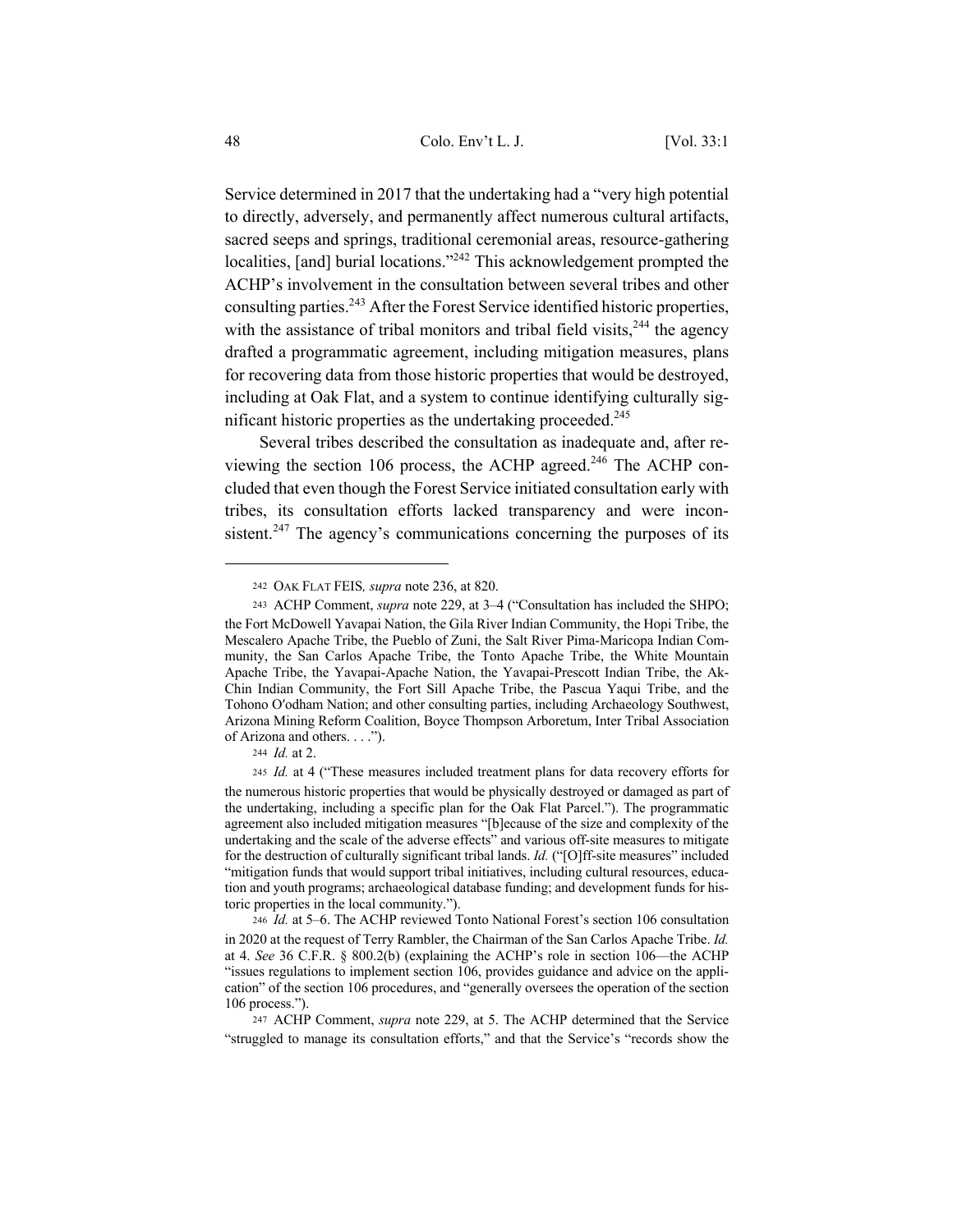consultation meetings, and who should attend them, were "irregular and erratic," and the section 106 process was often entangled with public outreach and other environmental review processes.<sup>248</sup> The ACHP also determined that the proposed mitigation measures where "wholly inadequate" to alleviate the destruction that the undertaking would cause on the culturally significant properties. $249$  In December 2020, the ACHP recommended that the Forest Service proceed with section 106 consultation, suggesting that it still needed to summarize its responses to comments received on the programmatic agreement and explain to the consulting parties how it would respond to them.<sup>250</sup>

To tribes, the Oak Flat consultation is another example of agency box-checking. The agency checked the "early" box as required by E.O. 13175 and section 106.<sup>251</sup> But it failed to engage with tribes consistently or transparently. The Forest Service hired tribal monitors to identify tribal properties, thus checking the section 106 box requiring the agency to consult with tribes such that tribes can "advise on the identification and evaluation of historic properties." $252$  But other than involving tribes in site identification, the Forest Service did little to give tribes an opportunity to meaningfully participate in the resolution of adverse effects, as required under section 106.<sup>253</sup> After monitors identified more than 500 additional

undertaking was not fully defined for Indian tribes at the outset of the Section 106 review process and that the agency's early outreach efforts to tribes often lacked transparency and consistency." *Id.* The Service also "inconsistent[ly] manage[d] the pace of consultation," id., the Service's "communication on the purpose of, and audience for, consultation meetings was often irregular and erratic," and "[t]here was a general lack of clarity delineating the section 106 consultation from the NEPA review process and public outreach." *Id.* at 6.

<sup>248</sup> *Id.* ("There was a general lack of clarity delineating the Section 106 consultation from the NEPA review process and public outreach.").

<sup>249</sup> *Id.* at 5 ("While the ACHP routinely advises agencies to seek creative ways to mitigate adverse effects where possible, it finds the mitigation measures within the [programmatic agreement] to be wholly inadequate in light of the magnitude of adverse effects to this and other historic properties of such significance to numerous Indian tribes.").

<sup>250</sup> *Id.* at 4.

<sup>251</sup> Exec. Order 13,175*, supra* note 44, (requiring consultation "early in the process of developing the proposed regulation"); 36 C.F.R. § 800.1(c) (stating that the "agency official shall ensure that the section 106 process is initiated early in the undertaking's planning").

<sup>252</sup> 36 C.F.R. § 800.2(c)(2)(ii)(A). *See also* Mark Ingersoll Letter, *supra* note 2, at 11, 18 (explaining that tribal surveyors are superior to private because conflicts of interest sometimes arise when agencies contract out survey work to private archaeologists, who can be project beneficiaries, or who "may not be able to identify Tribal resources for lack of training or familiarity with sites and resources.").

<sup>253 § 800.2(</sup>c)(2)(ii)(A).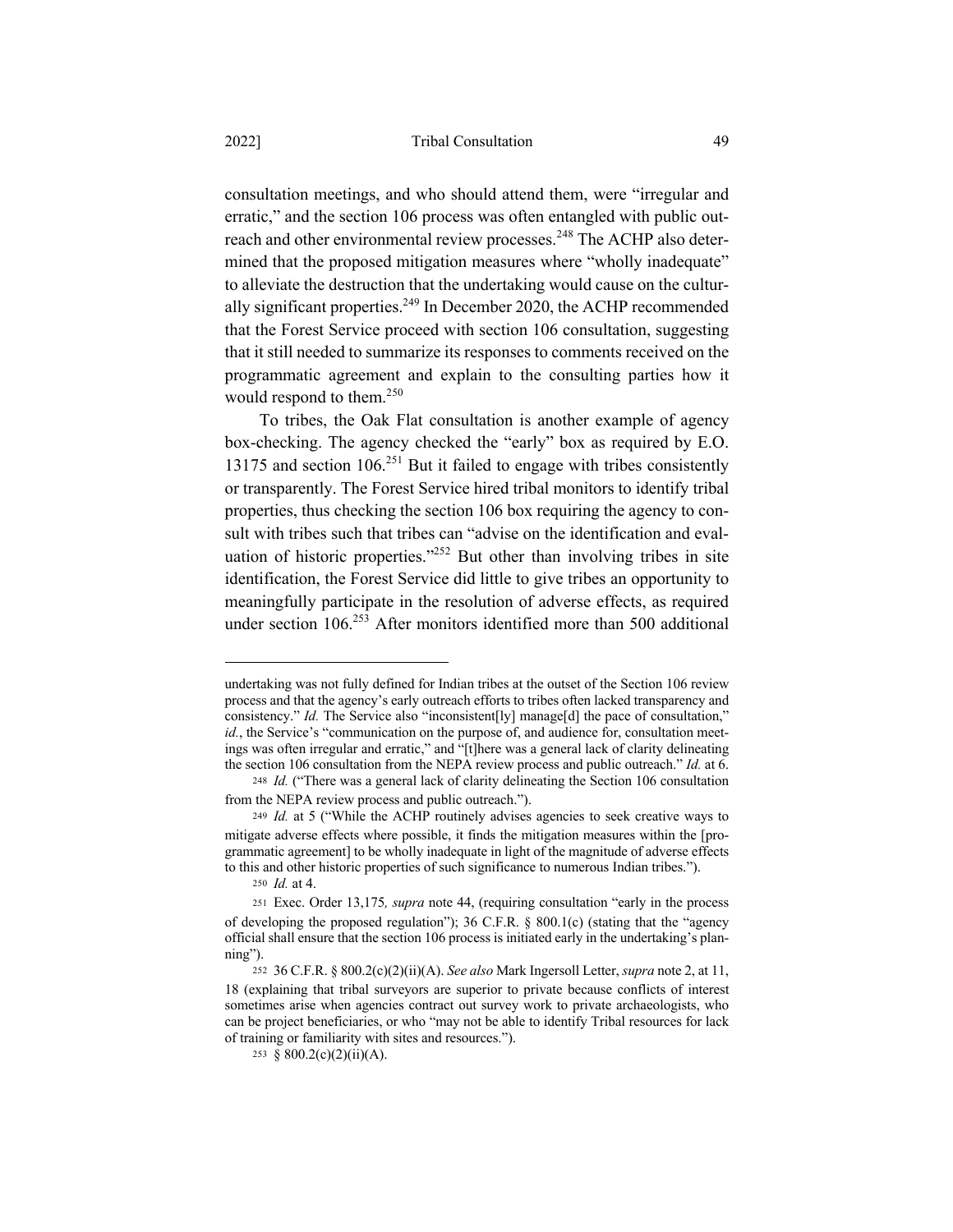sites eligible for listing or in need of further evaluation,<sup>254</sup> the agency made no changes to its consultation schedule to enable evaluation of these sites. Although a substantive aspect of consultation occurred with the tribal identification of culturally significant properties, consultation ultimately fell short of producing substantive results because the agency ignored the new information.

When the ACHP concluded its review in December 2020, it recommended that section 106 consultation continue because the "historic significance of Oak Flat cannot be overstated and neither can the enormity" of the undertaking's adverse effects on this property.<sup>255</sup> Two weeks after receiving the ACHP's recommendation to continue section 106 consultations,<sup>256</sup> the Forest Service issued a 2,708-page final EIS ("FEIS") despite failing to address hundreds of outstanding site reviews—which started the sixty-day land exchange timeline mandated by Congress.<sup>257</sup> The ACHP consequently terminated consultation under section 106, citing "failure to resolve adverse effects."<sup>258</sup> Despite the lack of meaningful consultation, the FEIS concluded that "[a]dverse impacts on historic properties would be avoided, minimized, or mitigated through the section 106" consultation—the same consultation process that the Forest Service limited to sixty days.<sup>259</sup>

## *2. The Fate of Oak Flat*

In March 2021, in response to President Biden's memorandum on tribal consultation,<sup>260</sup> the Secretary of Agriculture directed the Forest

<sup>254</sup> ACHP Comment, *supra* note 229, at 3.

<sup>255</sup> *Id.* at 5.

<sup>256</sup> *See id.* ("On December 15, 2020, the ACHP provided its observations and recommendations to the [service] on how to continue moving the Section 106 consultation process forward.").

<sup>257</sup> OAK FLAT FEIS, *supra* note 236, at 820.

<sup>258</sup> *See* 36 C.F.R. § 800.7(a)(4); ACHP Comment, *supra* note 229, at 4.

<sup>259</sup> OAK FLAT FEIS, *supra* note 236, at 824. *See also* Annette McGivney, *Biden Administration Pauses Transfer of Holy Native American Land to Mining Firm*, GUARDIAN (Mar. 2, 2021), https://www.theguardian.com/environment/2021/mar/02/arizona-oak-flatbiden-administration-pauses-transfer-native-american-site-mining-resolution-copper ("Parts of the handover had been rushed to completion in the waning days of the Trump administration, in an effort to give Resolution Copper control over Arizona's Oak Flat region before or soon after Trump left office.").

<sup>260</sup> *See* Biden's Consultation Memo, *supra* note 21 ("This memorandum reaffirms the policy announced in" Clinton's Exec. Order 13,175; "[t]ribal consultation under this order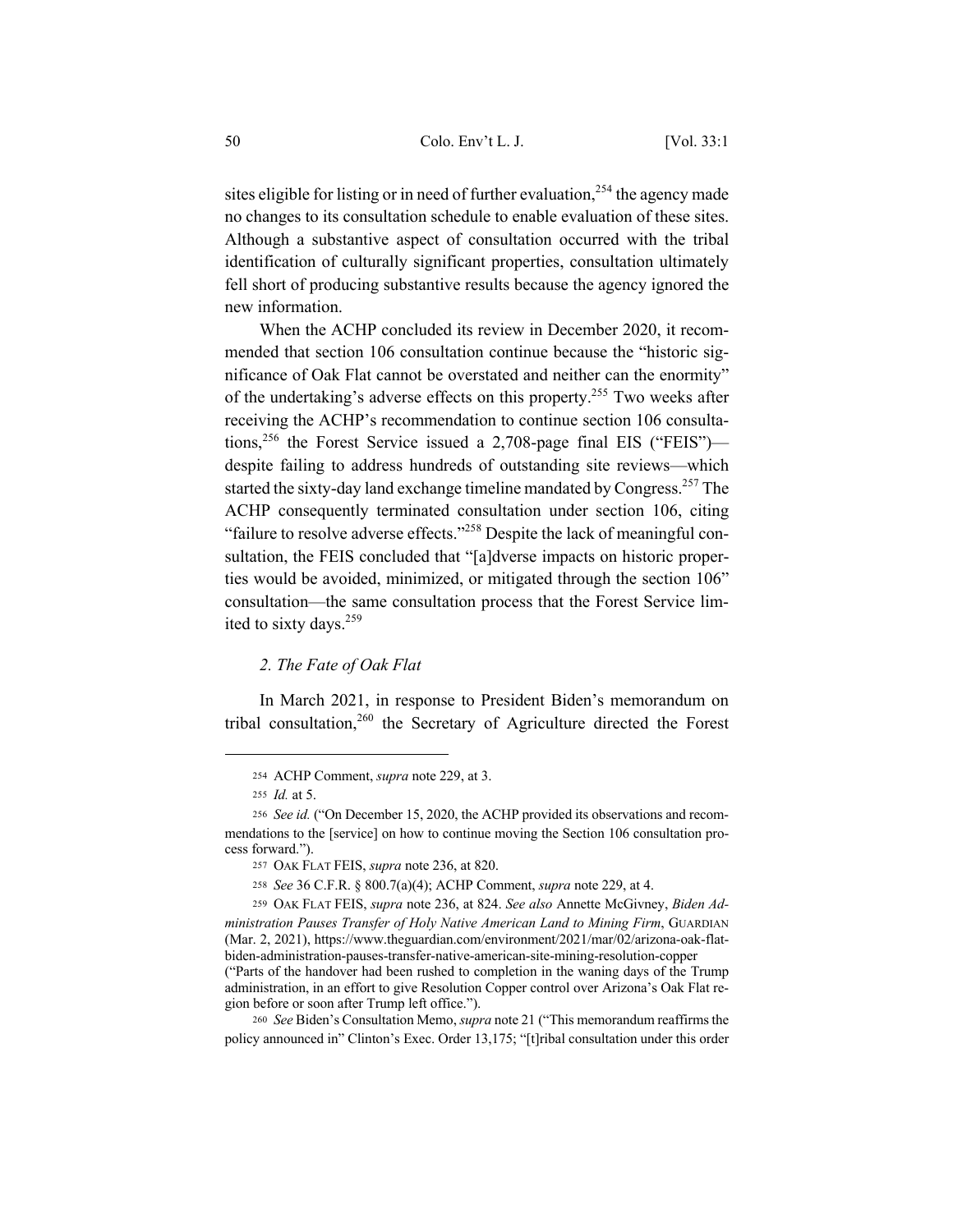Service to withdraw its FEIS pending further consultation, thereby pausing the sixty-day clock.<sup>261</sup> The agency stated that "additional time is necessary to understand concerns raised by the Tribes . . . and the project's impacts to these important resources," which could take "several months."<sup>262</sup> Thus, the renewed consultation may elevate the substantive aspect of consultation—tribal identification of places—into a result if any of the 500 potential listing sites require section 106 consultation, and the Forest Service enables tribal participation in the resolution of adverse effects on these properties. The Secretary of Agriculture is to issue another EIS to un-pause the tolled sixty-day clock,<sup>263</sup> but must first "take into account" the ACHP's recommendation for legislative action to stop the land exchange.<sup>264</sup> The Secretary must provide a "rationale for the decision and evidence" that it considered the Council's comments if it issues another FEIS and moves forward with the undertaking.<sup>265</sup> The Secretary can, of course, comply with section 106 and still proceed with the exchange. However, even if the Secretary agrees with the ACHP and tries to work with Congress to amend or repeal the rider, it does not mean that Congress will act.

Aside from the ACHP, momentum is building for congressional

strengthens the Nation-to-Nation relationship between the United States and Tribal Nations," and "after consultation by the agency with Tribal Nations and Tribal officials," agencies must submit implementation plans for the policy directives in Exec. Order 13,175.).

<sup>261</sup> *Resolution Copper and Land Exchange Environmental Impact Statement, Project Update*, USDA (as of Mar. 1, 2021), https://www.resolutionmineeis.us/ (discussing the rescinded FEIS and explaining that "[t]he recent Presidential Memorandum on tribal consultation and strengthening nation to nation relationships counsels in favor of ensuring the Forest Service has complied with the environmental, cultural, and archaeological analyses required."). *See also* San Carlos Apache Tribe April Press Release, *supra* note 227 (noting that the Forest Service withdrew the FEIS, halting the land swap, and that Forest Service officials credited the move in part to Biden's memorandum regarding tribal consultation and strengthening nation-to-nation relationships).

<sup>262</sup> McGivney, *supra* note 259.

<sup>263</sup> The NDAA rider legislating the exchange and project dictates that a final EIS must be published for the 60-day clock to begin. Thus, since the FEIS was revoked, the agency must issue another final EIS to restart the clock. FY2015 NDAA, *supra* note 228, § 3003(c)(10) ("Not later than 60 days after the date of publication of the final environmental impact statement, the Secretary shall convey all right, title, and interest of the United States in and to the Federal land to Resolution Copper.").

<sup>264</sup> 36 C.F.R. § 800.7(c)(4). The ACHP concluded that congressional action "would provide the most complete and appropriate protection of Oak Flat" and other properties*. See* ACHP Comment, *supra* note 229, at 6 ("USDA should work with the Administration and Congress to take immediate steps to amend or repeal the legislation directing the transfer or otherwise prevent it from happening as proposed.").

<sup>265</sup> 36 C.F.R. § 800.7(c)(4).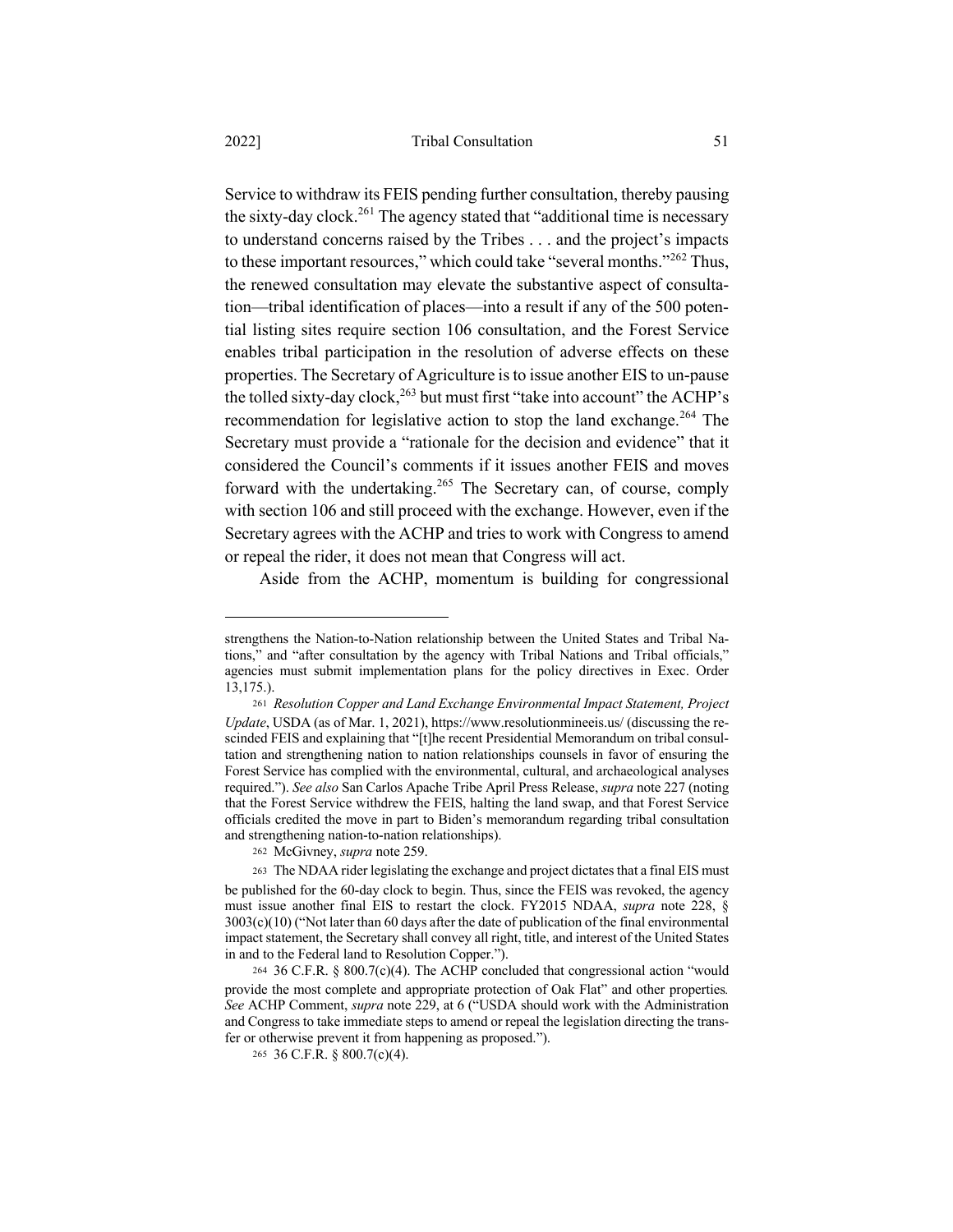action via the Save Oak Flat Act, which would repeal the National Defense Authorization Act rider that legislated the exchange and mining project.<sup>266</sup> House Representative Raúl Grijalva (D-Ariz.) introduced a bill to do just that in March 2021, as he did in 2015, 2017, and 2019, although the House has never voted on any of these bills.<sup>267</sup> The House Subcommittee for Indigenous Peoples of the United States held a hearing on April 13, 2021 to consider the proposed legislation.<sup>268</sup>

## **CONCLUSION**

Federal agencies can technically meet the consultation requirements under the NHPA and government-to-government consultation prescribed in executive orders without actually consulting meaningfully with tribes. This does not mean that the federal government does not have an obligation to go above these bare minimum legal requirements. To fulfill its trust obligation to engage in a government-to-government relationship with tribes<sup>269</sup> and "protect tribal rights to exist as self-governing entities," the federal government must engage in meaningful consultation.<sup>270</sup> Incorporating the essential elements of meaningful consultation is necessary for a government-to-government relationship between sovereigns. A partnership in which the federal government treats tribes as respected sovereigns

<sup>266</sup> Save Oak Flat Act, H.R. 1884, 117th Cong. (2021). *See also* Madeleine Carey, *Ask Congress to Support the Save Oak Flat Act*, WILDEARTH GUARDIANS (Apr. 24,

<sup>2021),</sup> https://wildearthguardians.org/brave-new-wild/opinion/ask-congress-to-supportthe-save-oak-flat-act/ (encouraging the public to write their members of Congress in support of the Act).

<sup>267</sup> Sahar Akbarzai, *Arizona Democrat Reintroduces Bill to Protect Sacred Apache Site from Planned Copper Mine*, CNN (Mar. 18, 2021), https://www.cnn.com/2021/03/18/politics/oak-flat-copper-mine-legislation/index.html.

<sup>268</sup> *Legislative Hearing on Save Oak Flat Act*, NAT. RES. COMM. (Apr. 13, 2021),

https://naturalresources.house.gov/hearings/legislative-hearing-on-save-oak-flat-act; *See also* Save Oak Flat Act, H.R. 1884, 117th Cong. (2021).

<sup>269</sup> *See* Mark Ingersoll Letter, *supra* note 2, at 3 (discussing FERC's failure to adhere to its federal trust responsibility).

<sup>270</sup> *See* COHEN TREATISE, *supra* note 13. *See also* Wood, *supra* note 33, at 1472, 1500 ("This relation [between the Cherokee Nation and the United States] was that of a nation claiming and receiving the protection of one more powerful; not that of individuals abandoning their national character, and submitting, as subjects, to the laws of a master.") (quoting Worcester v. Georgia, 31 U.S. 515, 555 (1832)); Yachnin & Jacobs, *supra* note 7 ("We want [] consultations to be meaningful to put treaty rights and inherent rights where they should be, [to see] [t]hat federal agencies take that trust responsibility seriously.") (quoting a letter from Shannon Wheeler, Chairman of the Nez Perce Tribe).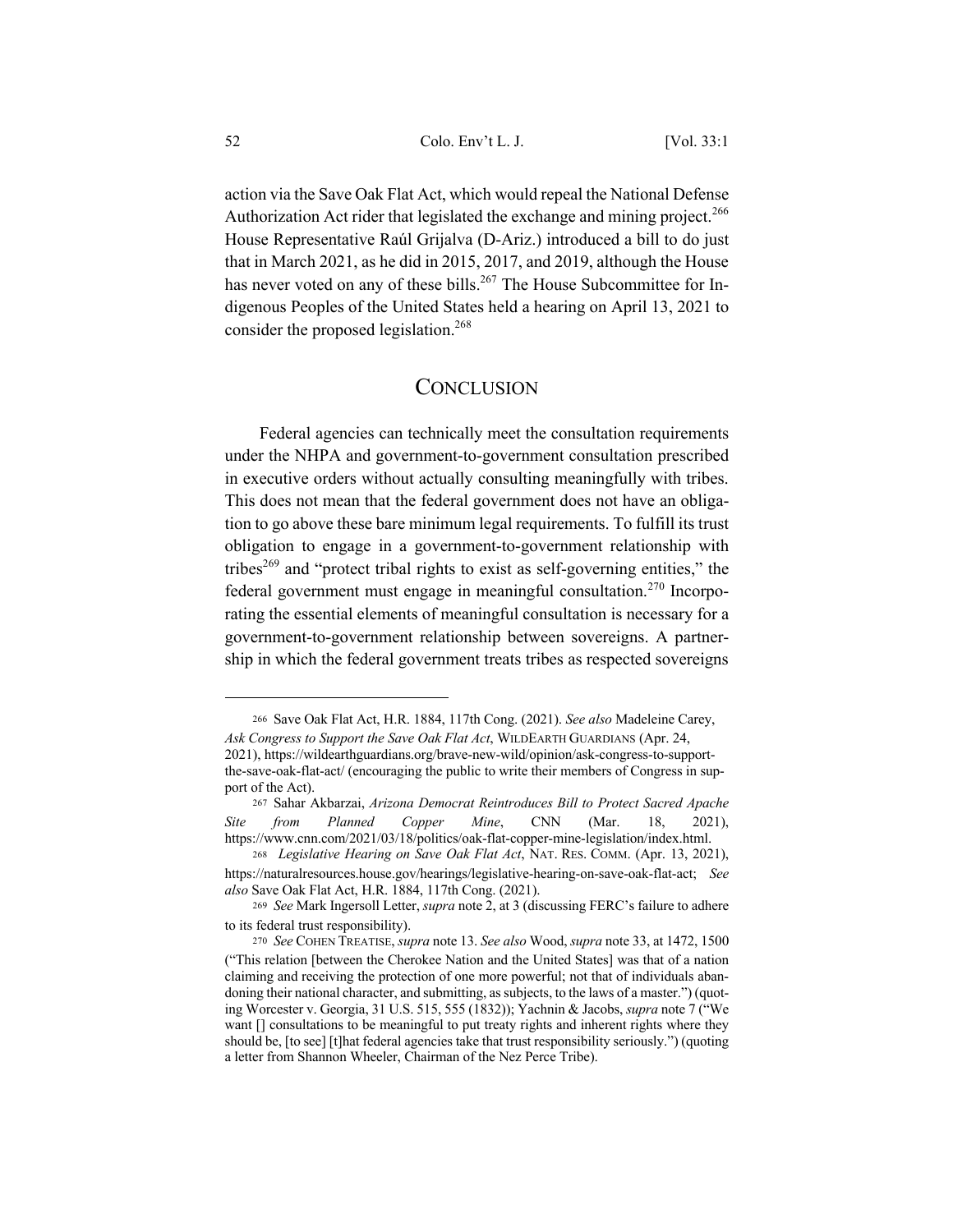## 2022] Tribal Consultation 53

cannot exist if federal agencies leave tribes out of the decision-making processes that affect their culturally significant lands and natural resources. When the federal government merely engages in "box-checking" consultation and proceeds to damage culturally significant tribal lands and resources, it is acting in a manner inconsistent with its trust obligation.

The case studies discussed in this Article expose the lengths to which tribes must go to ensure that the federal government adequately considers their interests. Even though some tribes succeeded in getting their voices heard, the legal, administrative, financial, and personnel resources required to do so are often beyond the means of most tribes. In the Bears Ears and Secretarial Order case studies discussed above, in which meaningful consultation was eventually achieved, the tribes shouldered the burden of making the federal agencies—which have a trust responsibility to protect tribal interests—understand the value and importance of their lands, cultures, and traditions. The Obama Administration's Bears Ears proclamation rested on the proposition that the intertribal coalition and UDB prepared over many years, which described the cultural significance of Bears Ears.<sup>271</sup> Tribal negotiators for the Secretarial Order also dedicated substantial amounts of time to educating federal negotiators about tribal experiences and issues.<sup>272</sup> To require tribes to regularly perform this labor just to get a seat at the table is not sustainable for every consultation process.<sup>273</sup>

Even if the federal government did not have consultation obligations, the government's best interests are served by meaningfully consulting with tribes in land and natural resource management decision making that affects properties with cultural importance to the tribes. At a minimum, federal agencies can avoid litigation and project delays that occur when tribes assert their rights, which were ignored as in the Oak Flat and Chaco

<sup>271</sup> *See* Wilkinson, *supra* note 10, at 325 (describing the development for the monument proposal, beginning in July 2015, which included five "all-day" meetings and numerous proposal drafts to ensure "that the Indian voice and Native culture [were] fully integrated into the document."). *See also id.* at 323–24 (describing tribal efforts beginning in 2010 to develop the Bears Ears cultural map, including a "substantial research campaign" to "determine what the boundaries of a national monument" would eventually be); Yachnin, *Legislative Fix*, *supra* note 184 ("Years of grassroots work and inter-tribal collaboration went into our original proposal to President Obama. . . .").

<sup>272</sup> *See* Wilkinson, *supra* note 1, at 1078–79.

<sup>273</sup> *See id.* (explaining that the "wealth of information" coming from the "detailed education about tribal issues" arising out of consultation "came at a cost" because it was "enormously burdensome" and required "substantial amounts of time").